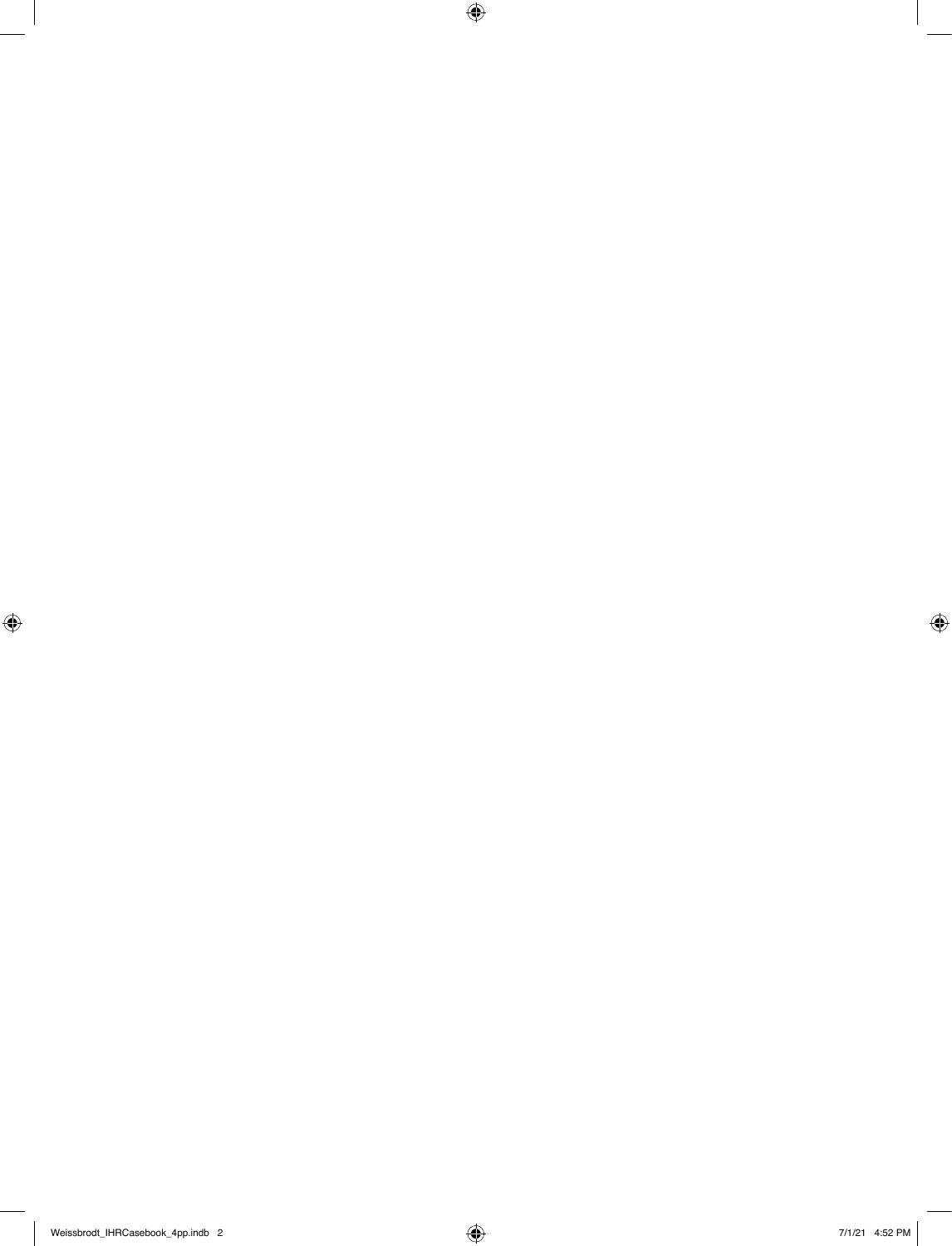# International Human Rights

## Law, Policy, and Process

FIFTH EDITION

#### David Weissbrodt

Fredrikson & Byron Professor of Law University of Minnesota LAW SCHOOL

#### Jena Martin

Professor WEST VIRGINIA UNIVERSITY College of Law

### The Late Frank Newman

Emeritus professor of international law University of California Berkeley SCHOOL OF LAW

#### WITH CONTRIBUTIONS FROM

#### Patrick Finnegan



Carolina Academic Press

Durham, North Carolina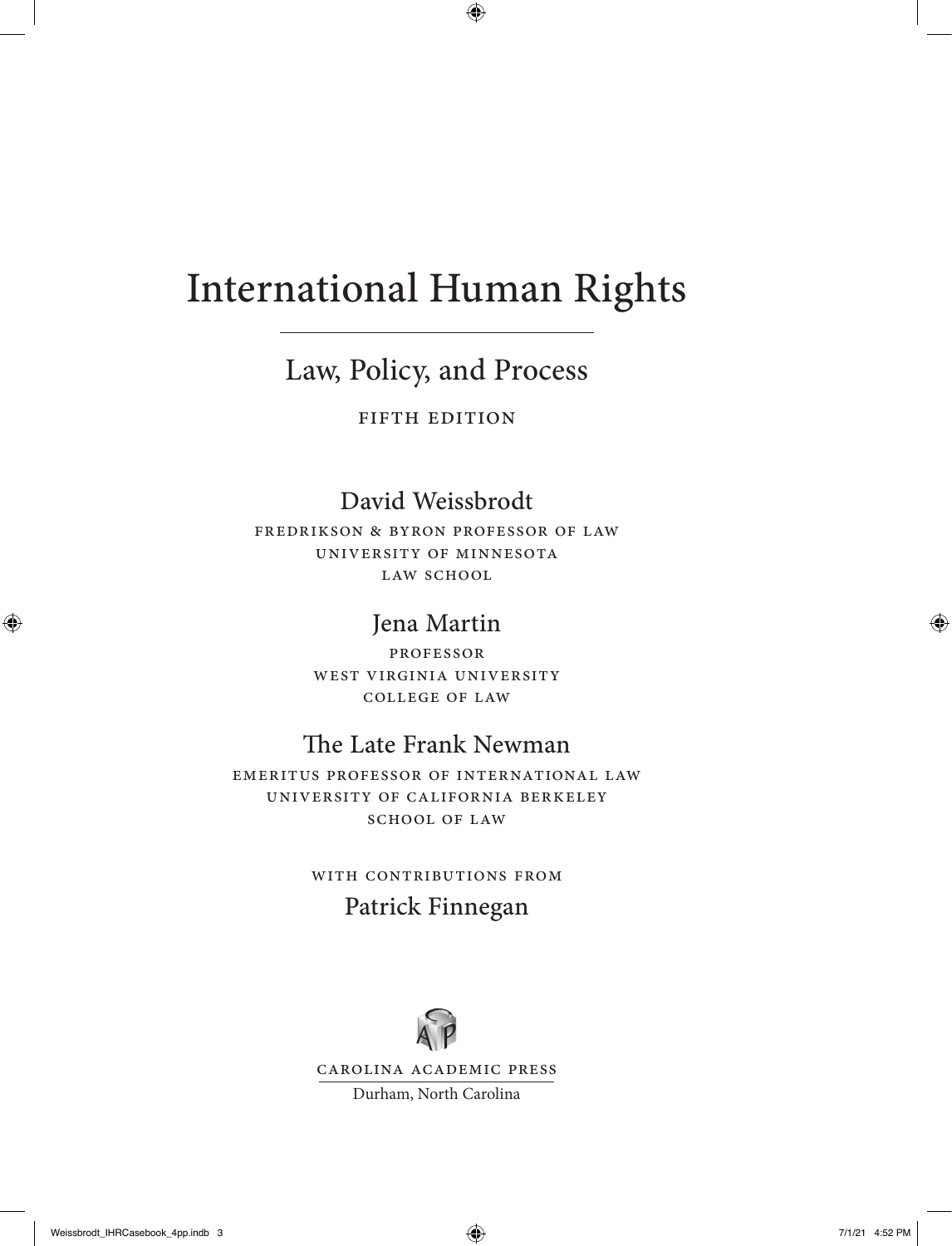Copyright © 2021 David Weissbrodt, Jena Martin, and Frank Newman All Rights Reserved

> ISBN 978-1-5310-1768-2 e-ISBN 978-1-5310-1769-9 LCCN 2020951236

Carolina Academic Press, LLC 700 Kent Street Durham, NC 27701 Telephone (919) 489-7486 www.caplaw.com

Printed in the United States of America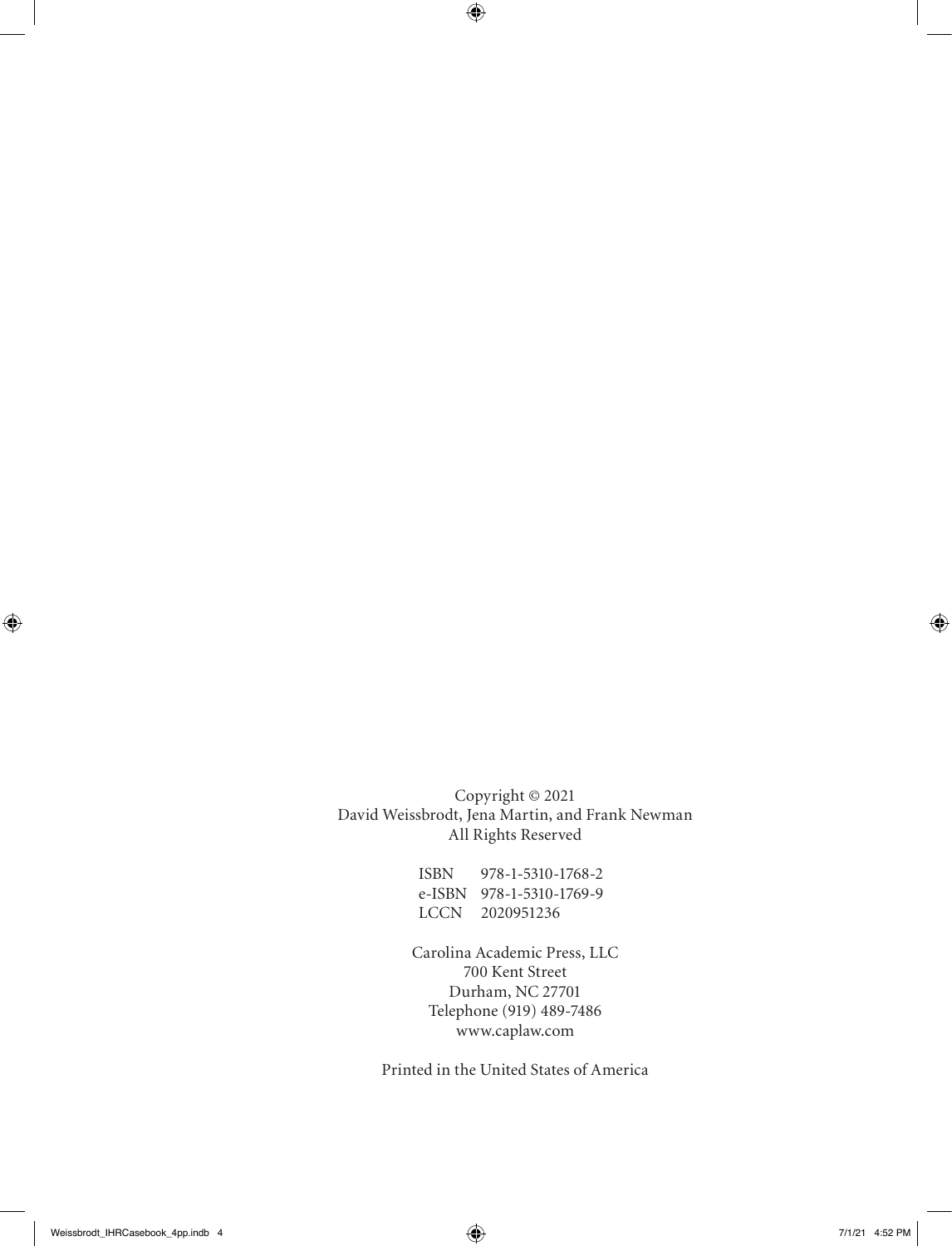# **Contents**

| Preface to the 5th Edition                                                                       | xxiii                |
|--------------------------------------------------------------------------------------------------|----------------------|
| Acknowledgments                                                                                  |                      |
| List of Acronyms                                                                                 | xxxiii               |
| <b>Tables of Select Treaties</b>                                                                 | <b>XXXV</b>          |
| Introduction                                                                                     |                      |
| Online Materials                                                                                 | $l$ <sub>x</sub> $v$ |
| SECTION I   A BRIEF HISTORY OF<br>HUMAN RIGHTS THOUGHT                                           |                      |
| Chapter 1 · Rights Concepts Before the 20th Century                                              | 5                    |
| Notes and Questions                                                                              | $\overline{7}$       |
| Chapter $2 \cdot$ Defining Principles and Concepts: Positive, Negative,<br>and Collective Rights | 9                    |
| I. Introduction                                                                                  | 10                   |
| States as Duty Bearers-What's a Country to Do?                                                   | 10                   |
| II. An Outline of the Rights Discourse                                                           | 11                   |
| The Dichotomy of Negative and Positive Rights                                                    | 11                   |
| A. Spotlight on Negative Rights-The Covenant on Civil and<br>Political Rights                    | 12                   |
| 1. What are civil and political rights?                                                          | 13                   |
| Notes and Questions                                                                              | 13                   |
| B. Spotlight on Positive Rights-the Covenant on Economic,                                        |                      |
| Social, and Cultural Rights                                                                      | 13                   |
| 1. What are economic, social, and cultural rights?                                               | 13                   |
| Notes and Questions                                                                              | 15                   |
| A Practitioner's Perspective                                                                     | 15                   |
| C. Spotlight on Collective Rights-Developing a New Framework                                     | 16                   |
| 1. What are collective rights?                                                                   | 16                   |
| Notes and Questions                                                                              | 17                   |
| Covenants, Conventions, Treaties, and Declarations-<br>What's the Difference?                    | 18                   |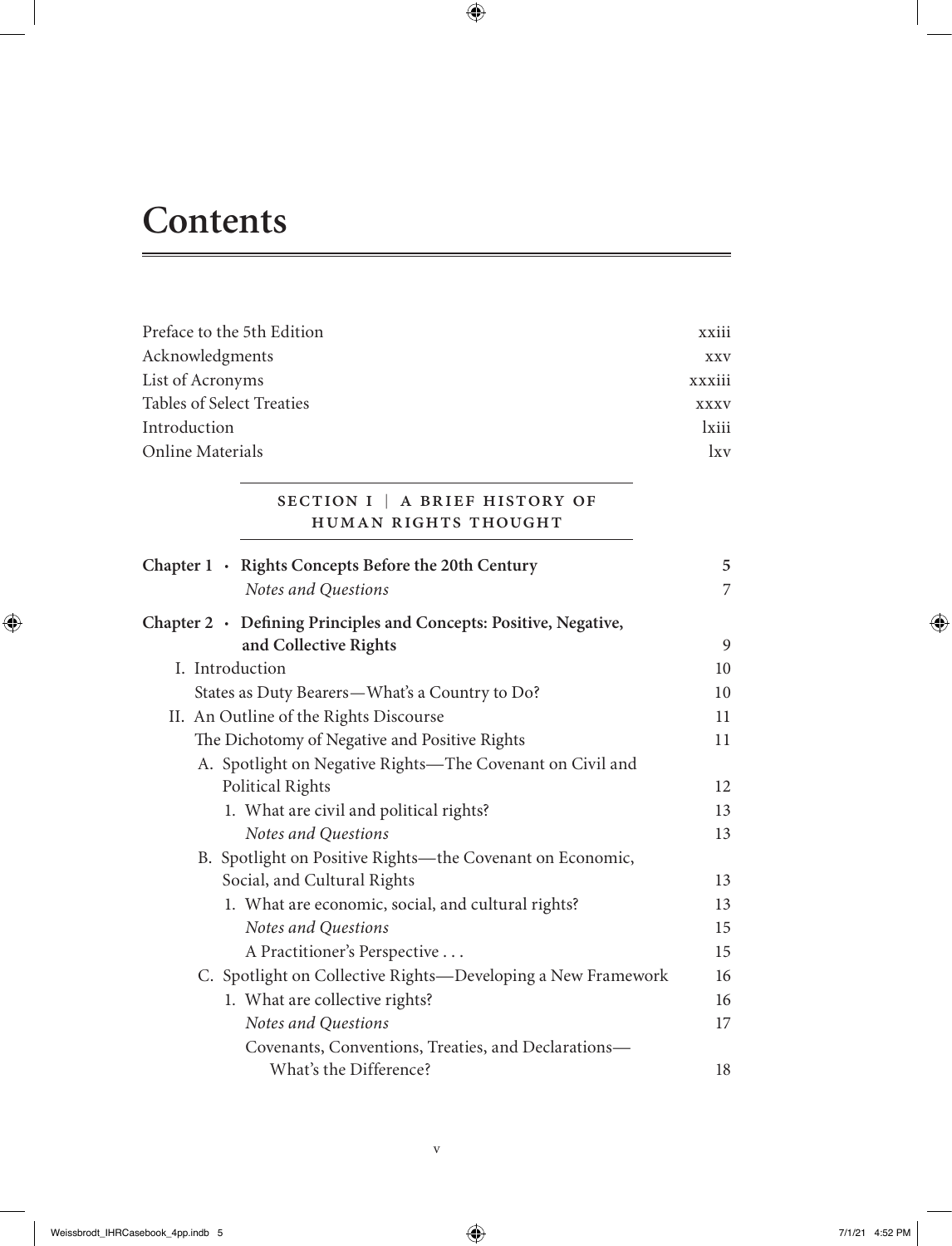| III. Critiques of the Traditional Rights Discourse                              | 19 |
|---------------------------------------------------------------------------------|----|
| A. Generations of Rights                                                        | 19 |
| CPG, The Basic Concepts of Human Rights                                         | 19 |
| Notes and Questions                                                             | 20 |
| Michael Freeman, Human Rights                                                   | 20 |
| Notes and Questions                                                             | 21 |
| B. The Dichotomy of Positive vs. Negative Rights                                | 21 |
| Notes and Questions                                                             | 22 |
| Chapter Summary: Positive, Negative, and Collective Rights                      | 23 |
| Chapter 3 • Defining Principles and Concepts: Four Schools of                   |    |
| Human Rights Thought                                                            | 25 |
| I. Introduction                                                                 | 26 |
| Marie-Bénédicte Dembour, What Are Human Rights?                                 |    |
| Four Schools of Thought                                                         | 27 |
| Notes and Questions                                                             | 43 |
| Chapter Summary: Defining Principles and Concepts:                              |    |
| Four Schools of Human Rights Thought                                            | 44 |
| Chapter 4 · Critiques of Traditional Concepts                                   | 47 |
| I. Debating Human Rights History                                                | 48 |
| II. Controversies Related to the Human Rights Paradigm                          | 50 |
| Notes and Questions                                                             | 53 |
| III. The Cultural Relativism Critique of Human Rights Norms                     | 54 |
| Katherine Brennan, Note, The Influence of Cultural Relativism                   |    |
| on International Human Rights Law: Female Circumcision                          |    |
| as a Case Study                                                                 | 54 |
| IV. The Practical Applications of Human Rights Theory:                          |    |
| Spotlight on Iran                                                               | 55 |
| David Weissbrodt & Jovana Davidovic, Theoretical Foundations<br>of Human Rights | 56 |
| Mahmoud Fadlallah, Islam and Human Rights                                       | 62 |
| Notes and Questions                                                             | 67 |
| Chapter Summary: Critiques of Traditional Concepts                              | 68 |
|                                                                                 |    |
| SECTION II   SOURCES OF HUMAN RIGHTS                                            |    |
| IN INTERNATIONAL LAW                                                            |    |

| Chapter 5 · Defining Principles and Concepts: "Universal, Indivisible, and |    |
|----------------------------------------------------------------------------|----|
| Interdependent"                                                            | 73 |
| I. Introduction                                                            |    |
| II. Universal                                                              | 75 |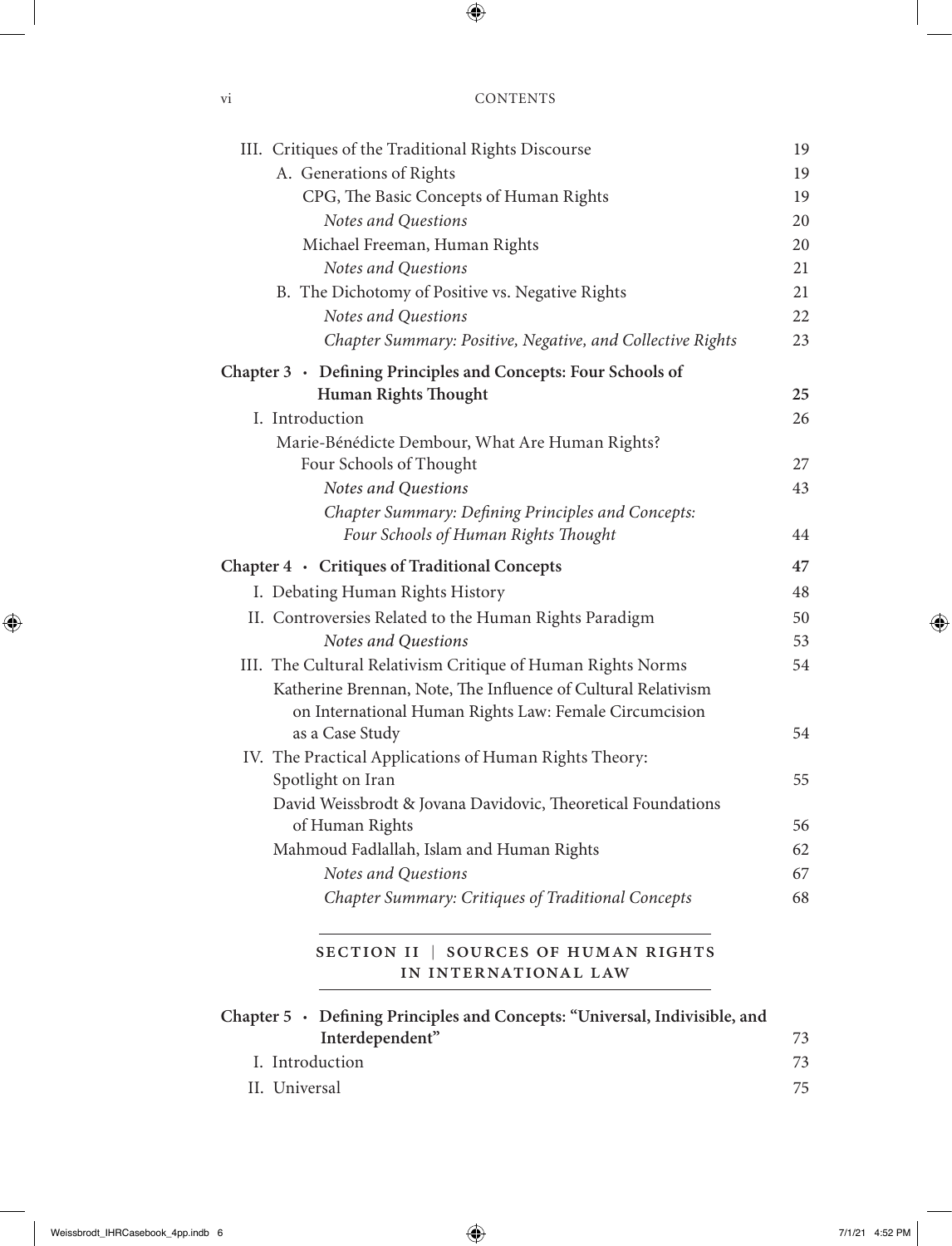| UN General Assembly, Summary Record of the 65th Meeting<br>of the Third Committee | 75  |
|-----------------------------------------------------------------------------------|-----|
| Notes and Questions                                                               | 76  |
| Jack Donnelly, Cultural Relativism and Universal Human Rights                     | 76  |
| Notes and Questions                                                               | 78  |
| III. Indivisible                                                                  | 79  |
| James W. Nickel, Rethinking Indivisibility: Towards a Theory                      |     |
| of Supporting Relations between Human Rights                                      | 79  |
| Notes and Questions                                                               | 93  |
| IV. Interdependent                                                                | 93  |
| Daniel J. Whelan, Untangling the Indivisibility, Interdependency,                 |     |
| and Interrelatedness of Human Rights                                              | 93  |
| Notes and Questions                                                               | 100 |
| Chapter Summary: Defining Principles and Concepts:                                |     |
| "Universal, Indivisible, and Interdependent"                                      | 101 |
| Chapter 6 · International Human Rights Law:                                       |     |
| The Relevant Instruments                                                          | 103 |
| I. Human Rights under the UN Charter                                              | 104 |
| II. International Bill of Human Rights                                            | 105 |
| A Timeline of the Core Human Rights Treaties                                      | 105 |
| III. Implementing Human Rights Treaties: A Spotlight on the                       |     |
| Covenant on Economic, Social, and Cultural Rights                                 | 107 |
| Notes and Questions                                                               | 111 |
| IV. Other UN Human Rights Treaties                                                | 112 |
| A Timeline of Other Major Human Rights Treaties                                   | 112 |
| Customary International Law as a Source of Law                                    | 113 |
| V. Related UN Instruments                                                         | 114 |
| Notes and Questions                                                               | 115 |
| Practicing Human Rights Law-Remember Your Audience                                | 115 |
| Chapter Summary: International Human Rights Law:                                  |     |
| The Relevant Instruments                                                          | 117 |
|                                                                                   |     |
|                                                                                   |     |

#### SECTION III | EFFECTUATING AND Enforcing Human Rights

| Chapter 7 • Overview of the UN Human Rights System                 |      |
|--------------------------------------------------------------------|------|
| I. Introduction                                                    | 123  |
| II. The United Nations and Multilateral Protection of Human Rights | 125  |
| A. Codification                                                    | 125. |
| B. Institution-Building: Human Rights and the UN Structure         | 126. |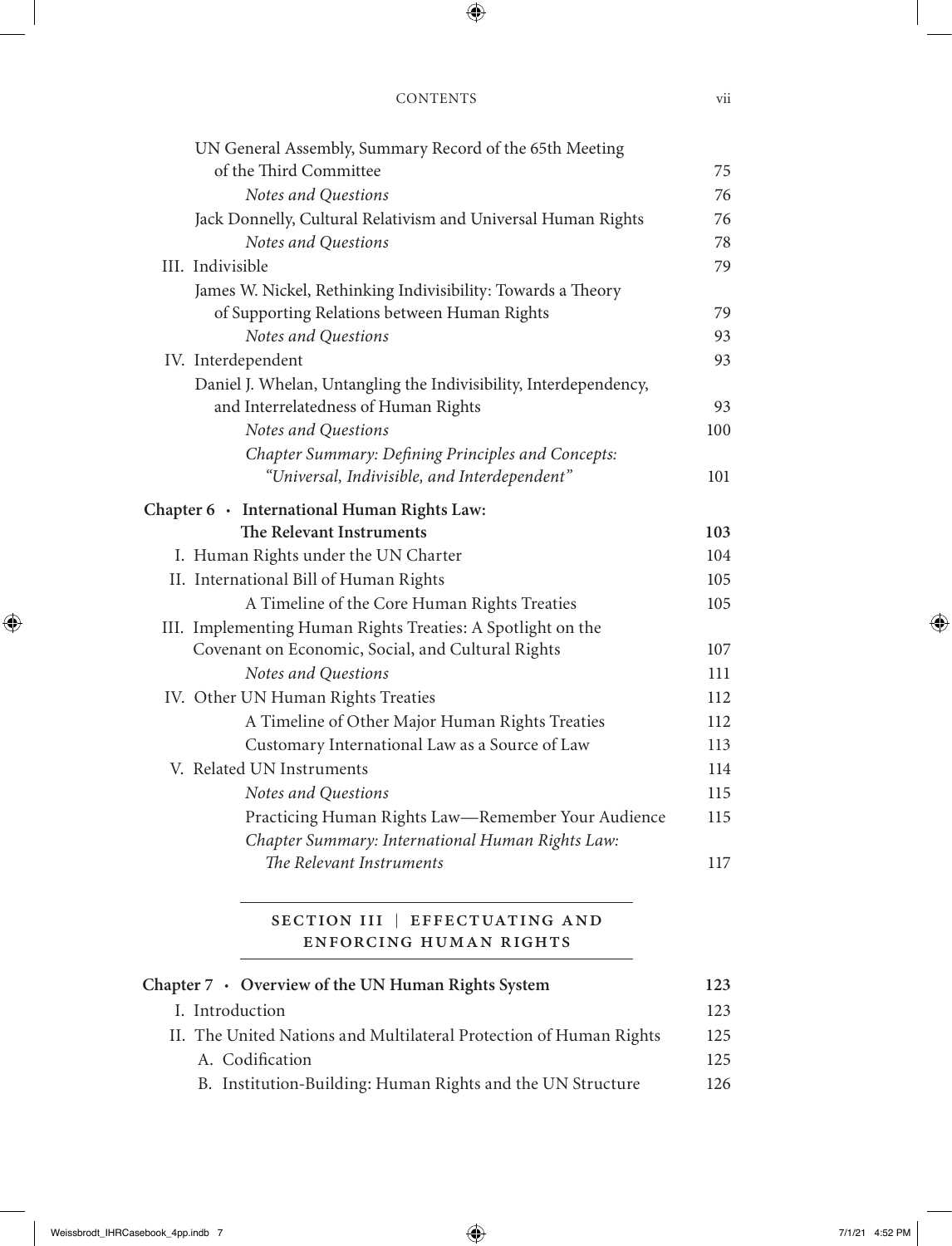| C. Reporting Procedures                                      | 131 |
|--------------------------------------------------------------|-----|
| What's in a Name? One word can make all the difference       | 131 |
| D. Special Rapporteurs and Representatives                   | 132 |
| III. The Human Rights Committee                              | 133 |
| A. Reporting and Consideration Procedures                    | 133 |
| The Reporting Cycle for Human Rights Treaty Bodies           | 134 |
| 1. The Initial Report                                        | 134 |
| 2. Simplified Reporting Procedure                            | 136 |
| 3. Supplementary Reports                                     | 136 |
| 4. Emergency Reports                                         | 137 |
| B. Problems with the Reporting Structure                     | 138 |
| C. Distribution of Committee Reports and Comments            | 139 |
| Notes and Questions                                          | 139 |
| Chapter Summary: Overview of the UN Human Rights System      | 143 |
| Chapter 8 · Regional Mechanisms: Inter-American              |     |
| <b>Human Rights System</b>                                   | 147 |
| I. A Brief History of the Inter-American Human Rights System | 148 |
| What Is the Inter-American Human Rights System?              | 148 |
| II. The Inter-American Commission on Human Rights            |     |
| A. Composition of the Commission                             | 150 |
| Christina M. Cerna, The Inter-American Commission            |     |
| on Human Rights and the Inter-American Court                 |     |
| of Human Rights                                              | 150 |
| B. Function of the Commission                                | 151 |
| C. Fact-Finding                                              | 152 |
| Vargas C. Edmundo, Visits on the Spot: The Experience of     |     |
| the Inter-American Commission on Human Rights                | 153 |
| IACHR, Preliminary Observation on the IACHR Visit to Mexico  | 157 |
| Notes and Questions                                          | 167 |
| 1. The Argentinian Example                                   | 167 |
| Thomas Buergenthal, Robert Norris & Dinah Shelton,           |     |
| Protecting Rights in the Americas: Selected Problems         | 169 |
| Notes and Questions                                          | 171 |
| 2. Fact finding in the context of individual petitions       | 172 |
| Inter-American Commission on Human Rights,                   |     |
| Resolution No 1/85, Case 9265, Suriname                      | 172 |
| Notes and Questions                                          | 176 |
| III. The Inter-American Court of Human Rights                | 177 |
| Jo M. Pasqualucci, The Practice and Procedure of the         |     |
| Inter-American Court of Human Rights                         | 177 |

viii CC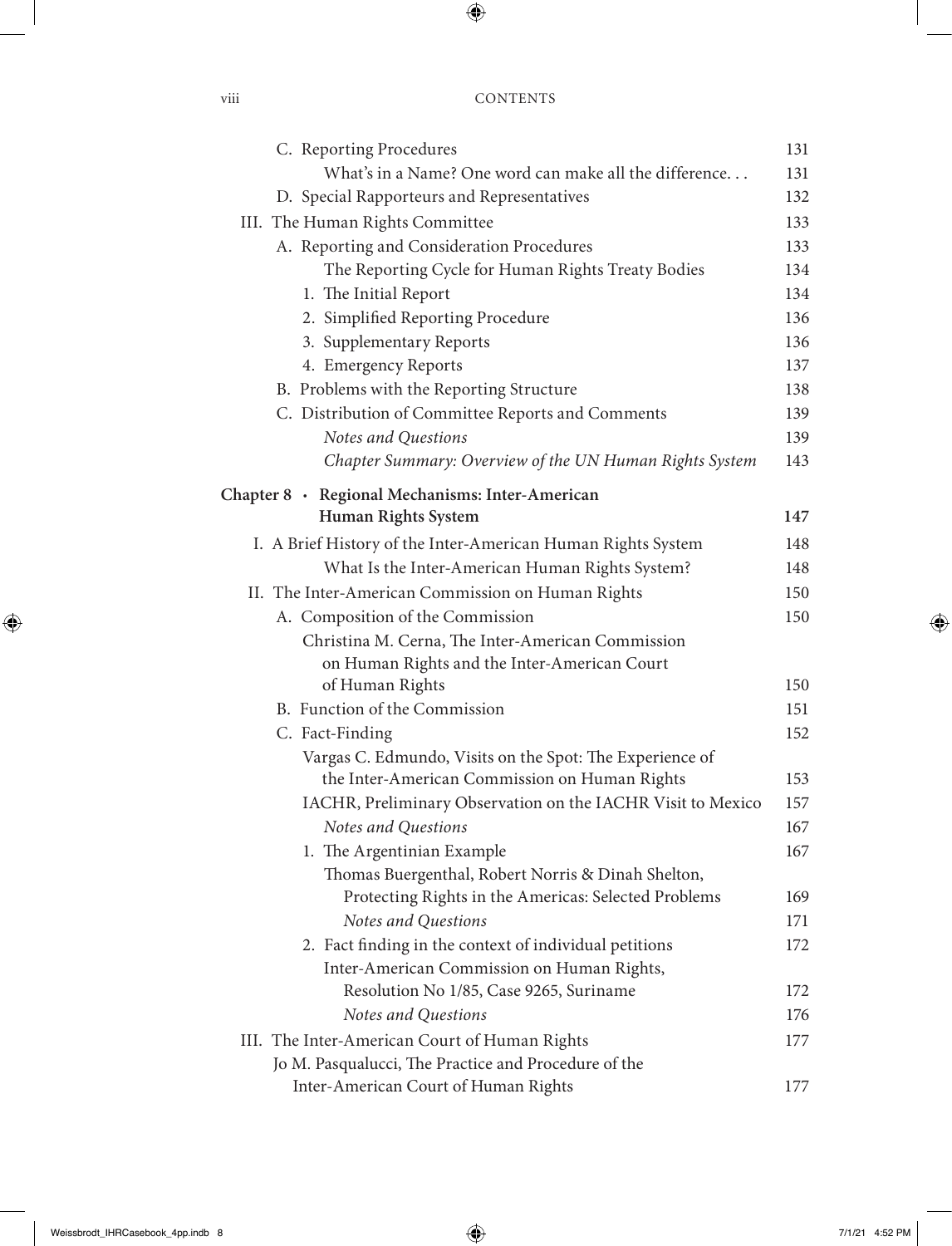| Christina M. Cerna, The Inter-American Commission on             |     |
|------------------------------------------------------------------|-----|
| Human Rights and the Inter-American Court of Human Rights        | 180 |
| <b>Notes</b>                                                     | 182 |
| IV. The United States' Relationship with the Commission          |     |
| and the Court                                                    | 185 |
| Notes and Questions                                              | 187 |
| Chapter Summary: Regional Systems: Inter-American                |     |
| Human Rights System                                              | 189 |
| Chapter 9 · Regional Mechanisms: The African Human Rights System | 193 |
| I. Introduction                                                  | 194 |
| Members of the African Union                                     | 194 |
| II. The African Union                                            | 195 |
| III. The African Commission on Human and Peoples' Rights         | 197 |
| Notes and Questions                                              | 198 |
| IV. The African Court on Human & Peoples' Rights                 | 202 |
| Bart M.J. Szewczyk, The African Human Rights System              | 202 |
| Chidi Anselm Odinkalu, From Architecture To Geometry:            |     |
| The Relationship Between the African Commission on Human         |     |
| and Peoples' Rights and Organs of the African Union              | 203 |
| Notes and Questions                                              | 204 |
| V. Other African Union Human Rights Organs                       | 207 |
| VI. The Role of Culture in the African Human Rights System       | 208 |
| Bonny Ibhawoh, Between Culture and Constitution: Evaluating      |     |
| the Cultural Legitimacy of Human Rights in the African State     | 208 |
| Notes and Questions                                              | 217 |
| VII. Spotlight on the Right to Development in Africa             | 217 |
| Jena Martin & Karon Powell, Parallel Worlds: Comparing           |     |
| Rural Development to Development in Global Communities           | 218 |
| Fantu Cheru, Developing Countries and the Right to               |     |
| Development: A Retrospective and Prospective African View        | 220 |
| Notes and Questions                                              | 224 |
| Chapter Summary: Regional Mechanisms: The African                |     |
| Human Rights System                                              | 226 |
| Chapter 10 · Regional Mechanisms: The European                   |     |
| <b>Human Rights System</b>                                       | 231 |
| I. Introduction                                                  | 232 |
| Members of the Council of Europe                                 | 233 |
| II. The European System                                          | 233 |
| III. Bringing a Case in the European Court of Human Rights       | 236 |
|                                                                  |     |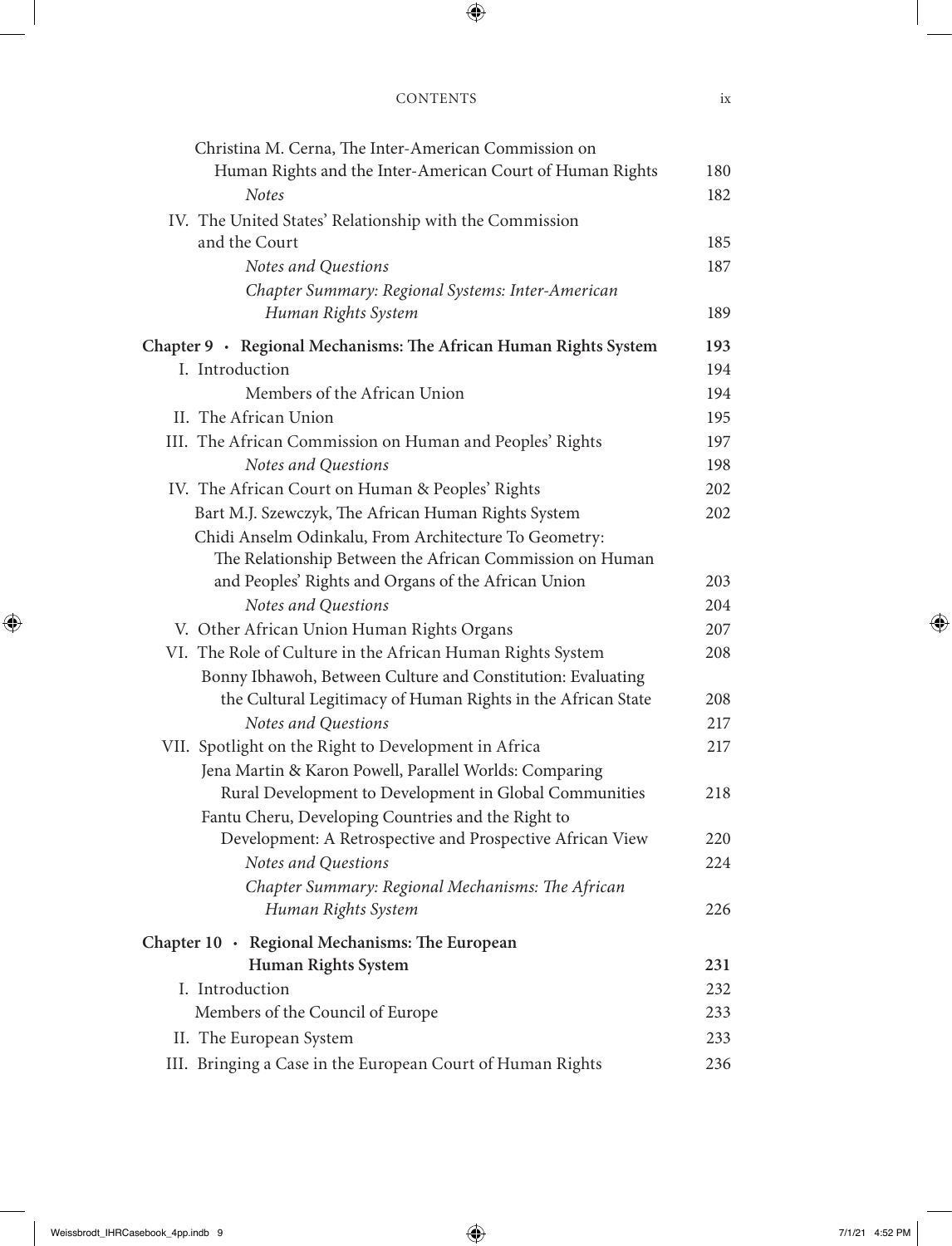| <b>CONTENTS</b> |
|-----------------|
|                 |

| A. European Human Rights Mechanisms-Spotlight on Terrorism | 238 |
|------------------------------------------------------------|-----|
| 1. Derogation and the European Court of Human Rights       | 239 |
| Lawless v. Republic of Ireland                             | 239 |
| Brogan and Others v. The United Kingdom                    | 245 |
| Sakik and Others v. Turkey                                 | 251 |
| A Word on Culture and the European Court                   |     |
| of Human Rights                                            | 256 |
| Notes and Questions                                        | 257 |
| IV. Remedies in the European Court of Human Rights         | 260 |
| A. Damage Awards                                           | 260 |
| Lustig-Prean and Beckett v. United Kingdom                 | 263 |
| Notes and Questions                                        | 265 |
| V. Interstate Human Rights in the European System          | 266 |
| Notes and Questions                                        | 267 |
| VI. Human Rights Law in the European System Apart          |     |
| from the Convention                                        | 268 |
| A. European Union                                          | 268 |
| A Word on Asia                                             | 272 |
| Chapter Summary: Regional Mechanisms: European             |     |
| Human Rights Systems                                       | 274 |
| Chapter 11 · States as Enforcers: U.S. Civil Litigation &  |     |
| <b>Universal Jurisdiction</b>                              | 279 |
| I. Theories of Enforcement                                 | 280 |
| A. Theoretical Foundations                                 | 280 |
| Jamie Mayerfeld, Who Shall Be Judge?: The United States,   |     |
| The International Criminal Court, and the Global           |     |
| Enforcement of Human Rights                                | 280 |
| Notes and Questions                                        | 286 |
| B. Implementing Human Rights                               | 286 |
| C. Enforcing International Human Rights Law                |     |
| in the United States                                       | 287 |
| 1. Alien Tort Litigation                                   | 288 |
| a. Jurisdiction                                            | 288 |
| Filártiga v. Peña-Irala                                    | 289 |
| Notes and Questions                                        | 293 |
| b. Jurisprudence                                           | 294 |
| Sosa v. Alvarez-Machain                                    | 295 |
| Notes and Questions                                        | 298 |
| Kiobel v. Royal Dutch Petroleum Co.                        | 299 |
| Notes and Questions                                        | 303 |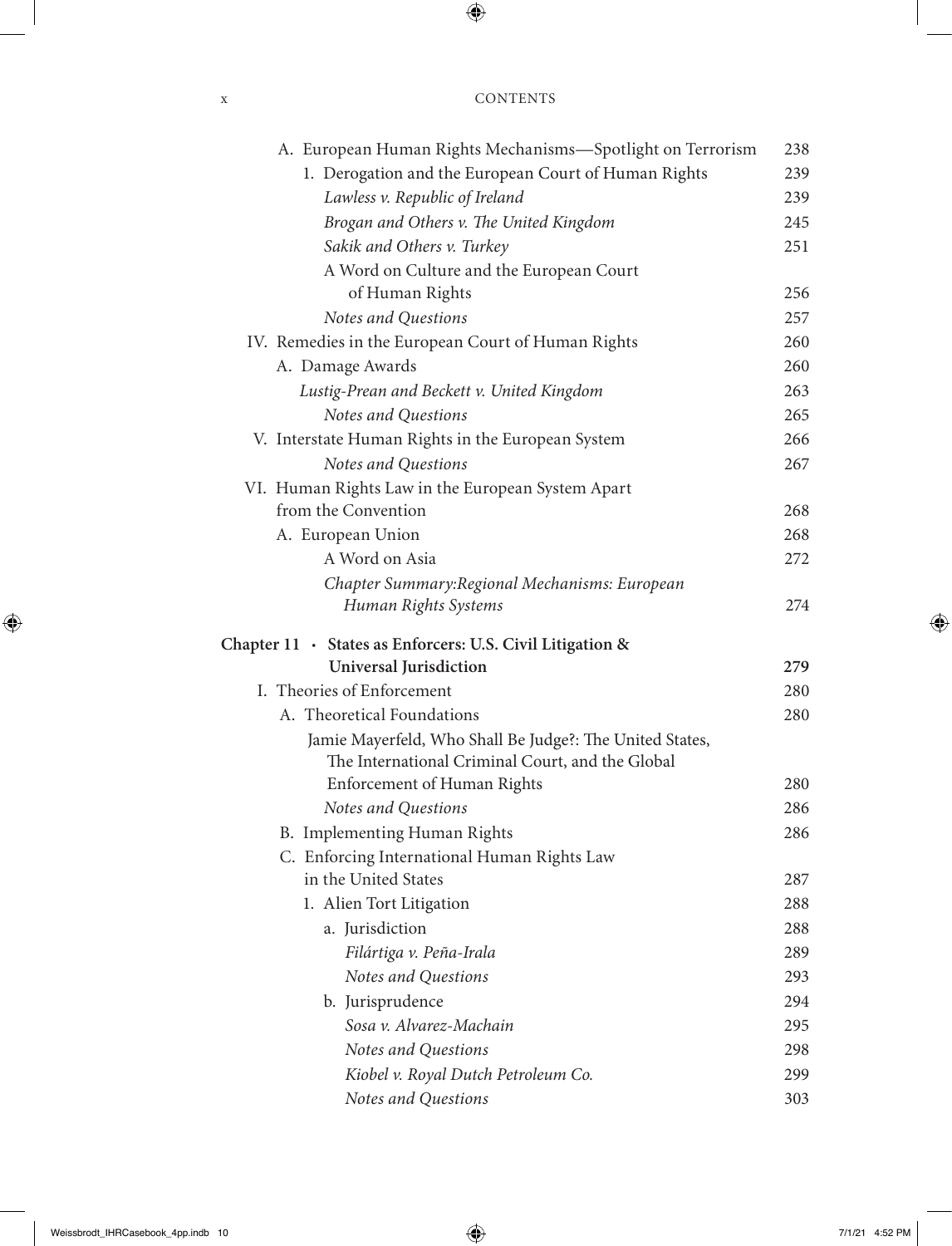| 305                                                                       |
|---------------------------------------------------------------------------|
| 305                                                                       |
| 306                                                                       |
|                                                                           |
| 312                                                                       |
|                                                                           |
| 313                                                                       |
| 313                                                                       |
|                                                                           |
|                                                                           |
| 313                                                                       |
| 315                                                                       |
| 315                                                                       |
|                                                                           |
| How Victims Can Pursue Human Rights Criminals Abroad<br>316               |
| 321                                                                       |
| 321                                                                       |
| 323                                                                       |
| III. Domestic Remedies for Human Rights Violations within the U.S.<br>326 |
| Hoffman Plastic Compounds, Inc. v. National Labor Relations Board<br>326  |
| 330                                                                       |
| 332                                                                       |
| 332                                                                       |
| 335                                                                       |
| 336                                                                       |
| Chapter Summary: States as Enforcers: U.S. Civil Litigation               |
| 337                                                                       |
|                                                                           |

#### SECTION IV | FOCUS ON SELECT Human Rights

| 345 |
|-----|
| 346 |
|     |
| 346 |
| 348 |
|     |
| 348 |
| 368 |
| 369 |
| 369 |
|     |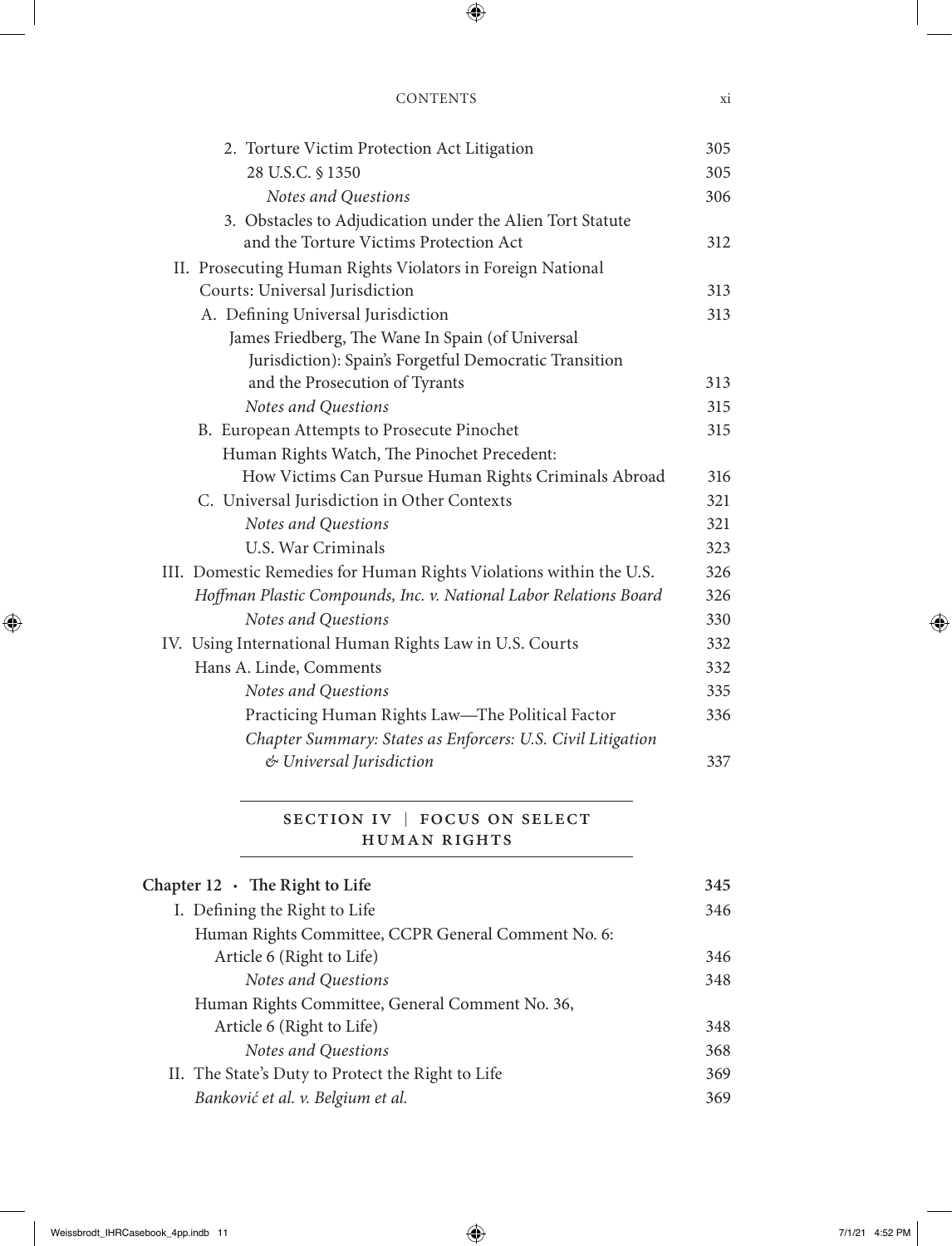| X11 | <b>CONTENTS</b> |
|-----|-----------------|
|     |                 |

| Case of the "Street Children" (Villagran-Morales et al.) v. Guatemala | 376 |
|-----------------------------------------------------------------------|-----|
| Notes and Questions                                                   | 386 |
| III. The Abortion Debate: The Right to Life and a Woman's             |     |
| <b>Right to Choose</b>                                                | 387 |
| R.J. Cook & B.M. Dickens, Human Rights and Abortion Laws              | 387 |
| Notes and Questions                                                   | 390 |
| IV. Limitations on the Right to Life: An Examination of the Right     |     |
| to Life and the Death Penalty                                         | 391 |
| Richard Dieter, The Future of the Death Penalty                       |     |
| in the United States                                                  | 392 |
| Notes and Questions                                                   | 392 |
| Chapter Summary: The Right to Life                                    | 393 |
| Chapter $13 \cdot$ The Right to Equality and Non-Discrimination       | 395 |
| I. Introduction                                                       | 396 |
| II. Equality and Non-Discrimination under IHRL                        | 397 |
| A. The ICCPR                                                          | 397 |
| Notes and Questions                                                   | 397 |
| <b>B.</b> ICERD                                                       | 397 |
| Notes and Questions                                                   | 398 |
| C. The Human Rights Committee                                         | 398 |
| 1. General Comments No. 18 and No. 25                                 | 398 |
| Human Rights Committee, General Comment No. 18:                       |     |
| Non-Discrimination                                                    | 398 |
| Human Rights Committee, General Comment No. 25:                       |     |
| Article 25 (The Right to Participate in Public Affairs,               |     |
| Voting Rights and the Right of Equal Access                           |     |
| to Public Service)                                                    | 401 |
| Notes and Questions                                                   | 405 |
| D. Equality and Non-Discrimination in UN Decisions                    | 406 |
| Sandra Lovelace v. Canada                                             | 406 |
| Notes and Questions                                                   | 407 |
| Shirin Aumeeruddy-Cziffra and 19 Other Mauritian                      |     |
| Women v. Mauritius                                                    | 408 |
| Notes and Questions                                                   | 417 |
| Toonen v. Australia                                                   | 417 |
| Notes and Questions                                                   | 429 |
| Summary of Ivan Kitok v. Sweden (1988)                                | 430 |
| Notes and Questions                                                   | 432 |
| Chapter Summary: The Right to Equality and                            |     |
| Non-Discrimination                                                    | 434 |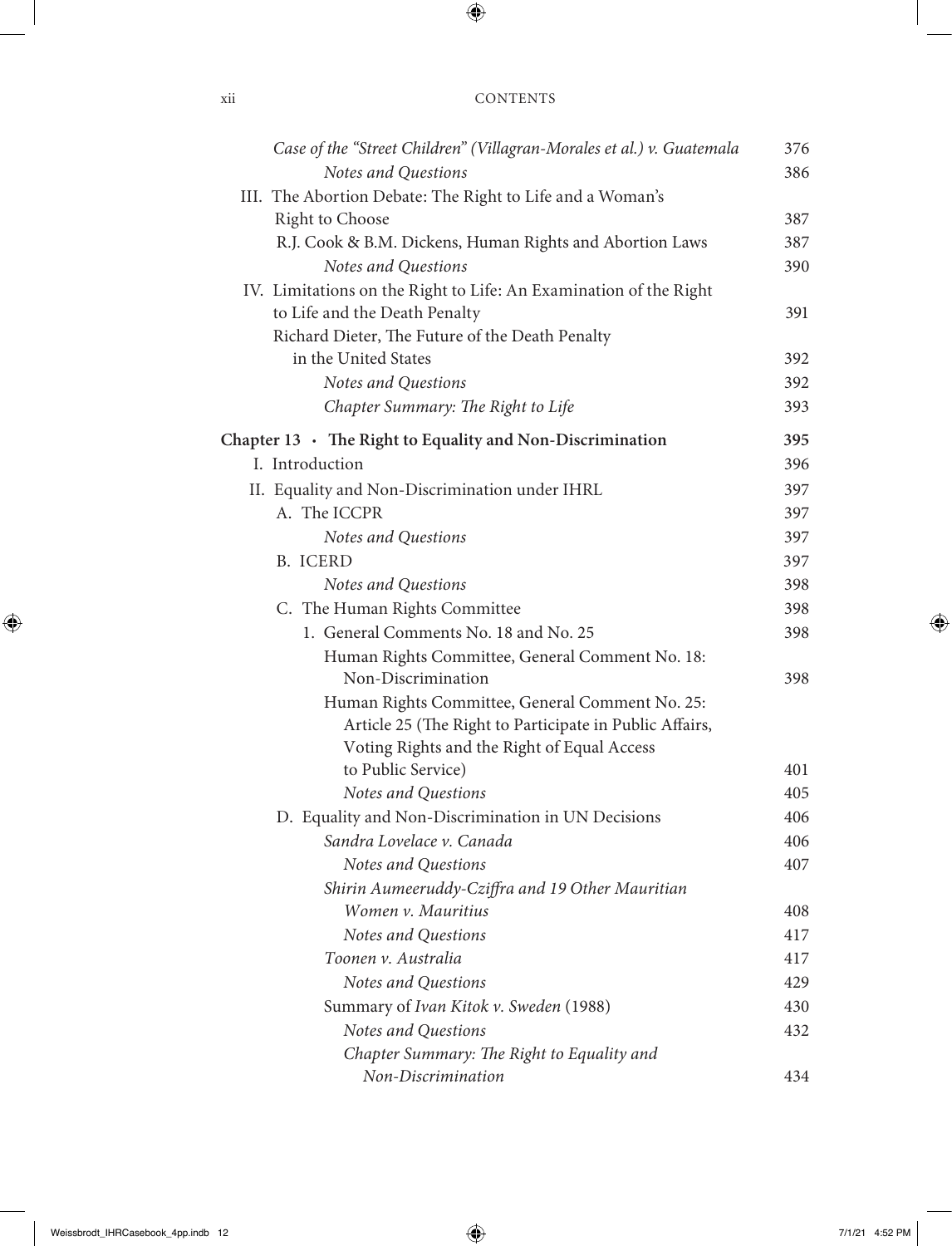| Chapter $14 \cdot$ The Right to Health                         | 437 |
|----------------------------------------------------------------|-----|
| I. Introduction                                                | 437 |
| II. The Right to Health under IHRL                             | 438 |
| International Covenant on Economic, Social and Cultural Rights | 438 |
| CESCR General Comment No. 14: The Right to the Highest         |     |
| Attainable Standard of Health (Art. 12)                        | 439 |
| Alicia Ely Yamin, The Right to Health Under International Law  |     |
| and Its Relevance to the United States                         | 457 |
| Notes and Questions                                            | 464 |
| The Right to Health in Other Treaties                          | 465 |
| III. When Rights Compete                                       | 465 |
| Communication No. 1153/2003: Peru. 22/11/2005,                 |     |
| CCPR/C/85/D/1153/2003 (Jurisprudence) Convention               |     |
| Abbreviation: CCPR                                             | 465 |
| Notes and Questions                                            | 474 |
| Chapter Summary: The Right to Health                           | 475 |
| Chapter $15 \cdot$ The Right to Water                          | 477 |
| I. Introduction                                                | 478 |
| II. The Right to Water under IHRL                              | 478 |
| General Comment No. 15: The Right to Water (Arts. 11 and 12    |     |
| of the Covenant)                                               | 478 |
| Notes and Questions                                            | 493 |
| III. Using Water as a Weapon                                   | 494 |
| Jeffrey Gettleman, India Threatens a New Weapon Against        |     |
| Pakistan: Water                                                | 494 |
| Notes and Questions                                            | 496 |
| IV. A Rights-Based Approach to Water: The Role of the          |     |
| <b>International Community</b>                                 | 496 |
| Wòch nan Soley, The Denial of the Right to Water in Haiti      | 497 |
| Notes and Questions                                            | 501 |
| Chapter Summary: The Human Right to Water                      | 503 |
| Chapter $16 \cdot$ Freedom from Torture and Inhuman or         |     |
| <b>Degrading Treatment or Punishment</b>                       | 505 |
| I. Introduction                                                | 506 |
| II. International Documents Prohibiting the Use of Torture and |     |
| Other Cruel, Inhuman, or Degrading Treatment or Punishment     | 507 |
| 70/175. United Nations Standard Minimum Rules for the          |     |
| <b>Treatment of Prisoners</b>                                  | 507 |
| Notes and Questions                                            | 507 |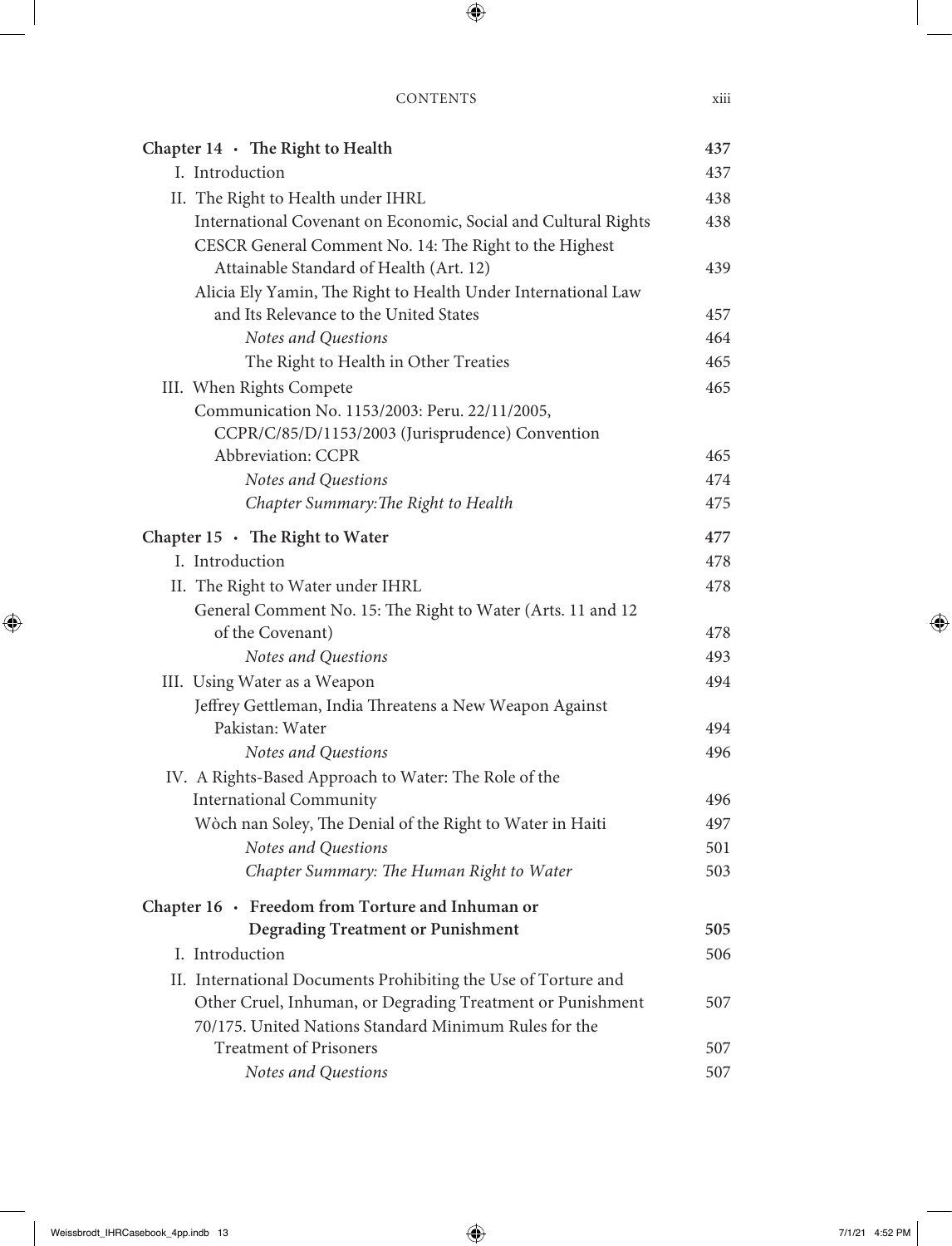| What Are the Legal Effects of UN Rules in International Law?        | 508 |
|---------------------------------------------------------------------|-----|
| Declaration on the Protection of All Persons from Being Subjected   |     |
| to Torture and Other Cruel, Inhuman or Degrading Punishment         |     |
| or Treatment (1975)                                                 | 508 |
| Convention Against Torture and Other Cruel, Inhuman or              |     |
| Degrading Treatment or Punishment                                   | 509 |
| Notes and Questions                                                 | 509 |
| Body of Principles for the Protection of All Persons under Any      |     |
| Form of Detention or Imprisonment                                   | 510 |
| Human Rights Committee Consideration of Communications              |     |
| Under the First Optional Protocol Interpreting Torture and          |     |
| Ill-Treatment                                                       | 510 |
| Report of the Human Rights Committee                                | 512 |
| Notes and Questions                                                 | 513 |
| III. The Concept of Torture through a Cultural Lens: Examining Iran | 514 |
| A. Background                                                       | 514 |
| Nadar Entessar, Criminal Law and the Legal System in                |     |
| Revolutionary Iran                                                  | 514 |
| Consideration of Reports Submitted by States Parties                |     |
| Under Article 40 of the Covenant: Initial Reports of States         |     |
| Parties Due in 1977, Addendum, Iran                                 | 516 |
| Report of the Human Rights Committee                                | 518 |
| Consideration of Reports Submitted by States Parties under          |     |
| Article 40 of the Covenant: Second Periodic Reports of States       |     |
| Parties Due in 1983, Addendum, Islamic Republic of Iran             | 519 |
| Iran, New Government Fails to Address Dire Human Rights             |     |
| Situation (2006)                                                    | 520 |
| Notes and Questions                                                 | 521 |
| The Story Continues                                                 | 522 |
| B. Country Rapporteur Process of the UN Commission on               |     |
| Human Rights/Human Rights Council                                   | 523 |
| C. Iranian Violations of International Law                          | 523 |
| IV. European Case Law on Torture and Related Practices              | 524 |
| Ireland v. United Kingdom                                           | 525 |
| Ireland v. United Kingdom                                           | 526 |
| Tyrer v. United Kingdom                                             | 527 |
| Notes and Questions                                                 | 530 |
| Selmouni v. France                                                  | 531 |
| Notes and Questions                                                 | 534 |
| V. The U.S.'s View of Torture                                       | 534 |
| Restatement (Third) of the Foreign Relations Law of the             |     |
| United States (1987)                                                | 534 |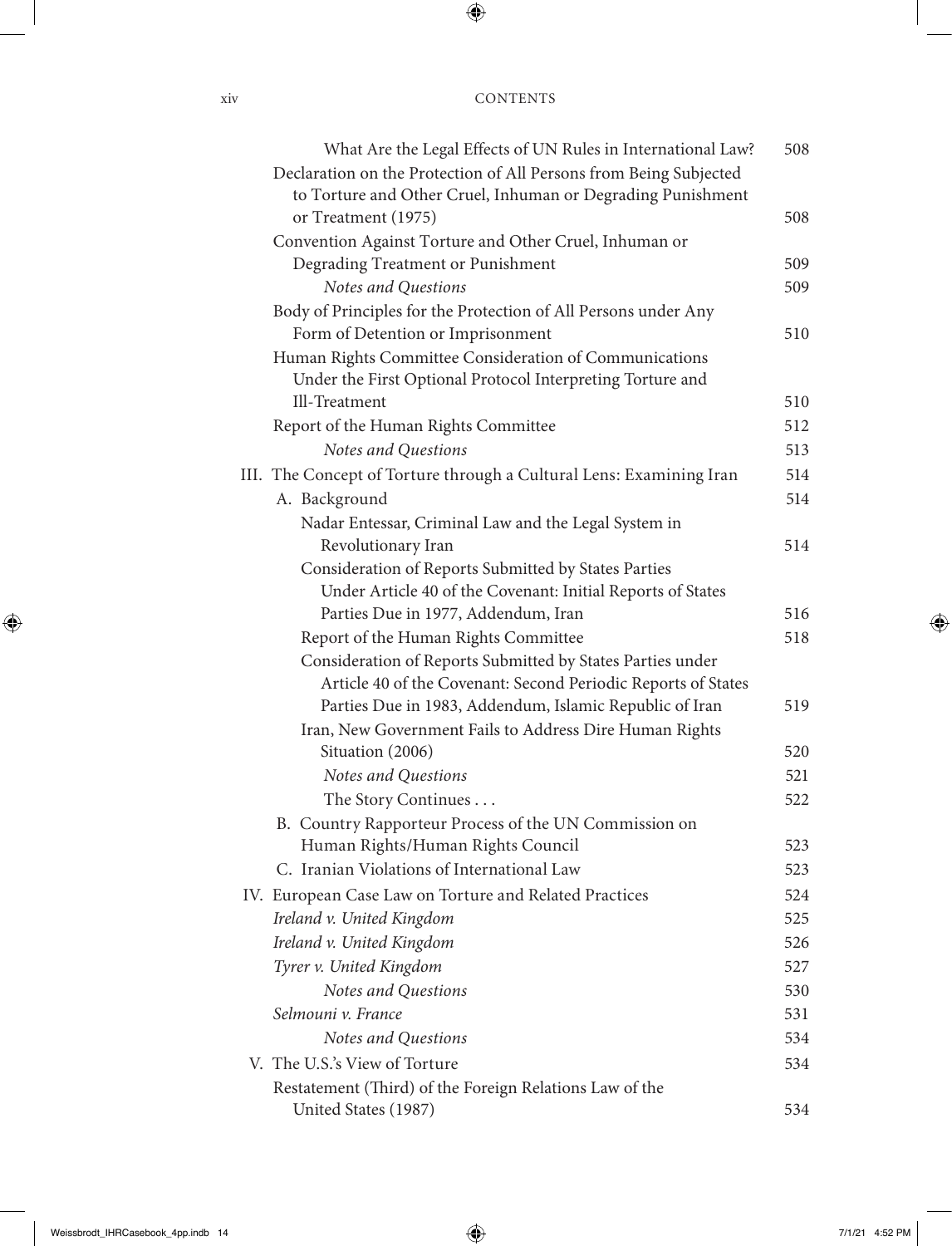| Notes and Questions                                                       | 534 |
|---------------------------------------------------------------------------|-----|
| VI. The Role of Psychology in the Use of Torture                          | 537 |
| Notes and Questions                                                       | 540 |
| Chapter Summary: Freedom from Torture and Inhuman                         |     |
| or Degrading Treatment or Punishment                                      | 543 |
| Chapter 17 · The Right to Self-Determination                              | 547 |
| I. Introduction                                                           | 547 |
| II. Self-Determination under IHRL                                         | 548 |
| International Covenant on Civil and Political Rights                      | 548 |
| International Covenant on Economic, Social and Cultural Rights            | 548 |
| Charter of the Organization of American States, April 30, 1948            | 549 |
| American Declaration of the Rights and Duties of Man                      | 549 |
| American Convention on Human Rights                                       | 550 |
| Inter-American Convention on the Prevention, Punishment and               |     |
| Eradication of Violence Against Women                                     | 550 |
| American Declaration on the Rights of Indigenous Peoples                  | 551 |
| United Nations Declaration on the Rights of Indigenous Peoples            | 553 |
| Convention Concerning Indigenous and Tribal Peoples in                    |     |
| Independent Countries (ILO No. 169)                                       | 556 |
| Notes and Questions                                                       | 556 |
| III. Indigenous Peoples in the United States: Legal and Political Context | 558 |
| Kevin Washburn, What the Future Holds: The Changing                       |     |
| Landscape of Federal Indian Policy                                        | 559 |
| Santa Clara Pueblo v. Martinez                                            | 561 |
| Notes and Questions                                                       | 571 |
| IV. Inter-American Jurisprudence on Indigenous Rights                     | 574 |
| Dinah Shelton, The Inter-American Human Rights Law of                     |     |
| <b>Indigenous Peoples</b>                                                 | 574 |
| Notes and Questions                                                       | 579 |
| Chapter Summary: The Right to Self-Determination                          | 580 |
| Chapter 18 · Protection of Vulnerable Groups: Women                       | 583 |
| I. Introduction                                                           | 584 |
| II. Women's Rights as Human Rights                                        | 584 |
| Charlotte Bunch, Women's Rights as Human Rights:                          |     |
| Toward a Re-Vision of Human Rights                                        | 584 |
| Notes and Questions                                                       | 594 |
| III. Women's Rights in the Family Unit                                    | 595 |
| Marsha Freeman, International Women's Rights Action Watch,                |     |
| Equality in the Family                                                    | 596 |
| Summary of S.W.M. Broeks v. The Netherlands                               | 596 |
| Notes and Questions                                                       | 598 |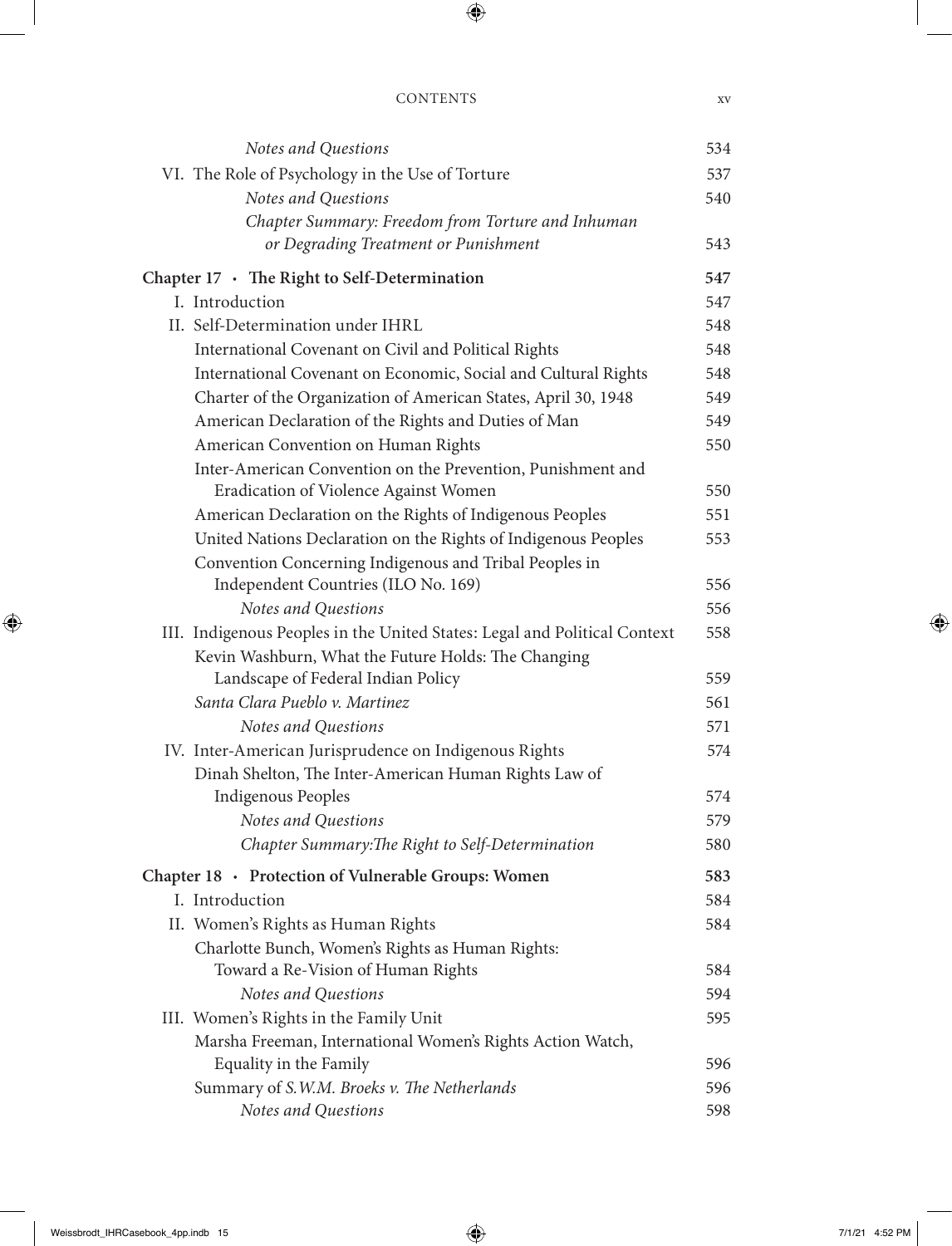| IV. Gender-Based Violence and IHRL                              | 598 |
|-----------------------------------------------------------------|-----|
| A. The Intersection Between Domestic Violence and IHRL          | 599 |
| Committee on the Elimination of Discrimination Against Women,   |     |
| General Recommendation No. 35, On Gender-Based Violence         |     |
| Against Women, Updating General Recommendation No. 19           | 599 |
| Notes and Questions                                             | 602 |
| A.T. v. Hungary                                                 | 602 |
| Notes and Questions                                             | 608 |
| B. Gender-Based Violence and Refugee and Asylum Claims          | 610 |
| UNHCR Policy on Refugee Women and Guidelines on Their           |     |
| Protection: An Assessment of Ten Years of Implementation        | 612 |
| Notes and Questions                                             | 613 |
| V. Sexual Violence as a Weapon of War                           | 613 |
| Elisabeth Jean Wood & Dara Kay Cohen, How to Counter Rape       |     |
| During War                                                      | 613 |
| Notes and Questions                                             | 615 |
| Chapter Summary: Protection of Vulnerable Groups: Women         | 616 |
| 621<br>Chapter 19 · Protection of Vulnerable Groups: Minorities |     |
| I. Introduction                                                 | 622 |
| II. Minority Rights under IHRL                                  | 623 |
| International Covenant on Civil and Political Rights            | 623 |
| Notes and Questions                                             | 623 |
| Notes and Questions                                             | 624 |
| Summary of the Committee on the Elimination of Racial           |     |
| Discrimination, Decision on Admissibility, Diop v. France       | 624 |
| Notes and Questions                                             | 625 |
| Summary of Committee on the Elimination of Racial               |     |
| Discrimination, Jama v. Denmark                                 | 626 |
| Notes and Questions                                             | 627 |
| In the Case of D.H. and Others v. The Czech Republic (2007)     | 628 |
| Notes and Questions                                             | 653 |
| Chapter Summary: Protection of Vulnerable Groups: Minorities    | 655 |
| Chapter 20 · Protection of Vulnerable Groups: Children          | 657 |
| I. Introduction                                                 | 659 |
| II. Protection of Children under IHRL                           | 660 |
| International Covenant on Civil and Political Rights            | 660 |
| International Covenant on Economic, Social and Cultural Rights  | 660 |
| Notes and Questions                                             | 661 |
| III. Children as Tools-The Problem of Child Labor               | 661 |
| A. The ILO, Child Labor, and the Protection of Human Rights     | 661 |

xvi CC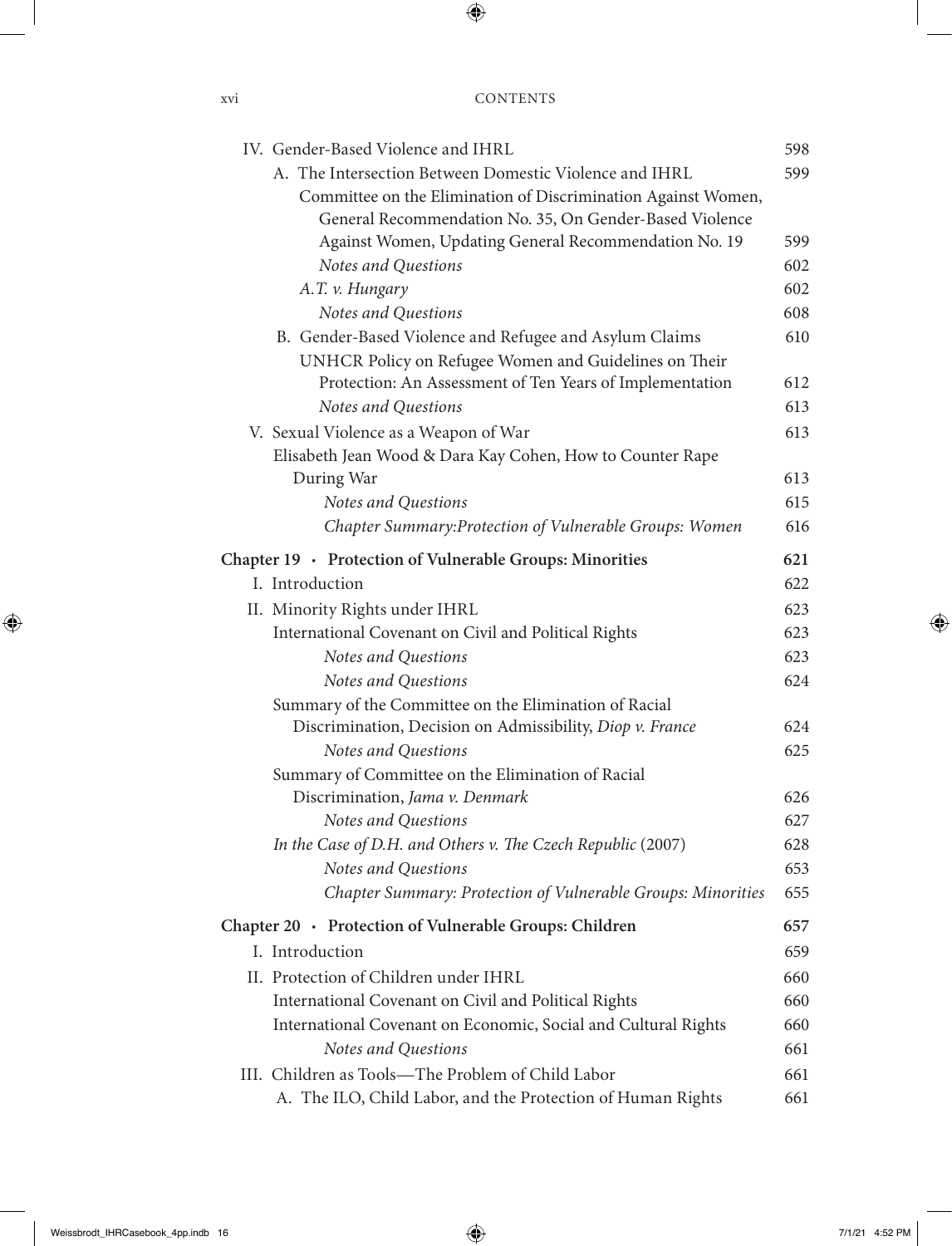| <b>International Labor Conference</b>                         |     |
|---------------------------------------------------------------|-----|
| 95th Session 2006 Report III (Part 1B)                        | 662 |
| International Labor Conference, 87th Session, R190            |     |
| Worst Forms of Child Labor Recommendation (1999)              | 663 |
| Notes and Questions                                           | 664 |
| 1. Child Labor in the World                                   | 664 |
| UNICEF, Why Make a Special Case for the Children?             |     |
| Convention on the Rights of the Child (2005)                  | 664 |
| International Labour Office (ILO), Global Estimates of        |     |
| Child Labour: Results and Trends, 2012-2016                   | 665 |
| 2. Child Labor in India-An Historical Perspective             | 669 |
| Kavita Ratna, India, in ICJ, Rights of the Child, Report of a |     |
| Training Programme in Asia, 149-55 (1993)                     | 669 |
| Human Rights Watch, World Report 2003, Small Change:          |     |
| Bonded Labor in India's Silk Industry, 6-7                    | 671 |
| ILO, Report of the Committee on Child Labour, Committee       |     |
| Report: Proposed Conclusions (1998) (86th Session)            | 673 |
| Committee on the Rights of the Child, Concluding              |     |
| Observations of the Committee on Rights of the Child          |     |
| on India                                                      | 675 |
| Notes and Questions                                           | 676 |
| 3. Child Labor in the United States                           | 676 |
| Margaret Wurth, More U.S. Child Workers Die in Agriculture    |     |
| Than in Any Other Industry                                    | 676 |
| Notes and Questions                                           | 677 |
| IV. Children as Weapons of War                                | 678 |
| Groupe de Travail sur les Dossiers Judiciaires Stratégiques   |     |
| v. Democratic Republic of the Congo                           | 678 |
| Notes and Questions                                           | 692 |
| Chapter Summary: Protection of Vulnerable Groups: Children    | 693 |
|                                                               |     |

#### SECTION V | HUMAN RIGHTS AT THE CROSSROADS

Placing Human Rights in Other Areas of International Law: A Spotlight on Trade 696

| Chapter $21 \cdot$ The Intersection between Humanitarian Law and IHRL | 699 |
|-----------------------------------------------------------------------|-----|
| I. IHRL and International Humanitarian Law—The Legal Context          | 700 |
| Common Article 3, Geneva Conventions for the Protection of            |     |
| Victims of Armed Conflict                                             | 703 |
| Notes and Questions                                                   | 703 |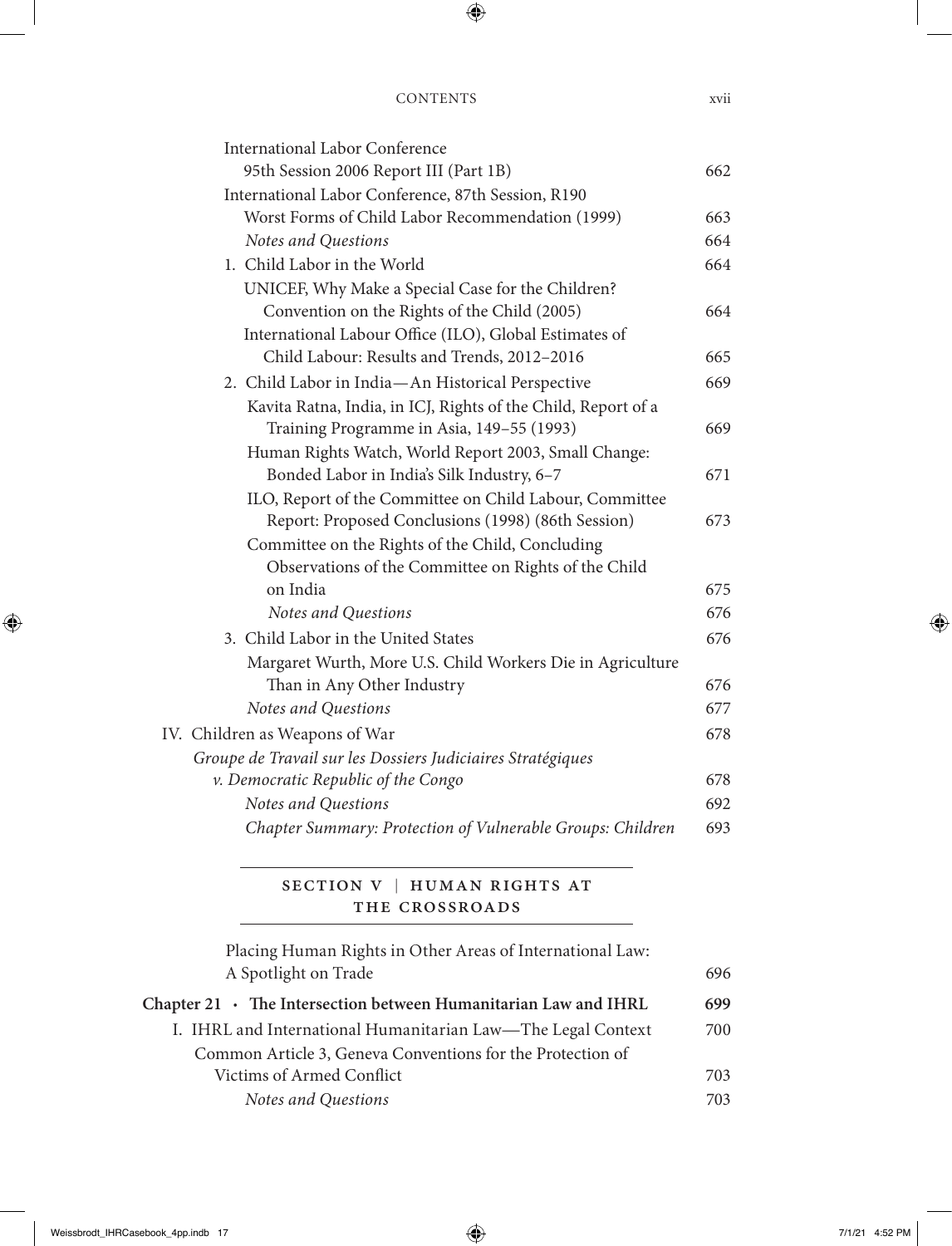| A. IHRL & Humanitarian Law: A Spotlight on Darfur           | 704 |
|-------------------------------------------------------------|-----|
| 1. Background on Darfur                                     | 706 |
| Human Rights Watch, Targeting the Fur: Mass Killings in     |     |
| Darfur (2005)                                               | 706 |
| Amnesty International, Sudan: Who Will Answer for           |     |
| the Crimes?                                                 | 707 |
| Physicians for Human Rights, Darfur: Assault on Survival:   |     |
| A Call for Security, Justice, and Restitution (2006)        | 708 |
| Human Rights Watch, Empty Promises? Continuing              |     |
| Abuses in Darfur, Sudan (2004)                              | 710 |
| Notes and Questions                                         | 711 |
| Eric Reeves, Don't Forget Darfur                            | 711 |
| 2. Relevant Laws, Frameworks and Excerpts                   |     |
| That Implicate Darfur                                       | 713 |
| Convention on the Prevention and Punishment of the          |     |
| Crime of Genocide                                           | 714 |
| Notes and Questions                                         | 715 |
| The Ten Stages of Genocide                                  | 716 |
| International Commission of Inquiry on Darfur, Report of    |     |
| the International Commission of Inquiry on Darfur to        |     |
| the United Nations Secretary-General                        | 719 |
| Notes and Questions                                         | 724 |
| The Current Situation in Sudan and the Prospects for Peace: |     |
| Testimony Before the Senate Foreign Relations Committee     | 725 |
| Notes and Questions                                         | 727 |
| B. The Role of Peacekeeping Missions                        | 728 |
| 1. Standards for Humanitarian Intervention                  | 728 |
| Charter of the United Nations                               | 729 |
| 2. Public Support for Humanitarian Intervention             | 731 |
| Sarah Kreps & Sarah Maxey, Mechanisms of Morality:          |     |
| Sources of Support for Humanitarian Intervention            | 731 |
| Notes and Questions                                         | 732 |
| U.N. Secretary General Ban Ki-Moon, The Future of United    |     |
| Nations Peace Operations: Implementation of the             |     |
| Recommendations of the High-Level Independent Panel         |     |
| on Peace Operations                                         | 733 |
| II. The Implications of Autonomous Weapons for IHRL         | 736 |
| From Roombas to Weapons of War                              | 736 |
| Notes and Questions                                         | 739 |
| Chapter Summary: The Intersection between International     |     |
| Humanitarian Law and IHRL                                   | 740 |

xviii CC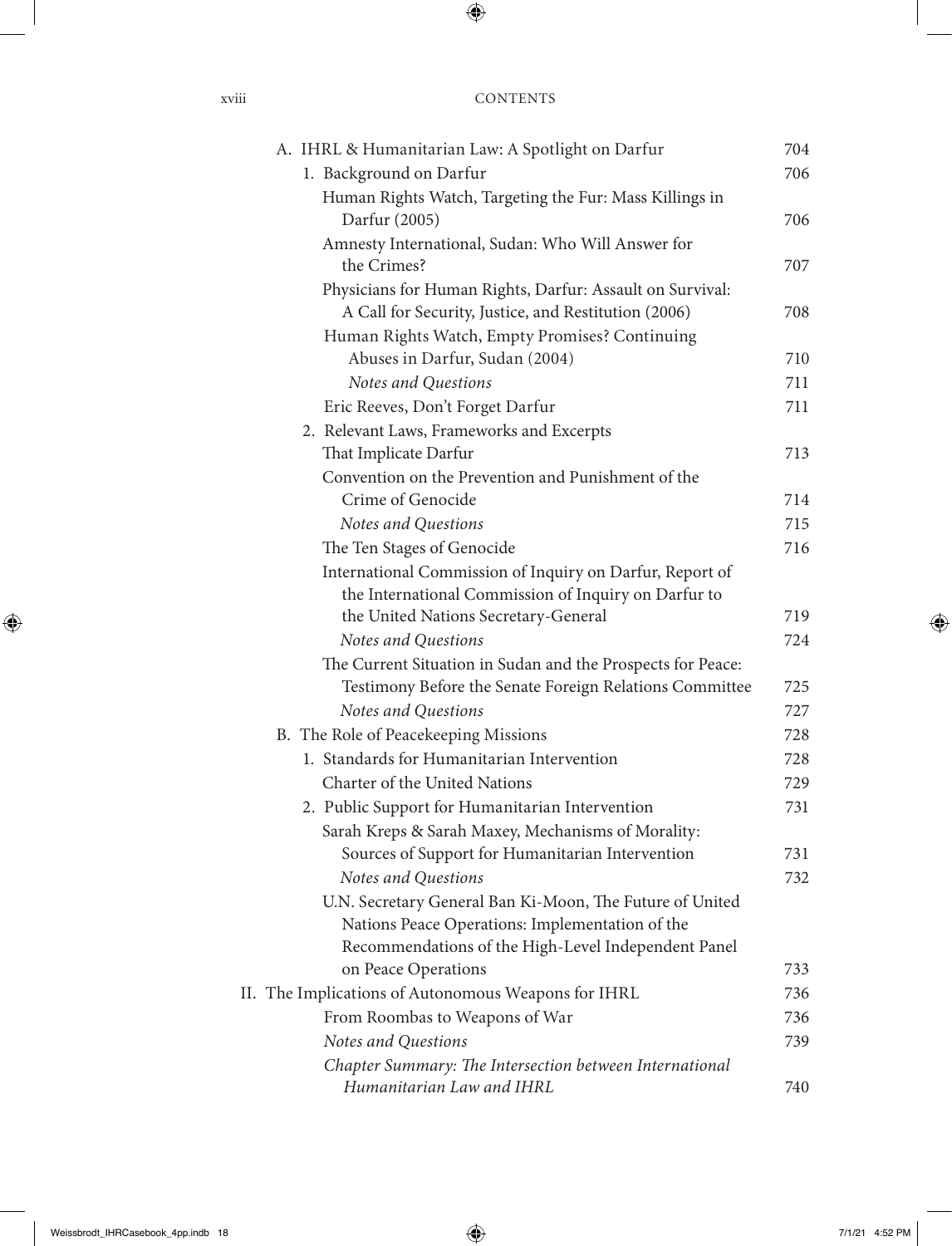| Chapter $22 \cdot$ The Intersection between International Criminal Law |            |
|------------------------------------------------------------------------|------------|
| and IHRL                                                               | 745        |
| I. Introduction                                                        | 746        |
| Kathryn Sikkink, The Justice Cascade: How Human Rights                 |            |
| Prosecutions Are Changing World Politics                               | 747        |
| Notes and Questions                                                    | 749        |
| II. The Nuremberg Principles                                           | 750        |
| A. The Nuremberg and Tokyo Tribunals                                   | 750        |
| Notes and Questions                                                    | 751        |
| World War Two's Other Tribunals                                        | 752        |
| III. Ad Hoc Tribunals for the Former Yugoslavia and Rwanda             | 753        |
| A Short History of International and Quasi-International               |            |
| Criminal Tribunals                                                     | 753        |
| Aryeh Neier, Rethinking Truth, Justice, and Guilt after Bosnia         |            |
| and Rwanda                                                             | 754        |
| Notes and Questions                                                    | 756        |
| A. The International Criminal Tribunal for the Former                  |            |
| Yugoslavia (ICTY)                                                      | 756        |
| Diane F. Orentlicher, American Society of International Law            | 758        |
| Newsletter, Yugoslavia War Crimes Tribunal, 1-2<br>Notes and Questions |            |
| B. The International Criminal Tribunal for Rwanda (ICTR)               | 759        |
| <b>Notes</b>                                                           | 759<br>762 |
| C. Legacy of the Ad Hoc Tribunals                                      | 763        |
| The Consequence of Incompleteness                                      | 764        |
| A Diminished Legacy                                                    | 765        |
| Milena Sterio, The Yugoslavia and Rwanda Tribunals:                    |            |
| A Legacy of Human Rights Protection and Contribution                   |            |
| to International Criminal Justice                                      | 766        |
| Notes and Questions                                                    | 771        |
| D. Other Tribunals After the ICTY and the ICTR                         | 773        |
| 1. The Special Court for Sierra Leone                                  | 773        |
| 2. The Extraordinary Chambers in the Courts of                         |            |
| Cambodia (ECCC)                                                        | 775        |
| Notes and Questions                                                    | 777        |
| IV. A Permanent International Criminal Court                           | 780        |
| Jerry Fowler, The Rome Treaty for an International                     |            |
| Criminal Court: A Framework of International Justice                   |            |
| for Future Generations                                                 | 780        |
| <b>Note</b>                                                            | 785        |
| A. Pros and Cons of an International Criminal Court                    | 786        |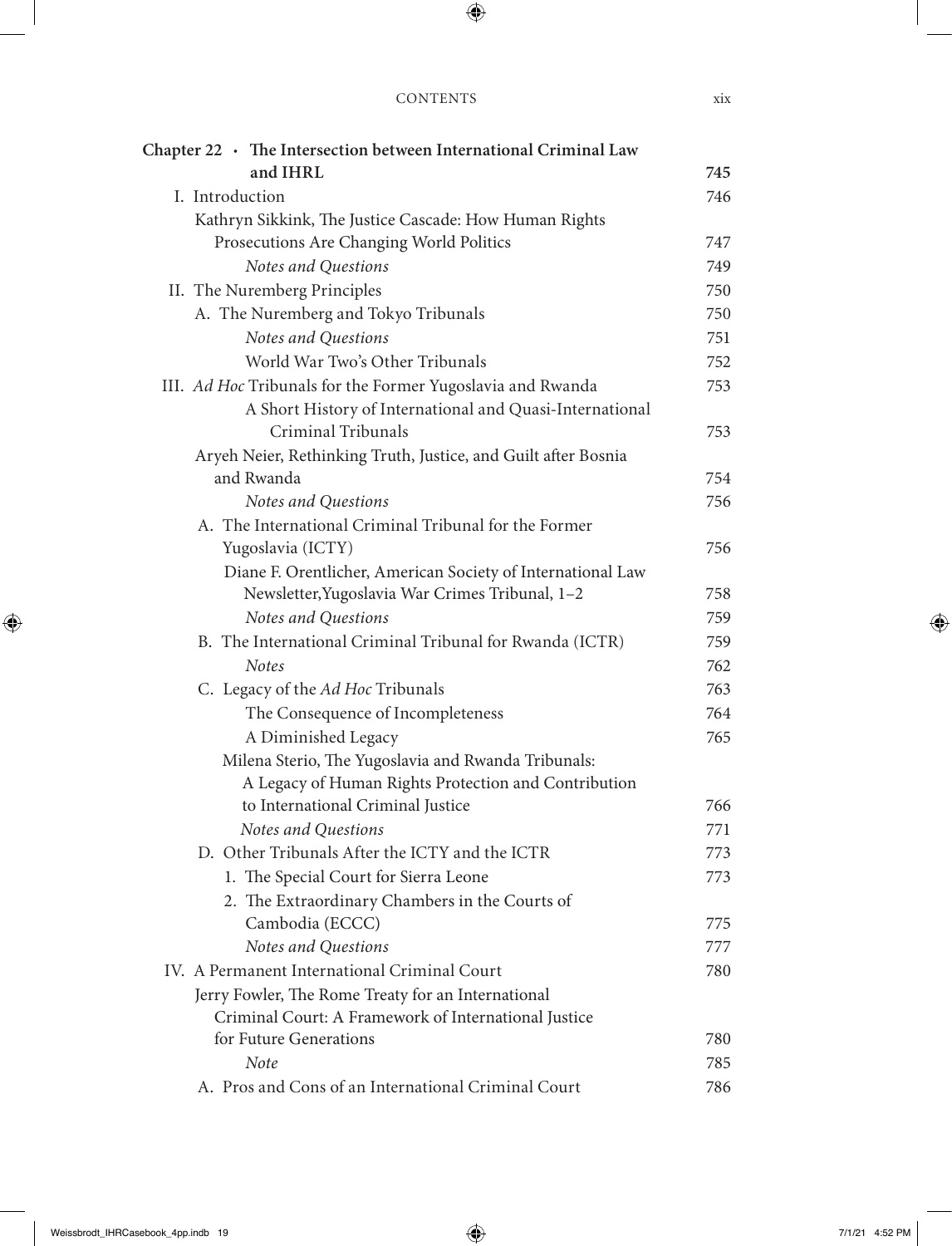| xх | <b>CONTENTS</b> |
|----|-----------------|
|    |                 |

| 1. Critics at the Formation of the ICC                            | 786 |
|-------------------------------------------------------------------|-----|
| 2. A Response to Critics at the Formation of the ICC              | 786 |
| Notes and Questions                                               | 788 |
| 3. The ICC at Present: Continued Praise and Criticism             | 789 |
| Notes and Questions                                               | 790 |
| V. Alternatives to Traditional Criminal Accountability:           |     |
| Truth & Reconciliation Commissions                                | 791 |
| Notes and Questions                                               | 793 |
| John Dugard, Reconciliation and Justice: The South African        |     |
| Experience                                                        | 794 |
| Notes and Questions                                               | 797 |
| Chapter Summary: The Intersection Between International           |     |
| Criminal Law and IHRL                                             | 800 |
| Chapter $23 \cdot$ The Intersection between Labor Law and IHRL    | 811 |
| I. Introduction                                                   | 812 |
| II. IHRL as a Source for Labor Concerns                           | 813 |
| Notes and Questions                                               | 814 |
| III. Labor Rights and Migrant Workers                             | 814 |
| Juridical Condition and Rights of the Undocumented Migrants       | 814 |
| Notes and Questions                                               | 817 |
| International Labour Organization, Reports of the ILO             |     |
| Committee of Freedom of Association, Report No. 332               | 818 |
| Notes and Questions                                               | 822 |
| A. International Labor Rights and the United States               | 824 |
| Fourth Periodic Report of State Parties: United States of America | 825 |
| Concluding Observations on the Fourth Periodic Report of          |     |
| the United States of America                                      | 833 |
| United States Responses to Questions from the United Nations      |     |
| Human Rights Committee Concerning the Fourth Periodic             |     |
| Report of the United States on the International Covenant on      |     |
| Civil and Political Rights (ICCPR)                                | 834 |
| Notes and Questions                                               | 835 |
| A Note on the Global Treatment of Migrant Workers                 | 835 |
| IV. Trafficking and IHRL                                          | 836 |
| A. International Law                                              | 837 |
| Case of Rantsev v. Cyprus and Russia                              | 837 |
| Notes and Questions                                               | 862 |
| B. Domestic Law                                                   | 863 |
| Notes and Questions                                               | 863 |
| Chapter Summary: The Intersection Between International           |     |
| Labor Law and IHRL                                                | 864 |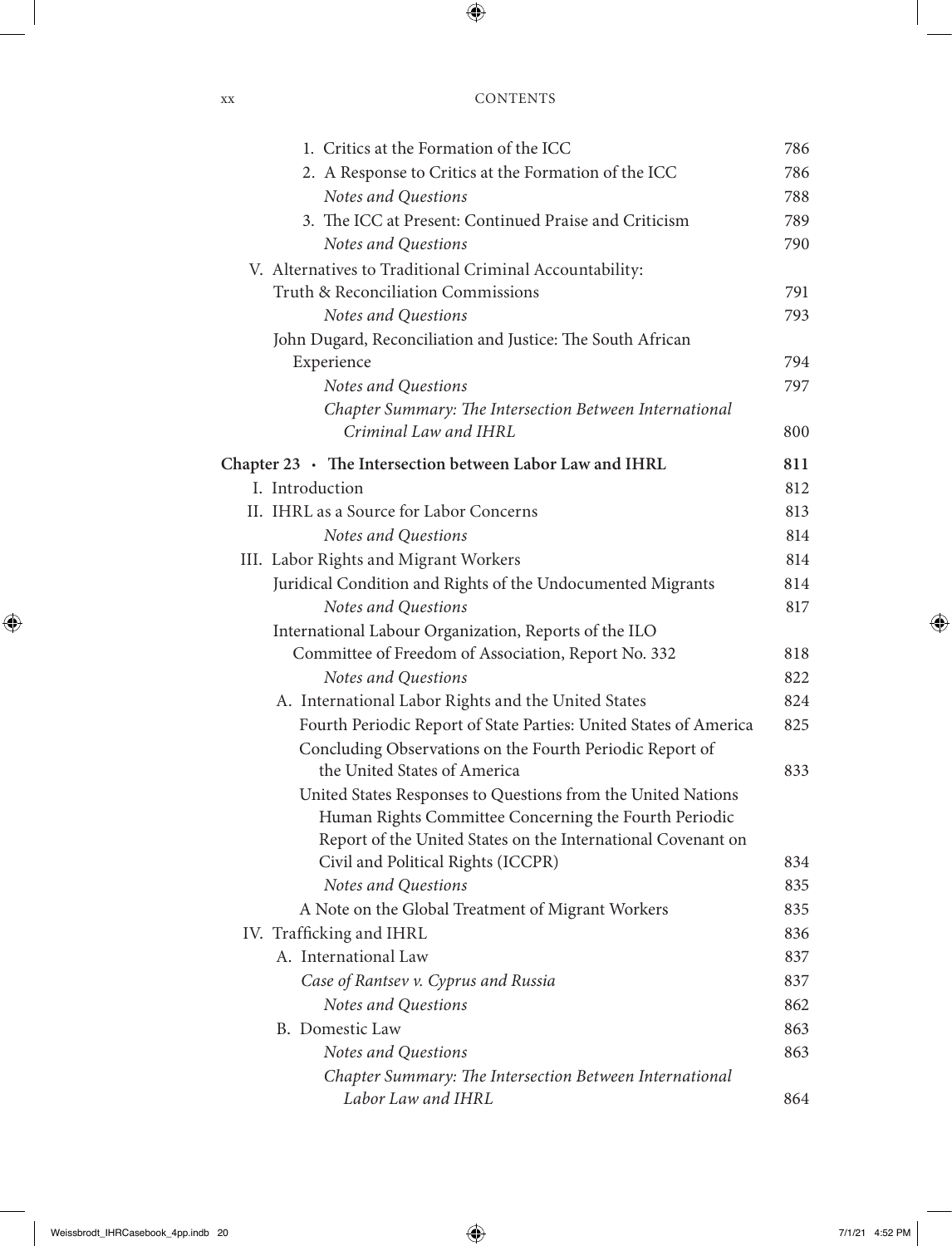#### Contents xxi

| Chapter 24 · Business and Human Rights                         | 867 |  |  |  |  |
|----------------------------------------------------------------|-----|--|--|--|--|
| I. Introduction                                                |     |  |  |  |  |
| The Stark Disparity in Power between TNCs and Some             |     |  |  |  |  |
| <b>State Actors</b>                                            | 869 |  |  |  |  |
| The Difference between BHR and CSR                             | 871 |  |  |  |  |
| II. BHR's Early History                                        | 871 |  |  |  |  |
| David Weissbrodt, Business and Human Rights                    | 871 |  |  |  |  |
| Notes and Questions                                            | 875 |  |  |  |  |
| Jena Martin, "The End of the Beginning?": A Comprehensive      |     |  |  |  |  |
| Look at the U.N.'s Business and Human Rights Agenda from       |     |  |  |  |  |
| a Bystander Perspective                                        | 876 |  |  |  |  |
| Spotlight on Business and Human Rights Litigation in the U.S.  | 888 |  |  |  |  |
| Notes and Questions                                            | 891 |  |  |  |  |
| III. Proposal for a Binding Human Rights Instrument Relating   |     |  |  |  |  |
| to Business                                                    | 894 |  |  |  |  |
| Legally Binding Instrument to Regulate, in International Human |     |  |  |  |  |
| Rights Law, the Activities of Transnational Corporations and   |     |  |  |  |  |
| Other Business Enterprises                                     | 894 |  |  |  |  |
| Notes and Questions                                            | 909 |  |  |  |  |
| Chapter Summary: Business and Human Rights                     | 910 |  |  |  |  |
| Table of Cases                                                 | 915 |  |  |  |  |

Index 923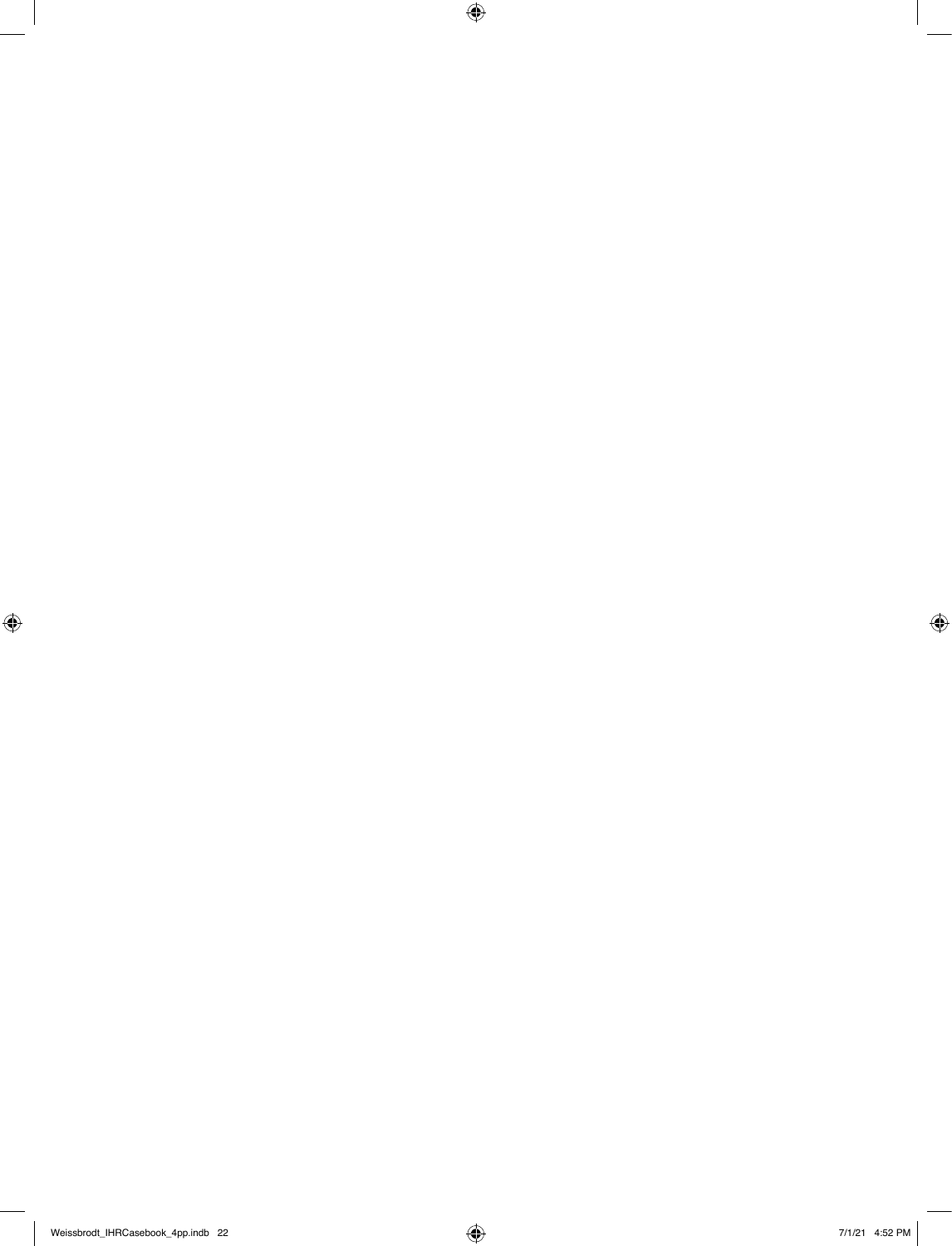The aim of this casebook is to bridge the gap between the feelings evoked by witnessing the plights of humanity and the law that can help bring about positive changes for affected communities or individuals. To that end, we have made some significant changes for the 5th edition of the casebook. Chief among them is the organizational changes outlined below. We hope that by updating the organization of the casebook in this way, students can see how human rights theory (discussed in Section I) permeates the entirety of the International Human Right Law (IHRL) framework. We also hope that by providing an overview of select human rights, students can better understand the specific application of human rights law and principles across a multitude of issues.

#### Organization of the Book

This book proceeds in five sections:

- Section I, entitled "A Brief History of Human Rights Thought," provides an overview of many of the issues and concepts that have defined the human rights debate.
- In Section II, we move from the theoretical to the practical, focusing on the sources of IHRL.
- In Section III of this casebook, we move on to the issue of enforcement, discussing United Nations and regional mechanisms that are used to implement and enforce IHRL.
- Section IV—which takes up the bulk of this casebook—focuses on select human rights and how they are discussed and enforced in IHRL. Among the topics we discuss are the right to life (Chapter 12), the right to water (Chapter 15) and the protection of particularly vulnerable groups, including children (Chapter 20) and minorities (Chapter 19).
- Finally, in Section V, we discuss "International Human Rights Law at the Crossroads," examining ways in which IHRL intersects with other fields of international law, including labor law (Chapter 23), criminal law (Chapter 22), and the growing field of business and human rights (BHR) (Chapter 24).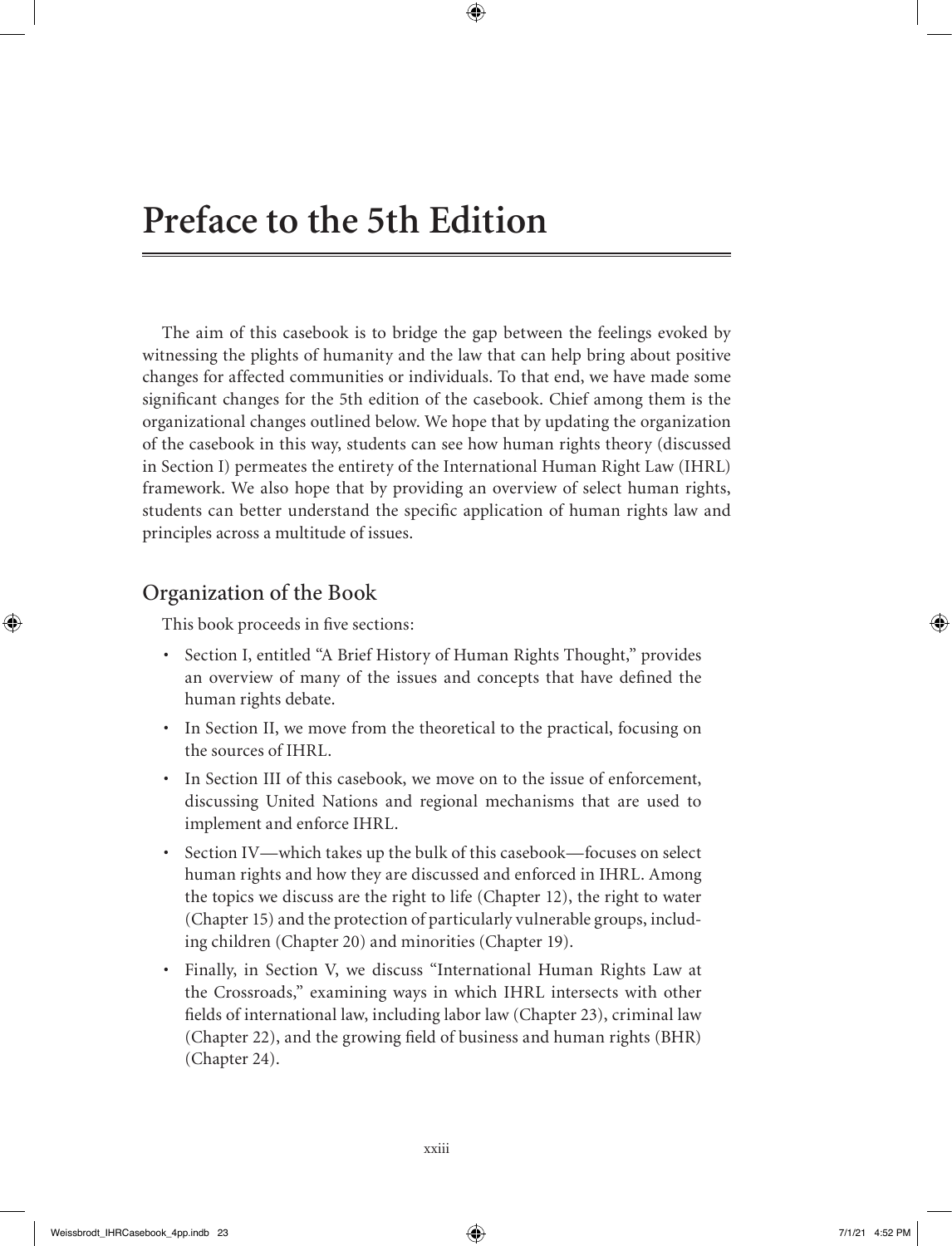#### A Note on the Layout of the Book

There are three distinctive features of this casebook that we believe will enable you to consider and understand human rights norms as quickly and efficiently as possible.

First, in order to help guide and focus your reading, each Chapter begins with Student Learning Objectives—that is, essential information that we hope the material will help illuminate. We also think the student learning objectives provide a good conceptual framework to help you as you outline for the course, enabling you to home in on the most important points.

Second, at the beginning of most Chapters, we provide you with a "Framing the Problem" scenario—a hypothetical that, we think, captures many of the salient issues that we will discuss in that Chapter. Think of these scenarios as the source material for a typical law school exam, except—in this instance—the materials guide you to the answer. In this way, the "Framing the Problems": (1) make esoteric concepts concrete; and (2) assess how well you can spot some of the legal challenges that arise in IHRL. We strove to make the Framing the Problems realistic, basing them on real-life examples that we have encountered in our research or practice. In this way, we hope to give you a realistic understanding of the issues lawyers face in this practice area.

Finally, we have added Chapter summaries at the end of most Chapters to help you catch, at a glance, the key points from that Chapter. The summaries **should not be used as a substitute for reading the Chapter**. Many of the concepts that we discuss in detail in the readings will fall flat if you have not done the work of reading the Chapter first. Rather, think of the Chapter summaries as a quick self-assessment and memory aide, to see if what you thought you needed to take away from the active learning process aligns with the summaries.

One editorial point: You will notice both footnotes and endnotes in the casebook. The endnotes are citations to our research or our expressed opinions, while the footnotes are part of excerpted material that we felt should not be cut from the original material.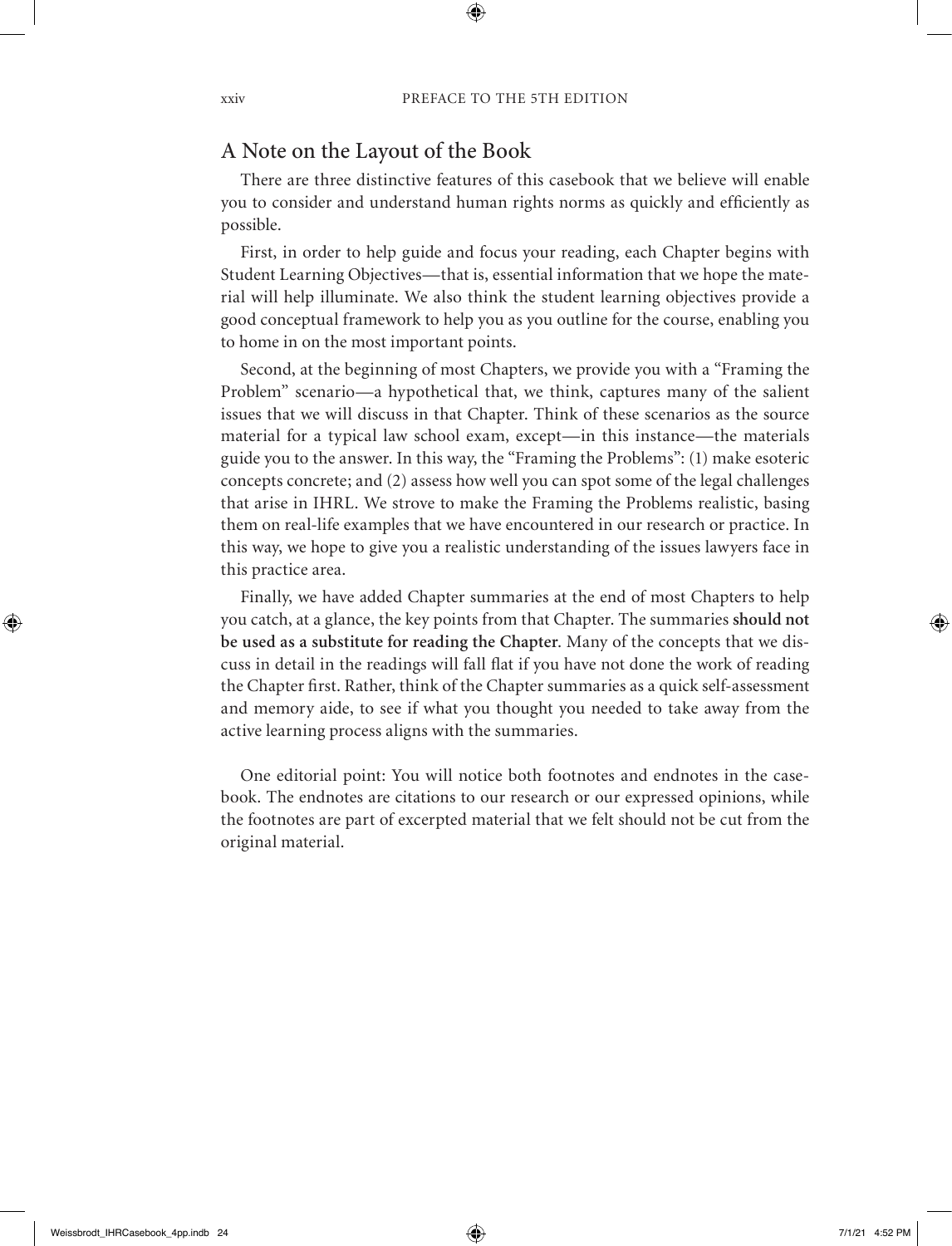This book was inspired and begun by Professor Frank Newman of the University of California at Berkeley, who died on February 18, 1996, just after he completed editing the second edition. The third edition benefited immeasurably from the insights, intelligence, and energetic engagement of Professor Joan Fitzpatrick of the University of Washington, whose untimely death occurred on May 16, 2003. We hope that the fifth edition will be a tribute to both Professors Newman and Fitzpatrick and to the generations of human rights teachers, scholars, and advocates they inspired.

We trace the origins of this book to the first seminar on international human rights offered at the University of California Law School, Berkeley, during the summer of 1968. Thomas Buergenthal, Frank Newman, Egon Schwelb, and Karel Vasak co-taught the course. Several of the participants became law teachers, including Dinah Shelton and Jon Van Dyke.

We are grateful to the students and staff of the University of Minnesota Law School and West Virginia University College of Law who made this new edition possible. In particular, we thank our research assistants, Allyson Burgess and Emily Cramer from West Virginia University, as well as Kristin Trapp from the University of Minnesota Law School. We are also grateful for the advice and assistance of Marsha Freeman (Research Fellow, ret.) and Loren Turner (Foreign, Comparative, and International Law Librarian) at the University of Minnesota Law School.

Something happened on the way to publishing this current edition—namely, the global COVID-19 pandemic that upended our final production schedule and caused so much fear and uncertainty. Despite these challenges, we had the opportunity to have Professor Martin's Spring 2020 and Fall 2020 international human rights students "field test" this book by using it in class. The students provided us with valuable comments and feedback, both individually and in focus groups. Thanks to their enthusiasm, engagement, and thoughtfulness, we now have an even better book. For their assistance, we are incredibly grateful to: Isabella Anderson, Rachel Armstrong, Peri Bailey, Abigail Cadle, Eliza Cercone, Andrew Cook, Steven Davis, Daja Elliot, Alexa Fox, Darwin Harris, Andrew Higgins, Courtney Hill, Dylan Hughes, Mackenzie Iverson, Jaylin Johnson, Gabrielle Karr, Jennifer Kenel, Eric Lasky, Brianna Light, Matthew Miller, Colton Murphy, Krista Rearick, Jess Reed, Kendra Ricer, Isa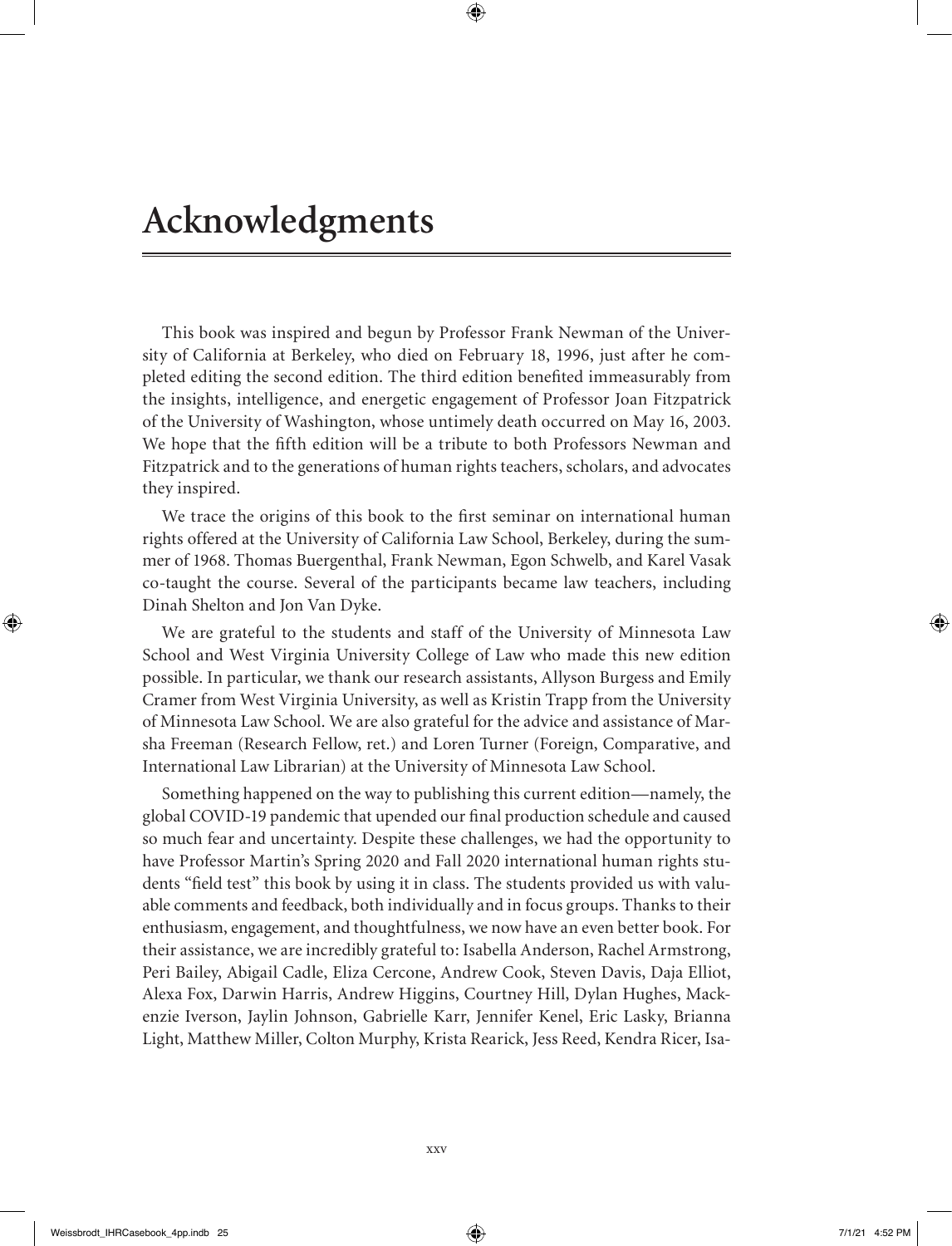iah Robinson, Duane Ruggier, Sophia Runion, Gabriela Sarduy-Santiago, Hannah Tate, Austin Tomlinson, Benjamin Vanston, Zoey Vilasuso, and Jamie Zepeda.

We owe a special debt of gratitude to Patrick Finnegan (Sr. Editor & Writer, University of Minnesota Law School), whose tireless commitment, incredible attention to detail, comprehensive research prowess, and unflagging optimism have been one of the single greatest factors in bringing this volume over the finish line. Patrick, "significant contributions" doesn't begin to cover your work on this project. Thank you.

We also express our appreciation to the many colleagues who have contributed to, commented on, and otherwise assisted with the current or previous editions of this book. Specifically, we thank: William J. Aceves (California Western), Michael Addo (Notre Dame), Taner Akçam (Clark), Susan Akram (Boston), Christine Bell (Edinburgh), Brian Bix (Minnesota), Rachel Brett (Quakers United Nations Center), Don Bustion (in memoriam Southern Arkansas), Michelle Caldera (Connecticut), Colm Campbell (Transitional Justice Institute), Bridgette Carr (Ave Maria), Douglass Cassel (King & Spalding, Notre Dame), Roger Clark (Rutgers), Sandra Coliver (Open Society Foundations), Karen Curtis (International Labour Organization), Jovana Davidovic (University of Iowa), Alfred De Zayas (Geneva School of Diplomacy and International Relations), Connie de la Vega (San Francisco), Robert Drinan (Georgetown), Tom Farer (Denver), Michael Farrell (Dublin), Stephanie Farrior (Hunter), Arvonne and Donald Fraser (in memoriazm Minnesota), Marsha Freeman (Minnesota) Barbara Frey (Minnesota), Regina Germain (Denver), Robert Goldman (American), Mayra Gomez (Global Initiative for Economic, Social and Cultural Rights), Elizabeth Griffin (Essex), Claudio Grossman (American), Hurst Hannum (Tufts), Lou Henkin (in memoriam Columbia), Paddy Hillyard (Queen's University), Paul Hoffman (UCI), Anat Horowitz (Hebrew University), Sarah Joseph (Monash), Harold Hongju Koh (Yale), David Kretzmer (Hebrew University), Duane Krohnke (Minnesota), Judge LaJune Thomas Lange (Minneapolis (ret.), St. Thomas University), Virginia Leary (in memoriam Geneva), Stephen Legomsky (Washington University St. Louis), Michelle Leighton (International Labour Organization), Lance Liebman (Columbia Law School), Stephen Livingston (in memoriam Queen's University Belfast), Bert Lockwood (Cincinnati), Laura Lundy (Queen's University Belfast), Martin Macpherson (Amnesty International), Rita Maran (Berkeley, UN Association), Christopher McCrudden (Michigan, Queen's University Belfast), Dominic McGoldrick (Nottingham), Fionnuala Ní Aoláin (Minnesota, Queen's University Belfast), Martin O'Brien (SCI), Penny Parker (Nokia), Jo Pasqualucci (South Dakota), Jelena Pejic (ICRC Geneva), Anita Ramasastry (University of Washington), Sir Nigel Rodley (in memoriam Essex), Carol Sanger (Columbia), Stephen J. Schnably (Miami), Dinah Shelton (George Washington), Andrea Shemberg (Global Business Initiative), David Sloss (Santa Clara), Ronald Slye (Seattle), Tanya Smith (United Nations), Henry Steiner (Harvard), , Beth Stephens (Rutgers), Nicholas Stump (West Virginia University), David P. Stewart (Georgetown), Lee Swepston (ILO), Ruti Teitel (NYU), Brett Thiele (Global Initiative for Economic,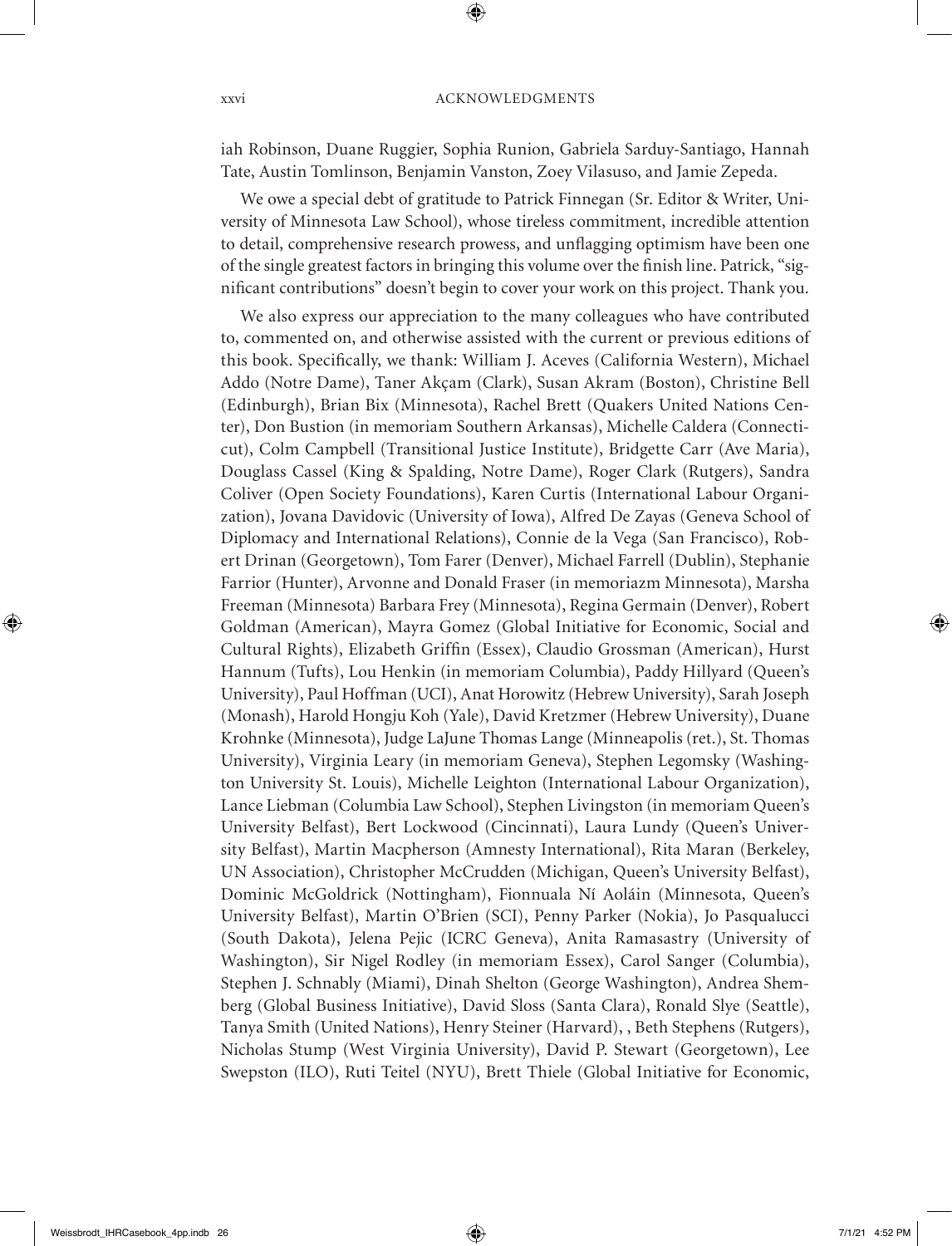Social and Cultural Rights), William Twining (University College London), Tara Van Ho (Essex), Howard Vogel (Mitchell-Hamline), Burns Weston (in memoriam, Iowa), David Wippman (Hamilton), and others.

For their contributions and support, we also wish to thank: Zainab Akbar, Iman Ali, Peter Andersen, Juan Carlos Arjona Estévez, Kendall Bader, Francis J Barczykowski, Haifa Badreddine, Penny Bailey, Dana Baki, Amy Bergquist, Priya Bhandari, John P Boelter, Katherine Brennan, Gilbert Castro, Sean Copeland, Jen Cornell, Jennifer Dubetz, Kieran Dwyer, Deborah Ellingboe, Claudia Engelmann, Jonathan Eoloff, Mahmoud Fadlallah, Griffin Ferry, Carlos Figueroa, Sharla Flora, Lee Friedman, Mark Gardner, Ruth Gaube, Cathy Gillman, David Grow, Anna Gusaas, Jill Hägglund, Alex Haley, Dori Handy, Clarinda P. Hipolito, Angie Hoeft, Sherilyn Holcombe, , Elizabeth R Johnston, Alaa Kaoud, Andrea Kiehl, Martin Kifer, Hansem (Dawn) Kim, Zara Kivi Kinnunen, Natalie Woodward Kohner, Jordan Kolar, Rachel Lager, Mark Lazar, Eve Lotter, Cynthia Maas, Wendy Mahling, Stephanie Miller, Heather J. McNeff, Sarah O'Brien, Peter-Christian Olivo, Kevin O'Riordan, Shaun Pettigrew, Jennifer Prestholdt, Ramona Price, Rebecca Raliegh, Cynthia Reed, Rebecca Reinhart, Heather Ring, Sonia Rosen, Michael Schafer, Peter Schuman, Paula Schwartzbauer, Linda Sennholtz, Dalindyebo Shabalala, Darren Sharp, Jared Shepherd, Korir Sing'Oei, Susan Snyder, Nathan G. Soderstrom, Kim Sterner, Margaret Lane Taylor, Mark H. Thieroff, Maria Treby, Ann Marie Trost, Deepika Udagama, Nick Velde, Vanessa K. Wheeler, Jamie Wilson, Colleen A. Windler, Lauren Wood, Alice Yi, Dick Zonneveld, and others.

Finally, this book would not have been possible without the intellectual, emotional, and moral support of our respective spouses, Patricia Schaffer and Jaison Simms, as well as our children and grandchildren: Aaliyah, Bronwen, Faith, James, Jonah, Mariyah, Majidah, Rashid, Reilly, and Robbie.

> David Weissbrodt and Jena Martin December 2020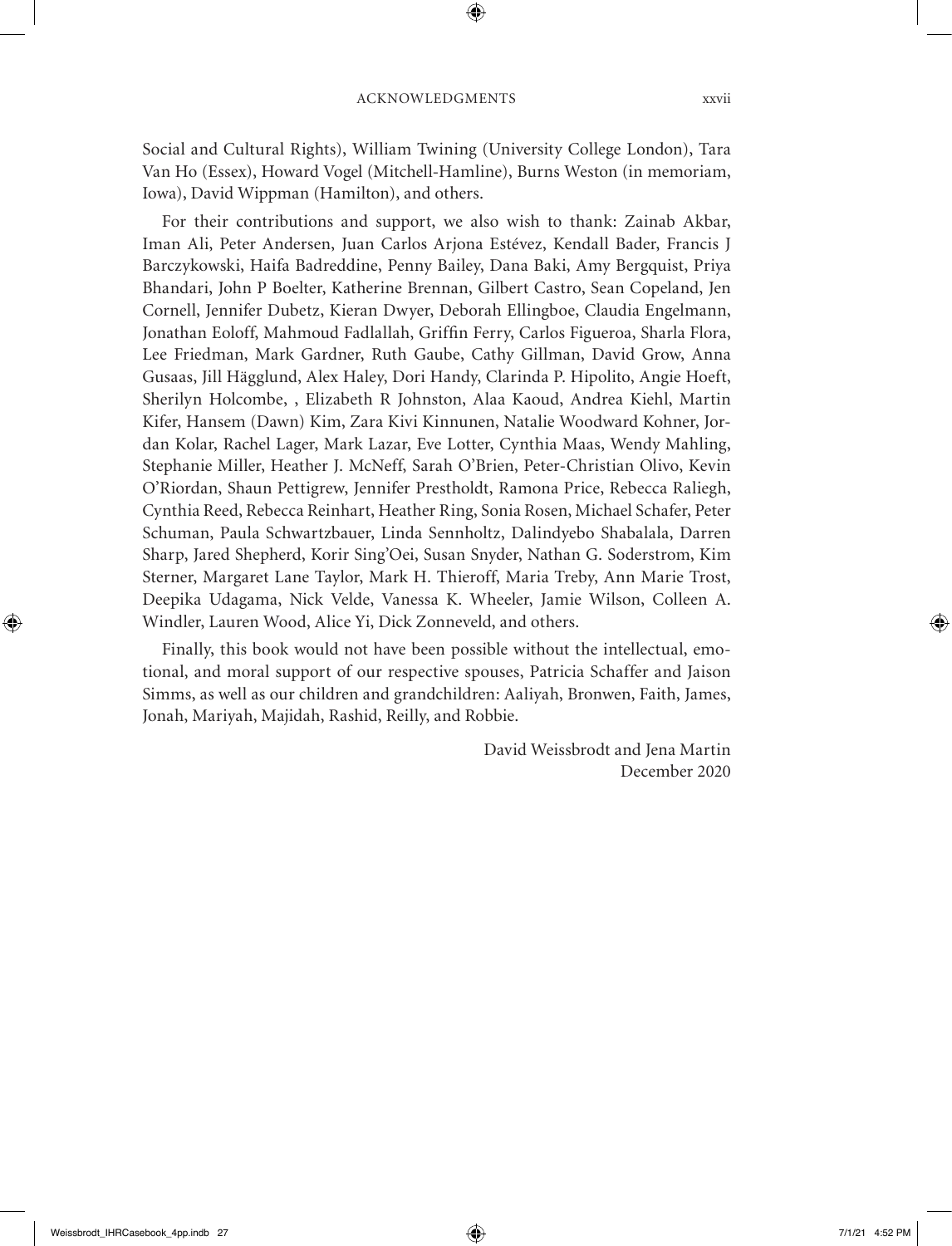#### Contributions

The authors wish to express their thanks to copyright holders for graciously permitting us to include excerpts from their works (in alphabetical order by author):

Amnesty International, *Iran: New Government Fails to Address Dire Human Rights Situation*, AI Index: MDE 13/010/2006 (2006), *available at* https://www.amnesty.org /download/Documents/76000/mde130102006en.pdf. Reprinted by permission.

Amnesty International, *Sudan: Who Will answer for the Crimes?* AI Index: AFR 54/006/2005 (2005), *available at* https://www.amnesty.org/download/Documents /80000/afr540062005en.pdf. Reprinted by permission.

Katherine Brennan, Note, *The Influence of Cultural Relativism on International Human Rights Law: Female Circumcision as a Case Study*, 7 Law & Ineq. J. 367 (1989). Reprinted by permission.

Thomas Buergenthal, Robert Norris, and Dinah Shelton, Protecting Human Rights in the Americas: Selected Problems (2d ed. 1986). Reprinted by permission.

CPG, *The Basic Concepts of Human Rights*, CPG Online Magazine (COM) (2019), *available at* https://www.cpg-online.de/2019/11/01/basic-concepts-of-human-rights. Reprinted by permission.

Charlotte Bunch, *Women's Rights as Human Rights: Toward a Re-Vision of Human Rights*, 12 Hum. Rts. Q. 486 (1990). © 1990 Johns Hopkins University Press. Reprinted with permission of Johns Hopkins University Press.

Christina M. Cerna, *The Inter-American Commission on Human Rights and the Inter-American Court of Human Rights, in* The Rules, Practice, and Jurisprudence of International Courts and Tribunals 365 (Chiara Giorgetti ed., 2012). Reprinted by permission.

Fantu Cheru, *Developing Countries and the Right to Development: A Retrospective and Prospective African View*, 37 THIRD WORLD Q. 1268 (2016). Reprinted by permission.

Lance Compa, *Labor's New Opening to International Human Rights Standards*, Cornell University, ILR School (2008), *available at* https://digitalcommons.ilr.cornell.edu/articles/373. Reprinted by permission of the author.

R.J. Cook and B.M. Dickens, *Human Rights and Abortion Laws*, 65 Int. J. Gynecol. Obstet. 81 (1999). Reprinted by permission.

Marie-Bénédicte Dembour, *What Are Human Rights? Four Schools of Thought*, 32 Hum. RTs. Q. 1 (2010). © 2010 Johns Hopkins University Press. Reprinted with permission of Johns Hopkins University Press.

Richard Dieter, *The Future of the Death Penalty in the United States*, 49 U. Rich. L. Rev. 921 (2015). Reprinted by permission of the University of Richmond Law Review.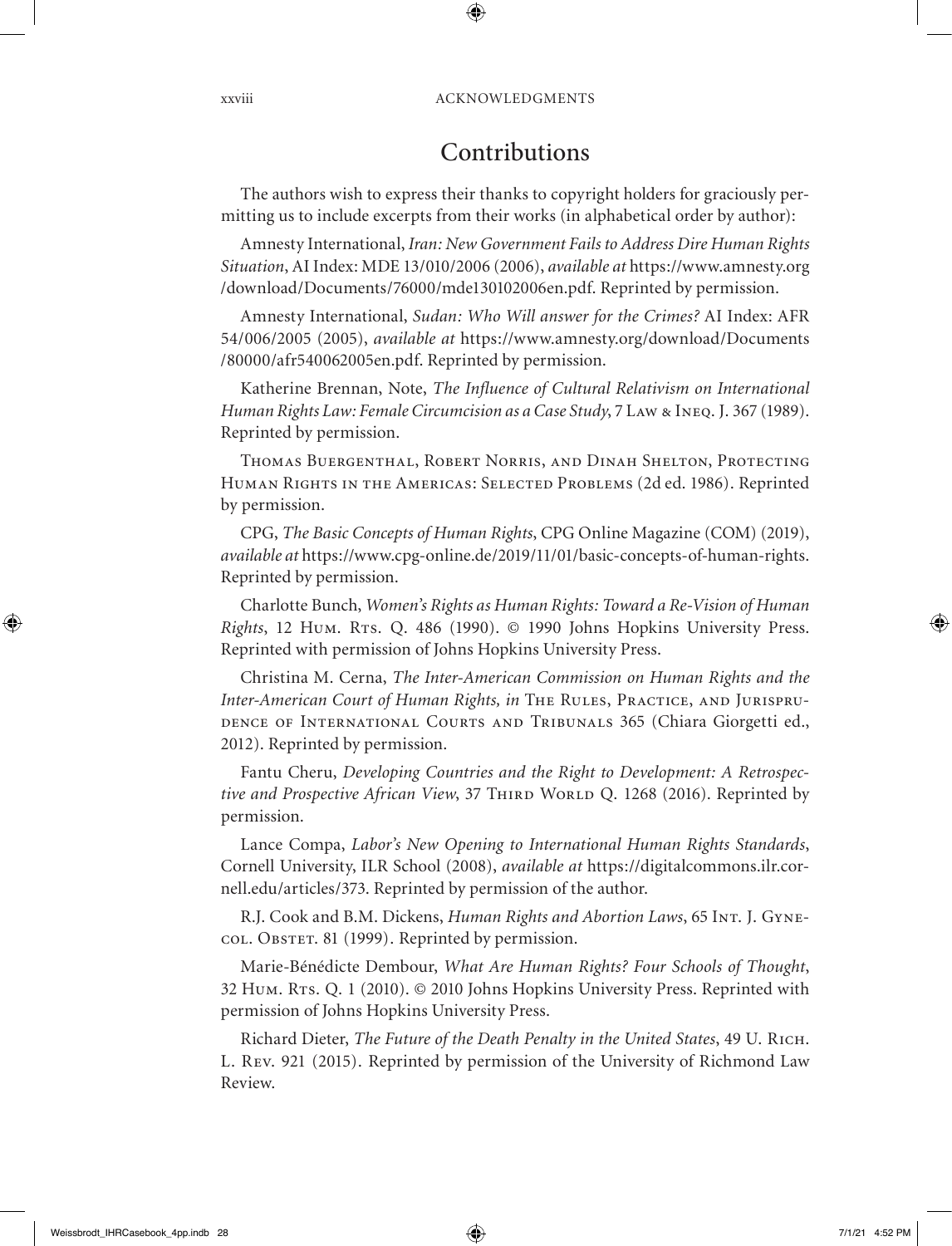Jack Donnelly, *Cultural Relativism and Universal Human Rights*, 6 Hum. RTs. Q. 400 (1984). Reprinted by permission.

John Dugard, *Reconciliation and Justice: The South African Experience*, 8 Trans NAT'L L. & CONTEMP. PROBS. 277 (1998). Reprinted by permission.

Mahmoud Fadlallah, Islam and Human Rights (2008). Reprinted by permission.

Jerry Fowler, *The Rome Treaty for an International Criminal Court: A Frame*work of International Justice for Future Generations, 6 Hum. RTs. Br. 1 (Fall 1998). Reprinted by permission.

Marsha Freeman, Equality in the Family, International Women's Rights Action Watch, http://hrlibrary.umn.edu/iwraw/Equality.html. Reprinted by permission.

Michael Freeman, Human Rights (3d ed. 2017). Reprinted by permission.

James J. Friedberg, *The Wane in Spain: Spain's Forgetful Democratic Transition and the Prosecution of Tyrants,* 114 W. Va. L. Rev. 825 (2012). Reprinted with permission of the author.

Igor Fuks, *Sosa v. Alvarez-Machain and the Future of ATCA Litigation: Examining Bonded Labor Claims and Corporate Liability*, 106 Colum. L. Rev. 112 (2006). Reprinted by permission.

Gabriel S. Galanda and Ryan D. Dreveskracht, *Curing the Tribal Disenrollment Epidemic: In Search of a Remedy*, 57 Ariz. L. Rev. 383 (2015). Reprinted by permission.

Jeffrey Gettleman, *India Threatens a New Weapon Against Pakistan: Water*, N.Y. Times, Feb. 21, 2019, https://www.nytimes.com/2019/02/21/world/asia/india-paki stan-water-kashmir.html. Reprinted by permission.

John Heffernan and Jennifer Leaning, *Darfur—Assault on Survival: A Call for Security, Justice, and Restitution*, Physicians for Human Rights (2006), *available at* https: //phr.org/wp-content/uploads/2006/01/darfur-assault-on-survival-1.pdf. Reprinted by permission.

Human Rights Watch, *Empty Promises? Continuing Abuses in Darfur, Sudan* (2004), *available at* https://www.hrw.org/legacy/backgrounder/africa/sudan/2004/ sudan0804.pdf. Reprinted by permission.

Human Rights Watch, *The Pinochet Precedent: How Victims Can Pursue Human Rights Criminals Abroad* (1998), *available at* https://www.hrw.org/report/1998/11/01 /pinochet-precedent/how-victims-can-pursue-human-rights-criminals-abroad. Reprinted by permission.

Human Rights Watch, World Report 2003, *Small Change: Bonded Labor in India's Silk Industry*, *available at* http://www.hrw.org/reports/2003/india/india0103 .pdf. Reprinted by permission.

International Labour Organization (ILO), *Global Estimates of Child Labour: Results and Trends, 2012–2016* (2017), *available at* https://www.ilo.org/wcmsp5/groups/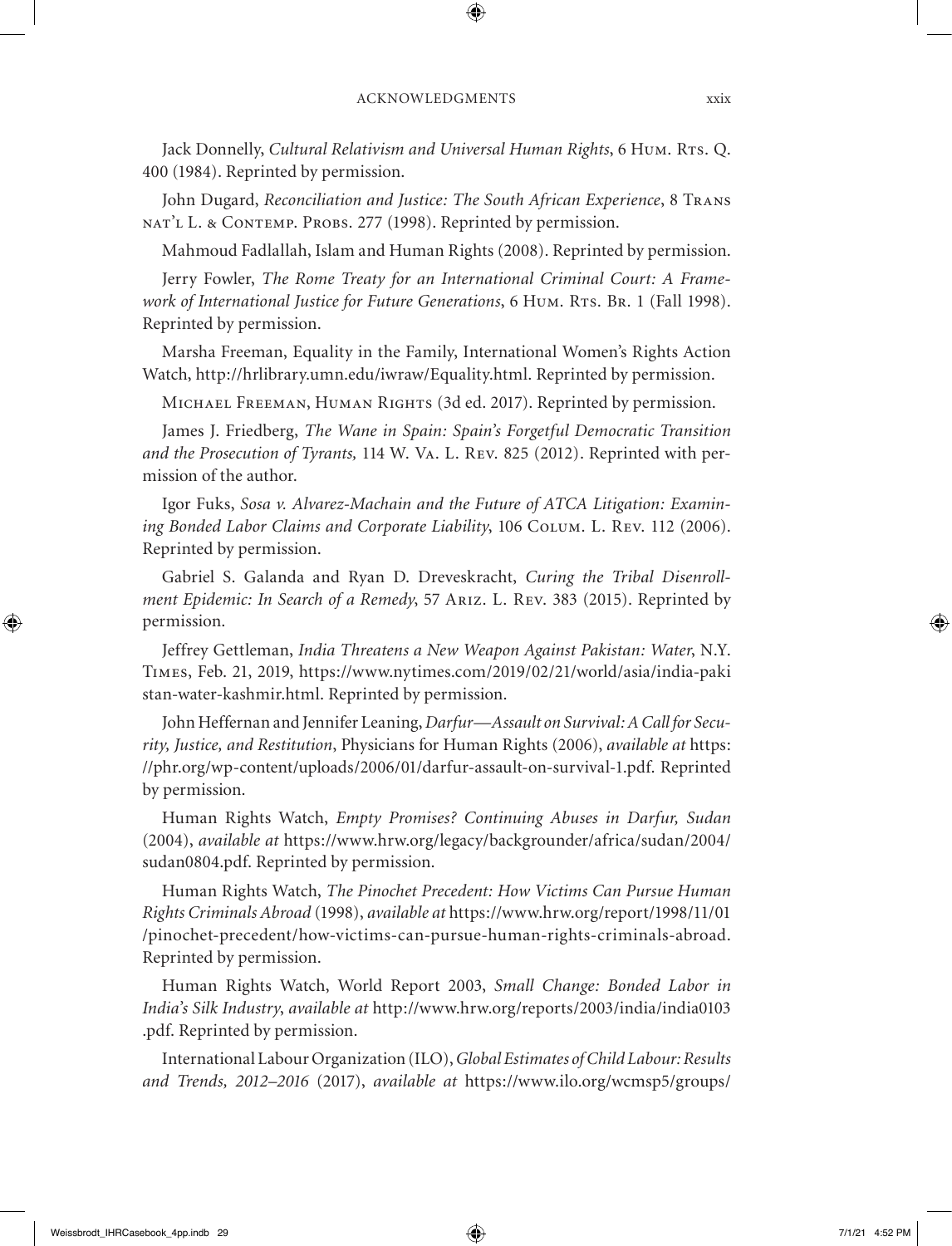public/---dgreports/---dcomm/documents/publication/wcms\_575499.pdf. Reprinted by permission.

International Labour Organization (ILO), *International Labour Conference, 95th Session, 2006, Report III (Part B)* (2006), *available at* https://www.ilo.org/public/ english/standards/relm/ilc/ilc95/pdf/rep-iii-1b.pdf. Reprinted by permission.

International Labour Organization (ILO), Report of the Committee on Child Labor, Committee Report: Submission, Discussion, and Adoption (86th Session) (1998), *available at* https://www.ilo.org/public/english/standards/relm/ilc/ilc86/ com-chid.htm#%20SINGH. Reprinted by permission.

International Labour Organization (ILO), Reports of the ILO Committee of Freedom of Association, Report No. 332, Case No. 2227 (Vol. LXXXV, Series B, No. 3) (2002), *available at* https://www.ilo.org/dyn/normlex/en/f?p=1000:50002:0::NO :50002:P50002\_COMPLAINT\_TEXT\_ID:2907332. Reprinted by permission.

Sarah Kreps and Sarah Maxey, *Mechanisms of Morality*, 62 J. CONFL. RESOLUT. 1814 (2018).

Jena Martin, *"The End of the Beginning"?: A Comprehensive Look at the U.N.'s*  Business and Human Rights Agenda from a Bystander Perspective, 17 FORDHAM J. Corp. & Fin. L. 871 (2012). Reprinted by permission.

Jena Martin, *What's in a Name? Transnational Corporations as Bystanders under International Law.* 85 St. John's L. Rev. 1 (2011). Reprinted by permission.

Jena Martin and Karon Powell, *Parallel Worlds: Comparing Rural Development to Development in Global Communities*, 120 W. Va. L. Rev. 1107 (2018). Reprinted by permission.

Jamie Mayerfeld, *Who Shall Be Judge?: The United States, the International Crimi*nal Court, and the Global Enforcement of Human Rights, 25 Hum. RTs. Q. 93 (2003). © 2003 Johns Hopkins University Press. Reprinted with permission of Johns Hopkins University Press.

Aryeh Neier, *Rethinking Truth Justice, and Guilt after Bosnia and Rwanda*, *in* HUMAN RIGHTS IN POLITICAL TRANSITIONS: GETTYSBURG TO BOSNIA 39 (Carla Hesse & Robert Post eds., 1999). Reprinted by permission.

James Nickel, *Rethinking Indivisibility*, 30 Hum. Rts. Q. 984 (2008). © 2008 Johns Hopkins University Press. Reprinted with permission of Johns Hopkins University Press.

Manfred Nowak, U.N. Covenant on Civil and Political Rights: CCPR Commentary (2d ed. 2005). Reprinted by permission.

Chidi Anselm Odinkalu, *From Architecture to Geometry: The Relationship Between the African Commission on Human and Peoples' Rights and Organs of the African Union*, 35 Human Rights Quarterly 850 (2013) © 2013 Johns Hopkins University Press. Reprinted with permission of Johns Hopkins University Press.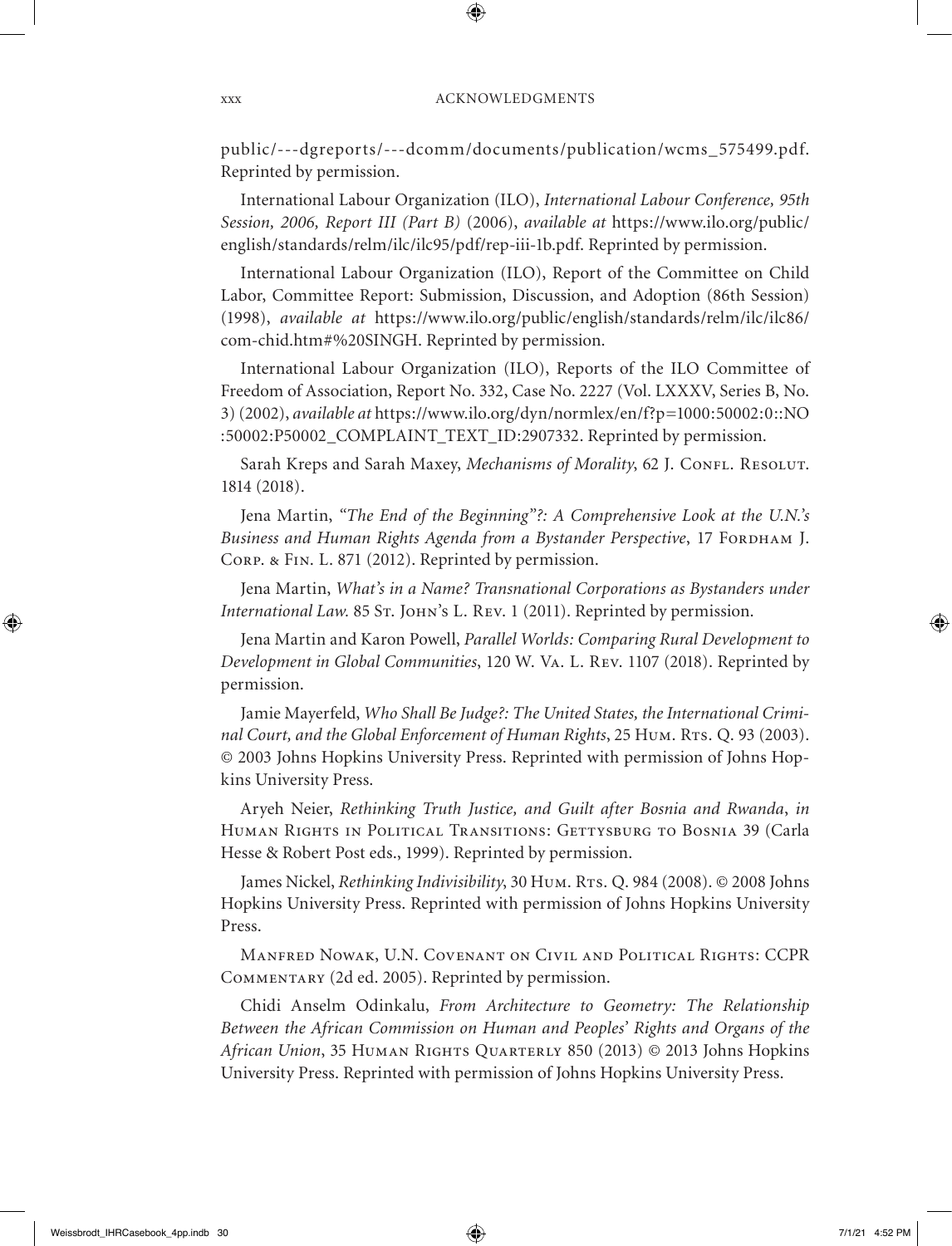Open Society Justice Initiative, *Recent Developments at the Extraordinary Chambers in the Courts of Cambodia*, Open Society Foundations (2019), *available at* https: //www.justiceinitiative.org/uploads/db1828f3-d7ea-4b7b-96bd-1e4e5f46876a/brief ing-eccc-recent-developments-20190829.pdf. Reprinted with permission.

Jo. M. Pasqualucci, The Practice and Procedure of the Inter-American COURT OF HUMAN RIGHTS (2d ed. 2013). Reprinted by permission.

Kavita Ratna, *India*, *in* Rights of the Child, Report of a Training Programme in Asia, 149 International Commission of Jurists (1993), *available at* https:// www.icj.org/wp-content/uploads/1994/01/rights-of-the-child-Asia-workshop -report-1993-eng.pdf. Reprinted by permission.

Eric Reeves, *Don't Forget Darfur*, N.Y. Times, Feb. 11, 2016, https://www.nytimes .com/2016/02/12/opinion/dont-forget-darfur.html. Reprinted by permission.

Charity Ryerson, *Shell in Nigeria: The Case for New Legal Strategies for Corporate Accountability*, The Corporate Accountability Lab (2018, with updates in 2020), *original article available at* https://corpaccountabilitylab.org/calblog/2018/7/5/shell-in -nigeria-the-case-for-new-legal-strategies-for-corporate-accountability. Reprinted by permission.

Dinah Shelton, *The Inter-American Human Rights Law of Indigenous Peoples*, 35 U. Haw. L. Rev. 937 (2013). Reprinted by permission.

Kathryn Sikkink, The Justice Cascade: How Human Rights Prosecutions are Changing World Politics (2011). Reprinted by permission of the author.

Gregory H. Stanton, The Ten Stages of Genocide, Genocide Watch (2019), *available at* https://d0dbb2cb-698c-4513-aa47-eba3a335e06f.filesusr.com/ugd/137a5c \_254b438641b243819ef84f0a5caa72e3.pdf. © 2019 Gregory H. Stanton. Reprinted by permission.

Milena Sterio, *The Yugoslavia and Rwanda Tribunals: A Legacy of Human Rights Protection and Contribution to International Criminal Justice, in THE LEGACY OF AD* Hoc Tribunals in International Criminal Law 11 (Milena Sterio & Michael P. Scharf eds., 2019).

Bart M.J. Szewczyk, *The African Human Rights System*, *in* THE RULES, PRACTICE, and Jurisprudence of International Courts and Tribunals 393 (Chiara Giorgetti ed., 2012). Reprinted by permission.

Monika Kalra Varma, Margaret L. Satterthwaite, Amanda M. Klasing, Tammy Shoranick, Jude Jean, Donna Barry, Mary C. Smith Fawzi, James McKeever, and Evan Lyon, *Wòch nan Soley: The Denial of the Right to Water in Haiti*, The Center for Human Rights & Global Justice (NYU School of Law), Partners in Health (PIH), Zanmi Lasante (ZL), and the Robert F. Kennedy Memorial Center for Human Rights (2008), *available at* https://parthealth.3cdn.net/0badc680352663967e\_v6m6b1ayx .pdf. Reprinted by permission.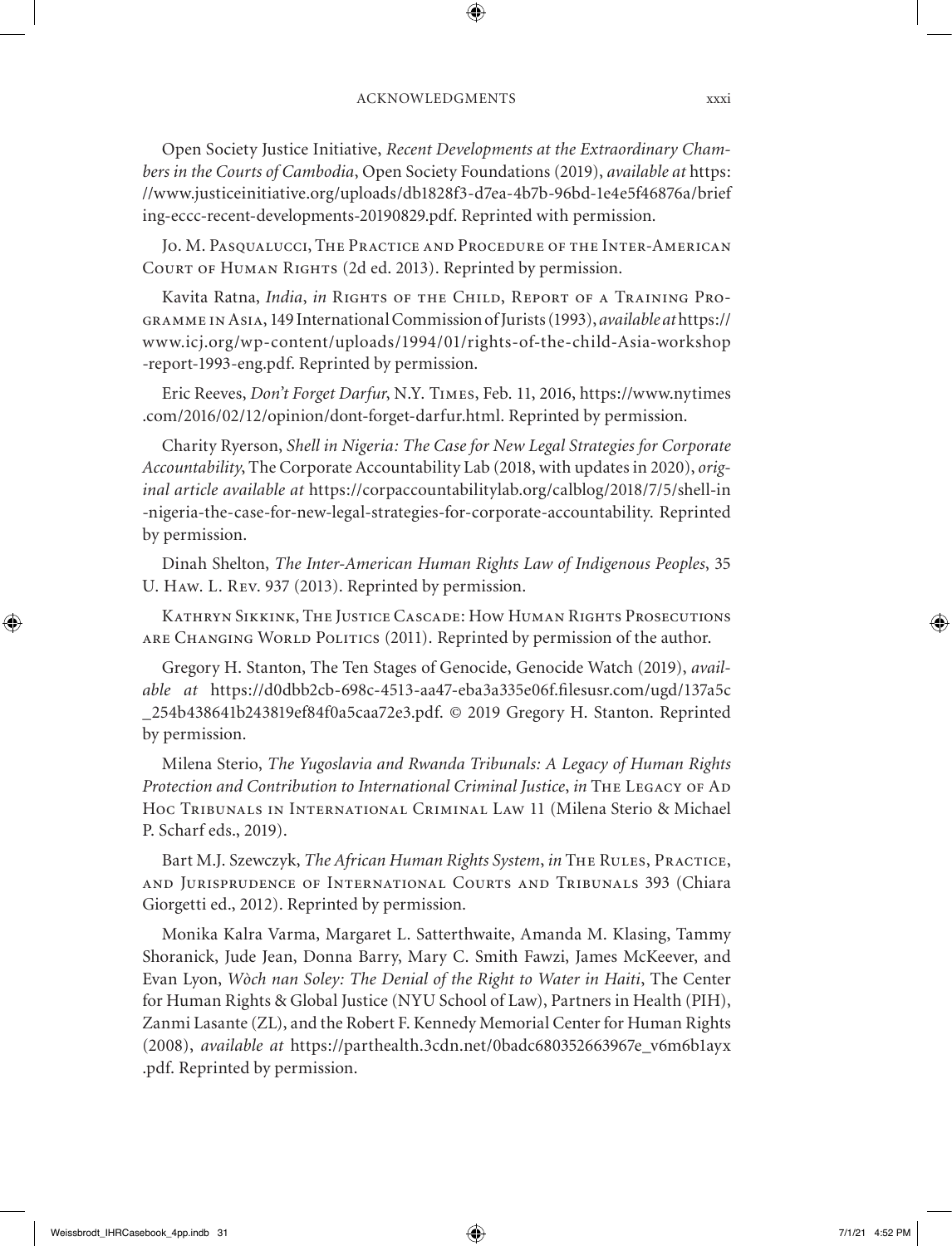Kevin Washburn, *What the Future Holds: The Changing Landscape of Federal Indian Policy*, 130 Harv. L. Rev. F. 200 (2017), *available at* https://harvard lawreview.org/2017/04/what-the-future-holds-the-changing-landscape-of-federal -indian-policy. Reprinted by permission.

David Weissbrodt and Jovana Davidovic, Theoretical Foundations of Human Rights (2006). Reprinted by permission.

Daniel J. Whelan, *Untangling the Indivisibility, Interdependency, and Interrelatedness of Human Rights*, Economic Rights Working Papers 7, University of Connecticut, Human Rights Institute (2008). Reprinted by permission.

Elizabeth Jean Wood and Dara K. Cohen, *How to Counter Rape During War*, N.Y. Times, Oct. 28, 2015, https://www.nytimes.com/2015/10/29/opinion/how-to-counter-rape-during-war.html. Reprinted by permission.

Alicia Ely Yamin, *The Right to Health Under International Law and Its Relevance to the United States*, 95 Am. J. Public Health 1156 (2005). Reprinted by permission.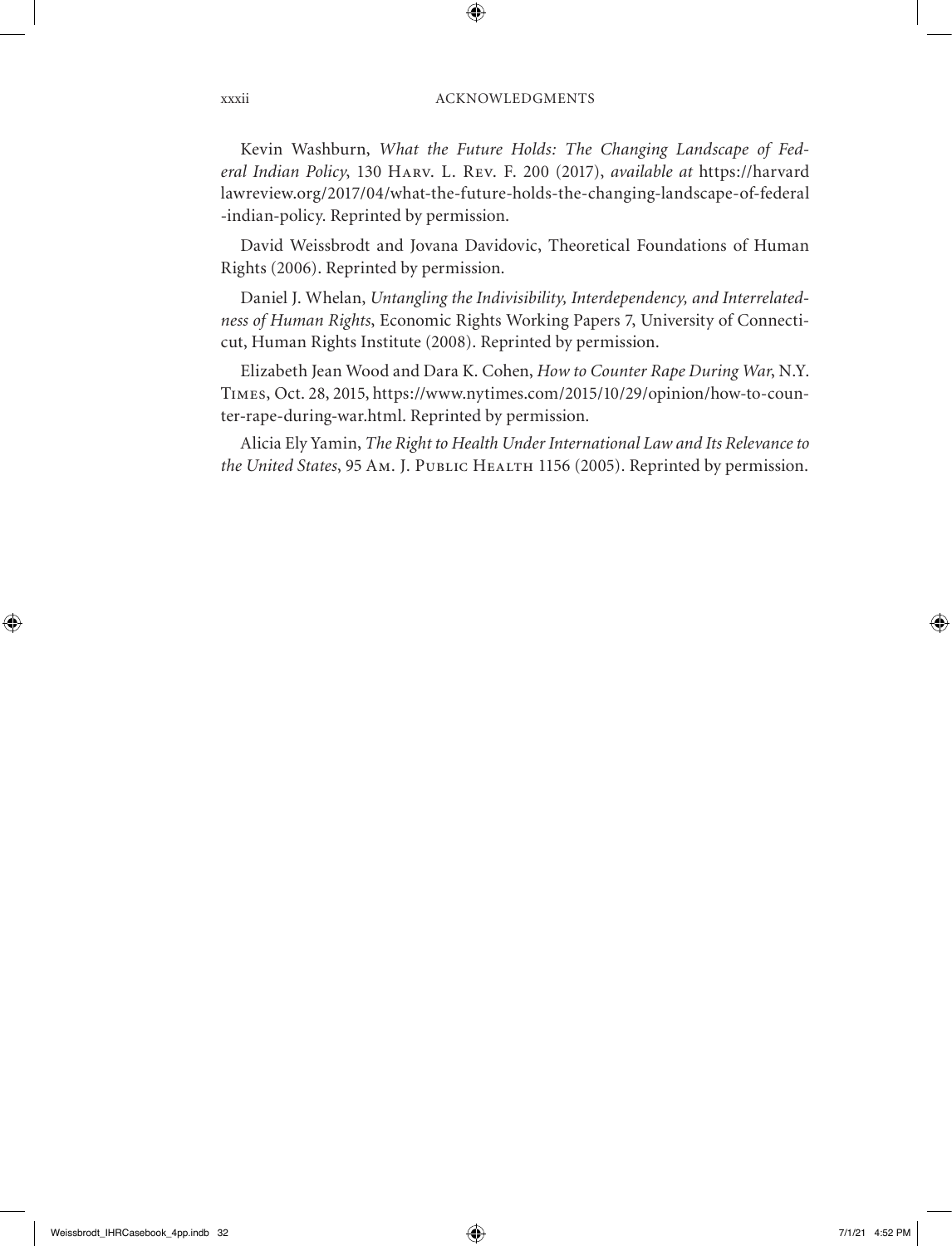# **List of Acronyms**

| AU            | African Union (Ch. 9, Ch. 11)                                                                                                        |  |  |  |  |  |  |
|---------------|--------------------------------------------------------------------------------------------------------------------------------------|--|--|--|--|--|--|
| <b>BHR</b>    | Business and Human Rights (Ch. 24)                                                                                                   |  |  |  |  |  |  |
| <b>CAT</b>    | Committee against Torture (Ch. 7, Ch. 16)                                                                                            |  |  |  |  |  |  |
| <b>CED</b>    | Committee on Enforced Disappearances (Ch. 7)                                                                                         |  |  |  |  |  |  |
| <b>CEDAW</b>  | refers to both the Convention and the Committee for the Elimination<br>of Discrimination against Women (Ch. 7, Ch. 18)               |  |  |  |  |  |  |
|               | all Chapters where acronym is used regardless of context: (Ch. 2, 9,<br>12, 18, 23)                                                  |  |  |  |  |  |  |
| <b>CERD</b>   | Committee on the Elimination of all Forms of Racial Discrimination<br>(Ch. 7, Ch. 13, Ch. 19)                                        |  |  |  |  |  |  |
| <b>CESCR</b>  | Committee on Economic, Social and Cultural Rights (Ch. 7, Ch. 14,<br>Ch. 15, Ch. 18)                                                 |  |  |  |  |  |  |
| <b>CMW</b>    | Committee on the Protection of the Rights of All Migrant Workers<br>and Members of Their Families (Ch. 7)                            |  |  |  |  |  |  |
| <b>CRC</b>    | refers to both the Convention and Committee on the Rights of the<br>Child (Ch. 7, Ch. 12, Ch. 20)                                    |  |  |  |  |  |  |
| <b>CRPD</b>   | Committee on the Rights of Persons with Disabilities (Ch. 7)                                                                         |  |  |  |  |  |  |
| <b>CSW</b>    | The Commission on the Status of Women (Ch. 7)                                                                                        |  |  |  |  |  |  |
| <b>ECHR</b>   | European Court of Human Rights (Ch. 10, Ch. 19, Ch. 23)                                                                              |  |  |  |  |  |  |
| ECJ           | European Court of Justice (Ch. 11)                                                                                                   |  |  |  |  |  |  |
| <b>ECOSOC</b> | The United Nations Economic and Social Council (Ch. 8)                                                                               |  |  |  |  |  |  |
| EU            | European Union (Ch. 11)                                                                                                              |  |  |  |  |  |  |
| FAO           | The Food and Agriculture Organization (Ch. 7, Ch. 15)                                                                                |  |  |  |  |  |  |
| <b>FGM</b>    | Female Genital Mutilation (Ch. 3, Ch.9)                                                                                              |  |  |  |  |  |  |
| <b>IACHR</b>  | The Inter-American Commission on Human Rights (Ch. 89)                                                                               |  |  |  |  |  |  |
| <b>IACtHR</b> | The Inter-American Court of Human Rights (Ch. 8)                                                                                     |  |  |  |  |  |  |
| <b>ICCPR</b>  | International Covenant on Civil and Political Rights (Ch. 2, Ch. 6,<br>Ch. 7, Ch. 11, Ch. 13, Ch. 16 Ch. 17, Ch. 18, Ch. 19, Ch. 23) |  |  |  |  |  |  |
| <b>ICC</b>    | International Criminal Court (Ch. 7, 9, Ch. 11, Ch. 22)                                                                              |  |  |  |  |  |  |
| <b>ICERD</b>  | International Convention on the Elimination of all Forms of Racial<br>Discrimination (Ch 2., Ch. 6, Ch. 13, Ch. 19)                  |  |  |  |  |  |  |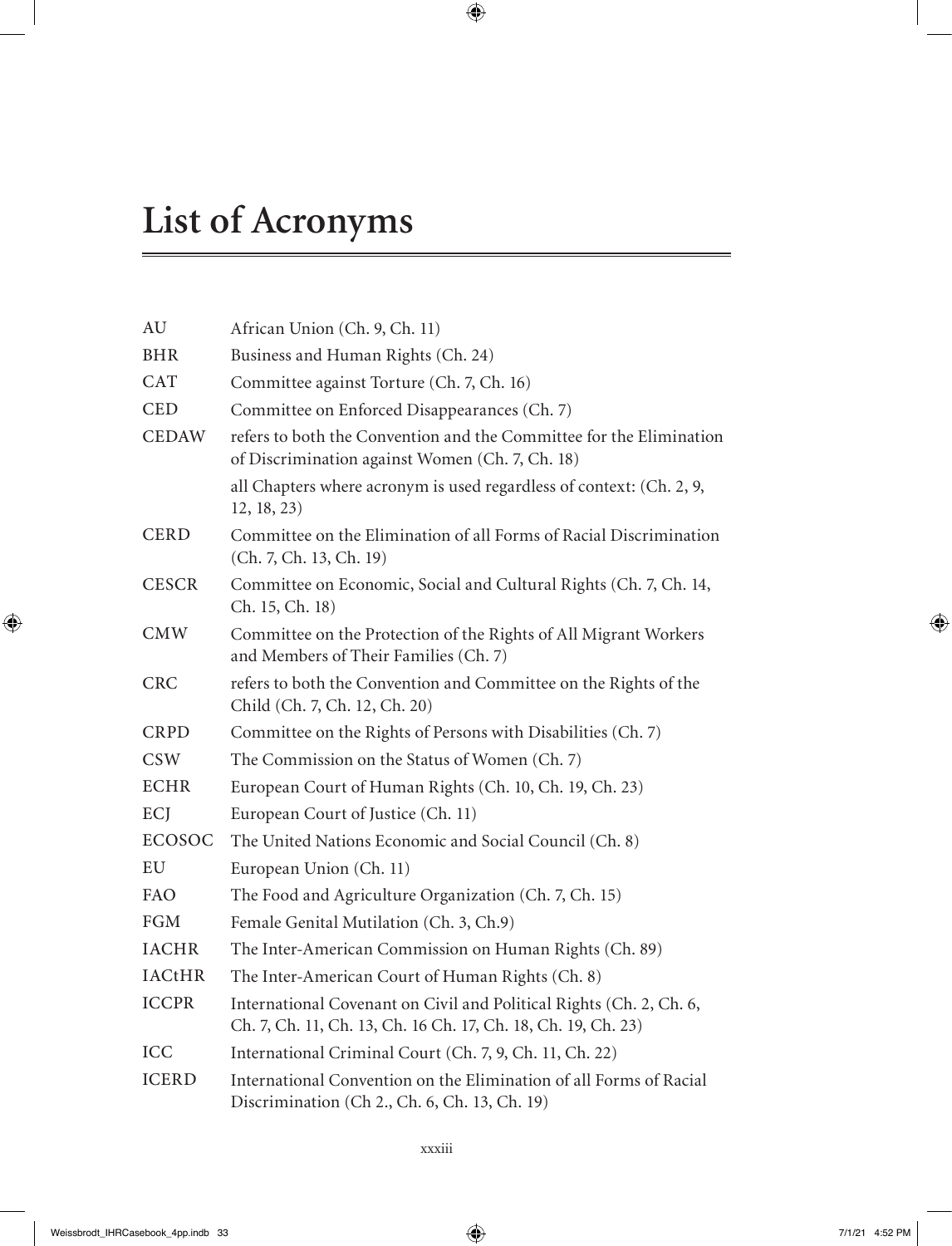| <b>ICESCR</b> | International Covenant on Economic, Social and Cultural Rights<br>(Ch. 2, Ch. 5, Ch. 6, Ch. 14, Ch. 15, Ch. 17, Ch. 23)         |
|---------------|---------------------------------------------------------------------------------------------------------------------------------|
| ICJ           | The International Court of Justice (Ch. 7, Ch. 12) ("ICJ" may also<br>refer to the NGO the International Commission of Jurists) |
| <b>ICRC</b>   | International Committee of the Red Cross (found in Ch. 1, Ch. 21)                                                               |
| <b>ICTR</b>   | International Criminal Tribunal for Rwanda (Ch. 7, Ch. 22)                                                                      |
| <b>ICTY</b>   | International Criminal Tribunal for the former Yugoslavia (Ch. 7,<br>Ch. 22)                                                    |
| IHRL          | International Human Rights Law (in passim)                                                                                      |
| <b>ILO</b>    | The International Labor Organization (Ch. 6, Ch. 7, Ch. 17, Ch. 20,<br>Ch. 23, Ch. 24)                                          |
| IMF           | The International Monetary Fund (Ch. 7, Ch. 9)                                                                                  |
| <b>IMT</b>    | Charter of the International Military Tribunal (Ch. 22)                                                                         |
| <b>IMTFE</b>  | International Military Tribunal for the Far East (Ch. 22)                                                                       |
| <b>IRMCT</b>  | International Residual Mechanism for Criminal Tribunals (Ch. 22)                                                                |
| <b>NGO</b>    | Non-governmental Organizations (Ch. 1, Ch. 7, Ch. 9, Ch. 11)                                                                    |
| <b>NLRA</b>   | National Labor Relations Act (Ch. 11, Ch. 23)                                                                                   |
| <b>NLRB</b>   | National Labor Relations Board (Ch. 11, Ch. 23)                                                                                 |
| OAU           | Organization of African Unity (Ch. 9)                                                                                           |
| OAS           | Organization of American States (Ch. 8, Ch. 17, Ch. 23)                                                                         |
| <b>OECD</b>   | Organization for Economic Cooperation and Development (Ch. 24)                                                                  |
| OHCHR         | UN Office of the High Commissioner for Human Rights (Ch. 6,<br>Ch. 7, Ch. 20)                                                   |
| OSCE          | Organization for Security and Cooperation in Europe (Ch. 10)                                                                    |
| SDG           | Sustainable Development Goals (Ch. 9)                                                                                           |
| SPT           | Subcommittee on the Prevention of Torture (Ch. 7)                                                                               |
| <b>TRC</b>    | Truth and Reconciliation Commission (Ch. 22)                                                                                    |
| <b>TVPA</b>   | may refer to the Torture Victims Protection Act (Ch.11) or the<br>Trafficking Victims Protection Act (Ch. 23)                   |
| UDHR          | Universal Declaration of Human Rights (Ch. 2, Ch. 6, Ch. 12)                                                                    |
| <b>UNCAT</b>  | United Nations Convention Against Torture and Other Cruel,<br>Inhuman or Degrading Treatment or Punishment (Ch. 16)             |
| <b>UNESCO</b> | UN Educational, Scientific and Cultural Organization (Ch. 7)                                                                    |
| <b>UNHCR</b>  | UN High Commissioner for Refugees (Ch. 7, Ch. 18)                                                                               |
| <b>UNICEF</b> | the United Nations Children's Fund (Ch. 7, Ch. 14, Ch. 15, Ch. 20)                                                              |
| <b>WHO</b>    | the World Health Organization (Ch. 7, Ch. 14, Ch. 15)                                                                           |
| <b>WTO</b>    | World Trade Organization (Ch. 7, Ch. 9, Ch. 14)                                                                                 |
|               |                                                                                                                                 |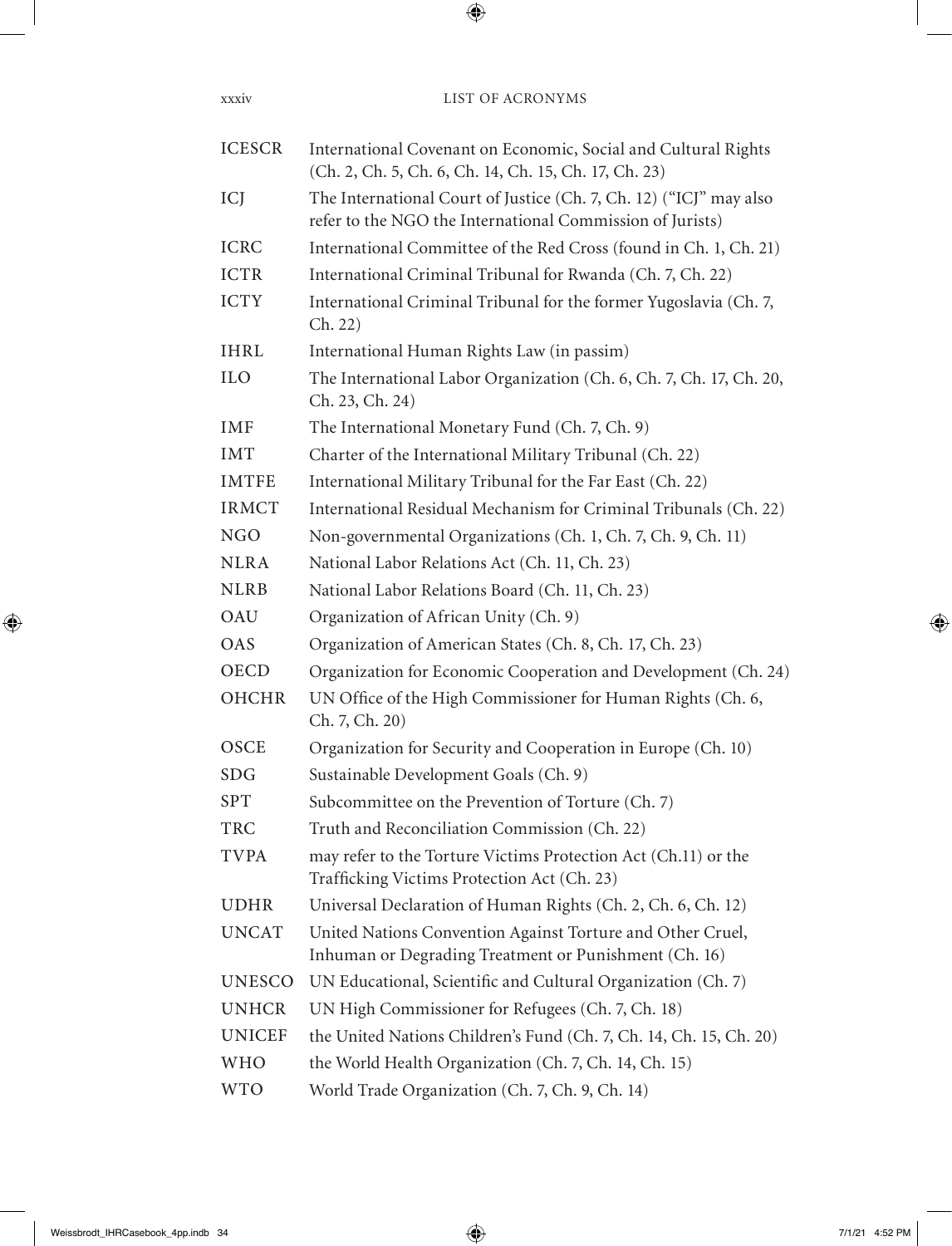Tables of Select Treaties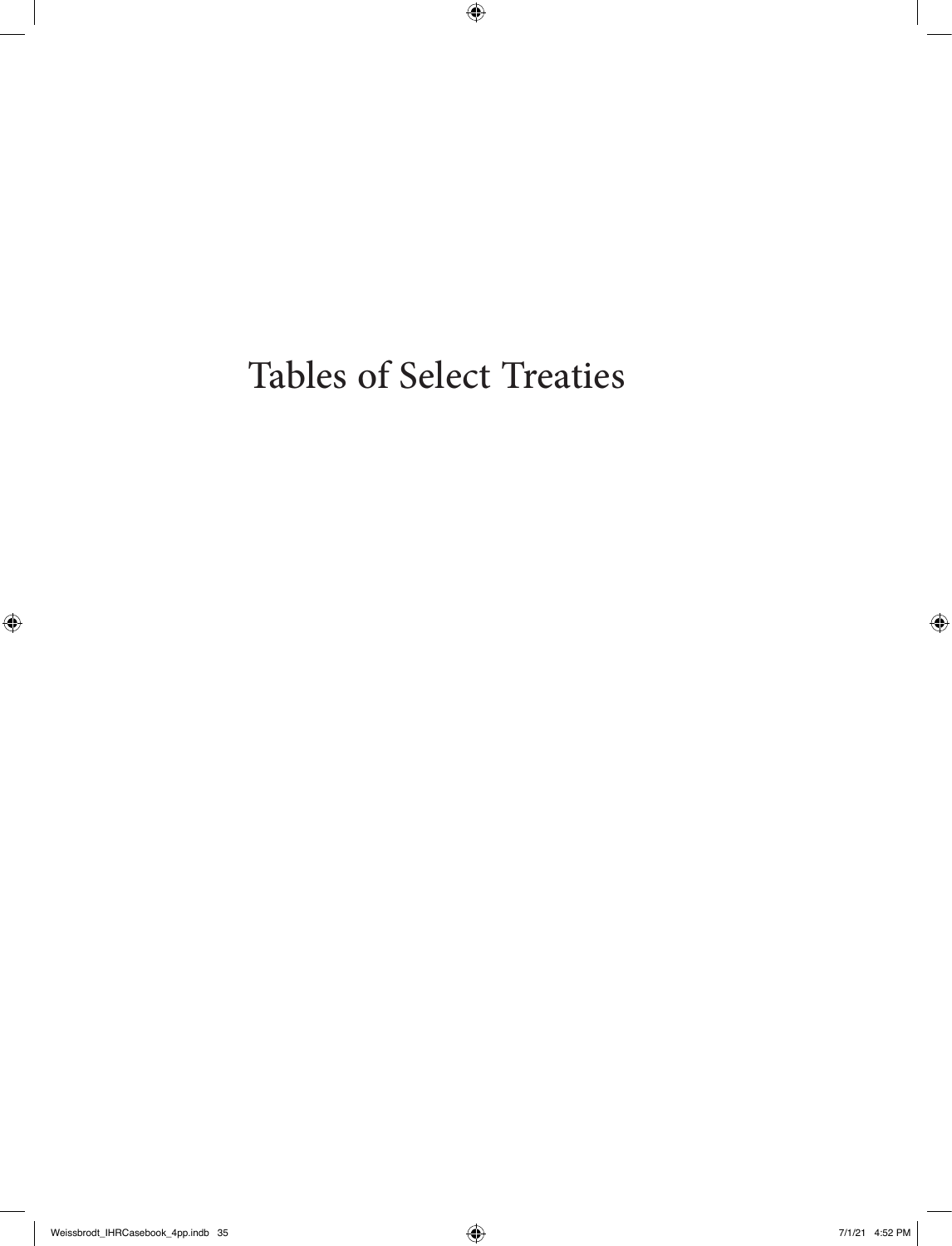# Table of International Human Rights Treaties & Other Relevant Instruments (Organized by Adoption Date)

| FOUNDING CHARTERS                                                                       |                  |                            |
|-----------------------------------------------------------------------------------------|------------------|----------------------------|
| TREATY NAME                                                                             | DATE ADOPTED     | <b>ENTRY INTO</b><br>FORCE |
| Charter of the United Nations<br>(and Statute of the International<br>Court of Justice) | June 26, 1945    | October 24, 1945           |
| Charter of the Organization<br>of American States                                       | April 30, 1948   | December 13, 1951          |
| Statute of the Council of Europe<br>("The Treaty of London")                            | May 5, 1949      | August 3, 1949             |
| Constitutive Act of the African Union                                                   | November 7, 2000 | May 26, 2001               |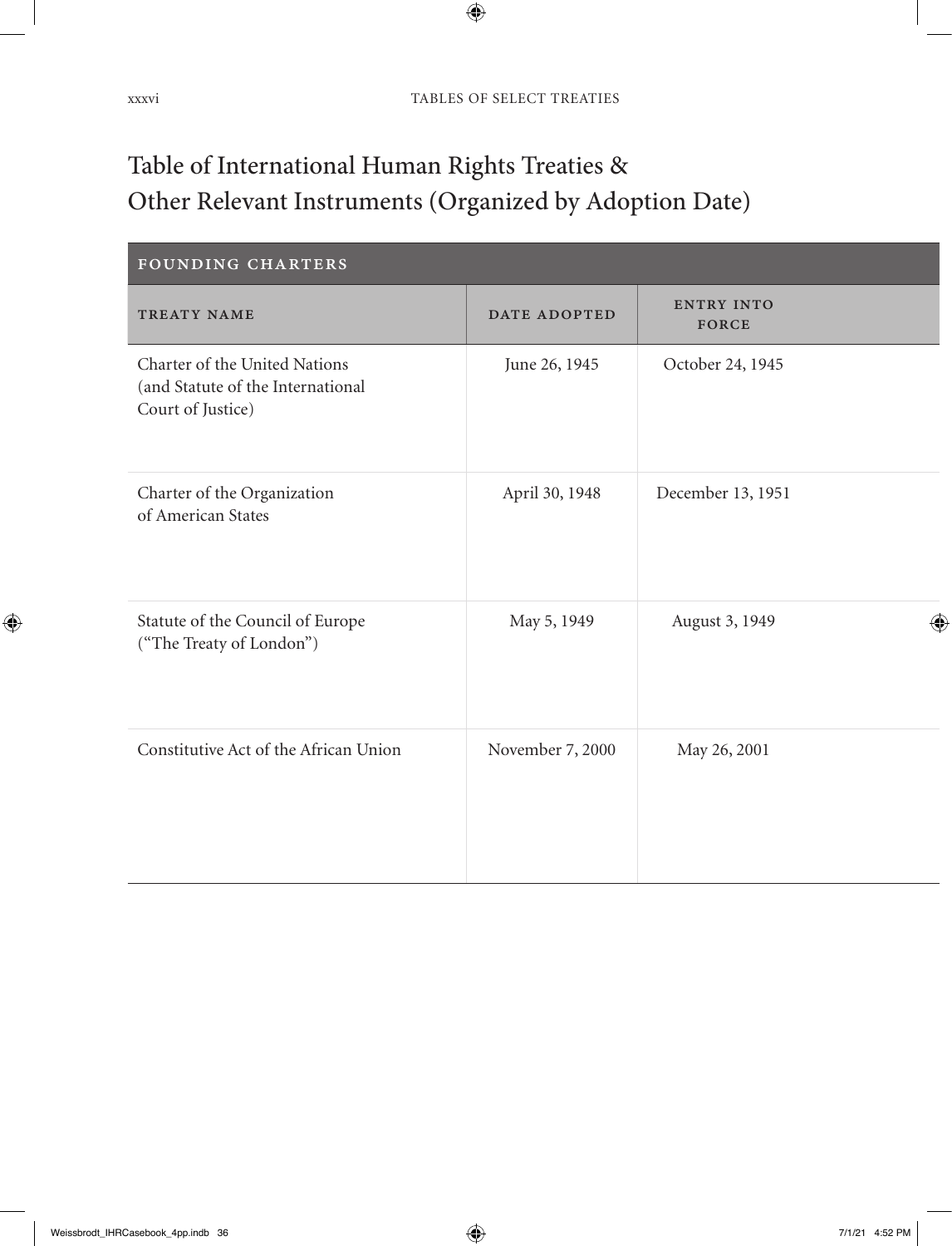| × |
|---|
|   |

| <b>NO. STATES PARTIES</b><br>(MAY 2020) | IS THE U.S.<br>A STATE PARTY? | MAIN PURPOSE $(s)$                                                                                                                                                                                                                         |
|-----------------------------------------|-------------------------------|--------------------------------------------------------------------------------------------------------------------------------------------------------------------------------------------------------------------------------------------|
| 193                                     | Yes<br>(August 8, 1945)       | Treaty establishing the United Nations.<br>The UN's goals include "to reaffirm faith in<br>fundamental human rights" (preamble). Also<br>established the International Court of Justice<br>for interstate legal disputes.                  |
| $35*$                                   | Yes<br>(June 15, 1951)        | Treaty establishing the Organization of<br>American States. Its goals include for member<br>States to "proclaim the fundamental rights of<br>the individual without distinction as to race,<br>nationality, creed, or sex" (Article 3(l)). |
| 47                                      | No                            | Treaty establishing the Council of Europe. Its<br>goals include to promote economic and social<br>progress through "the maintenance and<br>further realisation of human rights and<br>fundamental freedoms" (Article 1(b)).                |
| 55                                      | No                            | Treaty establishing the African Union as<br>the successor body to the Organisation of<br>African Union; preamble establishes that<br>member states are "DETERMINED to<br>promote and protect human and peoples'<br>rights."                |

\*Although Venezuelan President Nicolas Maduro denounced the OAS Charter in 2017, the OAS refused to recognize his new term in 2019, citing an unfair and corrupted electoral process. As of publication of this volume, the OAS recognizes Juan Guaído as the legitimate interim President of Venezuela and accepted his withdrawal of the denunciation in February 2019. As of May 2020, the OAS still considers Venezuela to be a member state.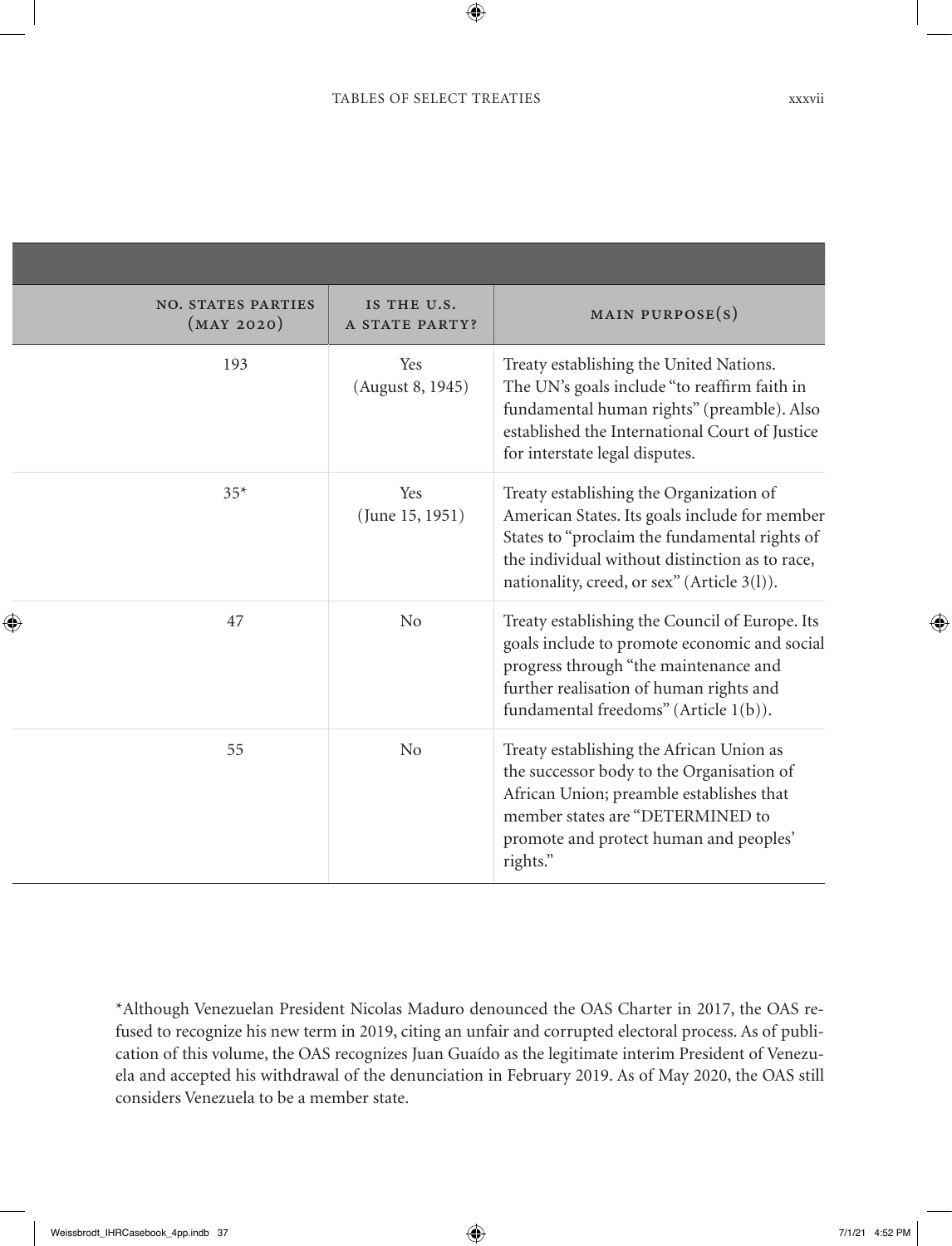| CORE HUMAN RIGHTS TREATIES                                                              |                   |                     |  |  |  |  |
|-----------------------------------------------------------------------------------------|-------------------|---------------------|--|--|--|--|
| TREATY NAME                                                                             | DATE ADOPTED      | ENTRY INTO<br>FORCE |  |  |  |  |
| International Convention on<br>the Elimination of All Forms of<br>Racial Discrimination | December 21, 1965 | January 4, 1969     |  |  |  |  |
| International Covenant on Civil and<br>Political Rights                                 | December 16, 1966 | March 23, 1976      |  |  |  |  |
| International Covenant on Economic,<br>Social and Cultural Rights                       | December 16, 1966 | January 3, 1976     |  |  |  |  |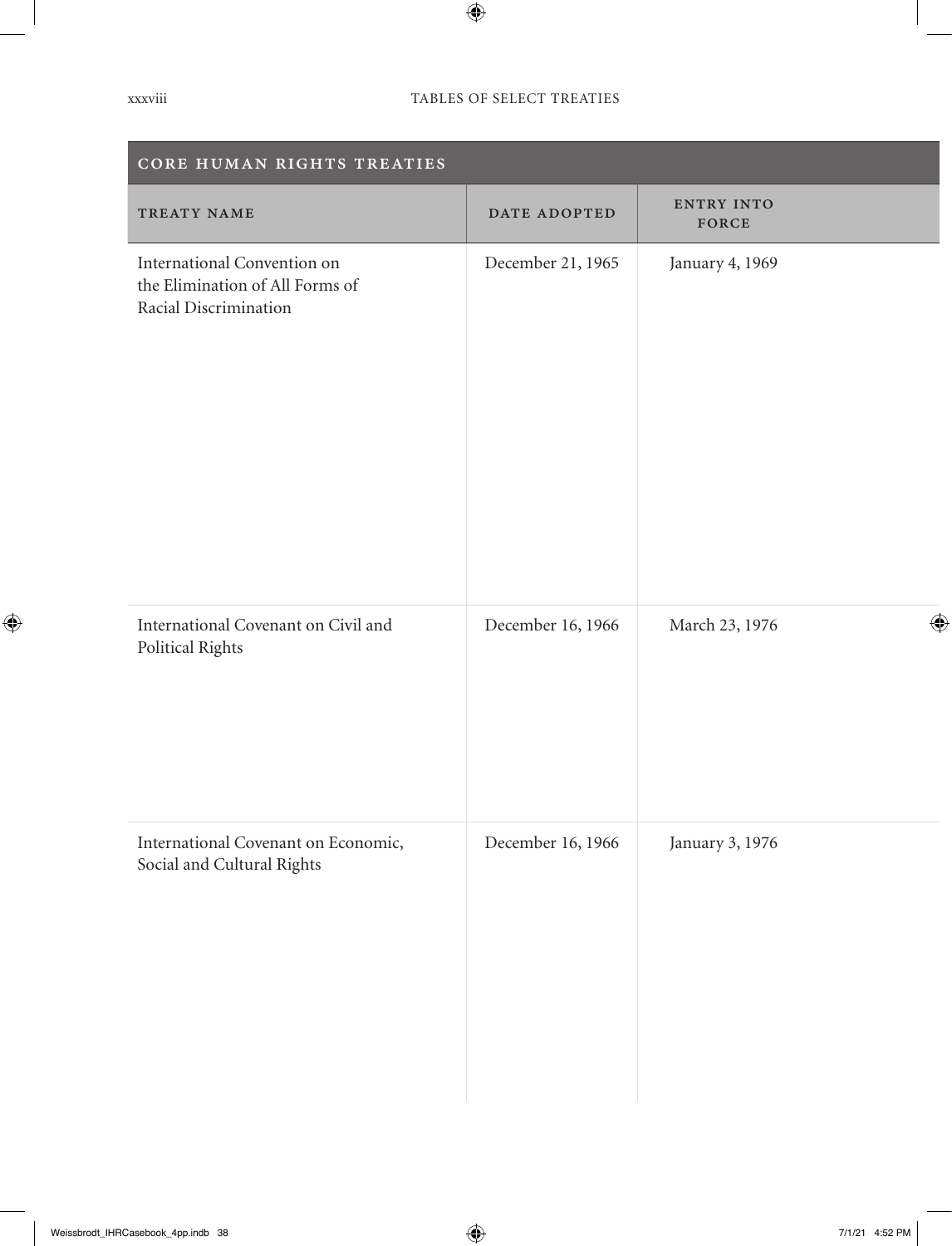| <b>NO. STATES PARTIES</b><br>(MAY 2020) | IS THE U.S.<br>A STATE PARTY? | MAIN PURPOSE(S)                                                                                                                                                                                                                                                                                                                                                                                                                                                                                                                                                                                                                           |
|-----------------------------------------|-------------------------------|-------------------------------------------------------------------------------------------------------------------------------------------------------------------------------------------------------------------------------------------------------------------------------------------------------------------------------------------------------------------------------------------------------------------------------------------------------------------------------------------------------------------------------------------------------------------------------------------------------------------------------------------|
| 182                                     | Yes<br>(October 21, 1994)     | "1. States Parties condemn racial discrimina-<br>tion and undertake to pursue by all appropri-<br>ate means and without delay a policy of<br>eliminating racial discrimination in all its<br>forms and promoting understanding among<br>all races, $\dots$<br>2. States Parties shall, when the circumstances<br>so warrant, take, in the social, economic,<br>cultural and other fields, special and concrete<br>measures to ensure the adequate development<br>and protection of certain racial groups or<br>individuals belonging to them, for the<br>purpose of guaranteeing them the full and<br>equal enjoyment of human rights and |
| 173                                     | Yes<br>(June 8, 1992)         | fundamental freedoms" (Article 2).<br>Treaty establishing key civil and political<br>protections, including freedoms of speech<br>and assembly; freedom from arbitrary<br>deprivation of life; the right to due process of<br>law; and prohibitions on discrimination on<br>the basis of "race, colour, sex, language,<br>religion, political or other opinion, national<br>or social origin, property, birth or other<br>status" (Article $2(1)$ ).                                                                                                                                                                                      |
| 170                                     | N <sub>o</sub>                | Treaty establishing key economic, social, and<br>cultural protections and entitlements, such<br>as: the right to work; the right to an adequate<br>standard of living; the right to food; the right<br>to the highest attainable standard of health;<br>the right to education; and the right to<br>participate in cultural life. All rights in the<br>treaty must be upheld with no discrimination<br>on the basis of "race, colour, sex, language,<br>religion, political or other opinion, national<br>or social origin, property, birth or other<br>status" (Article $2(1)$ ).                                                        |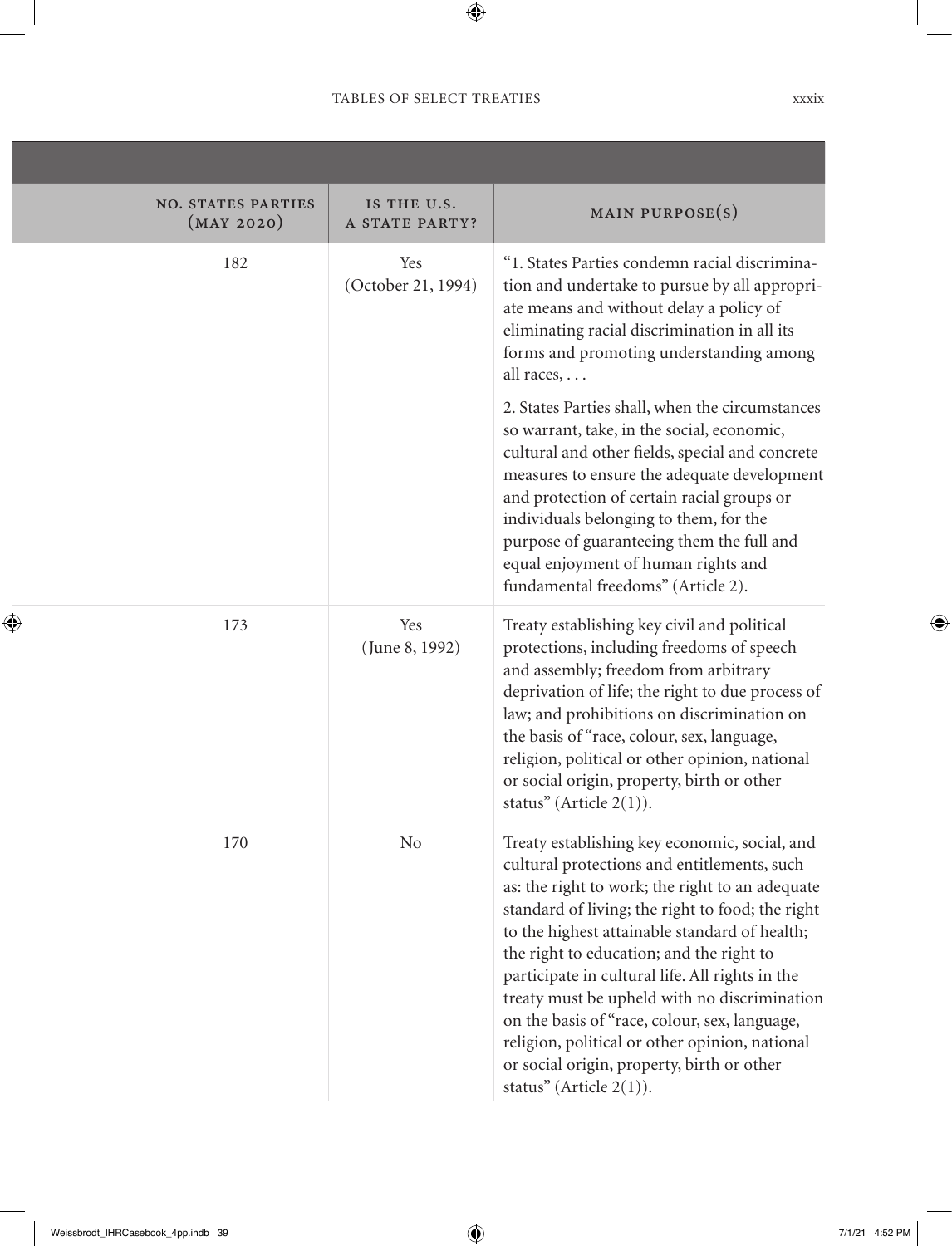| CORE HUMAN RIGHTS TREATIES (CONTINUED)                                                         |                   |                            |  |
|------------------------------------------------------------------------------------------------|-------------------|----------------------------|--|
| TREATY NAME                                                                                    | DATE ADOPTED      | <b>ENTRY INTO</b><br>FORCE |  |
| Convention on the Elimination of<br>All Forms of Discrimination Against Women                  | December 18, 1979 | September 3, 1981          |  |
| Convention against Torture and<br>Other Cruel, Inhuman or Degrading<br>Treatment or Punishment | December 10, 1984 | June 26, 1987              |  |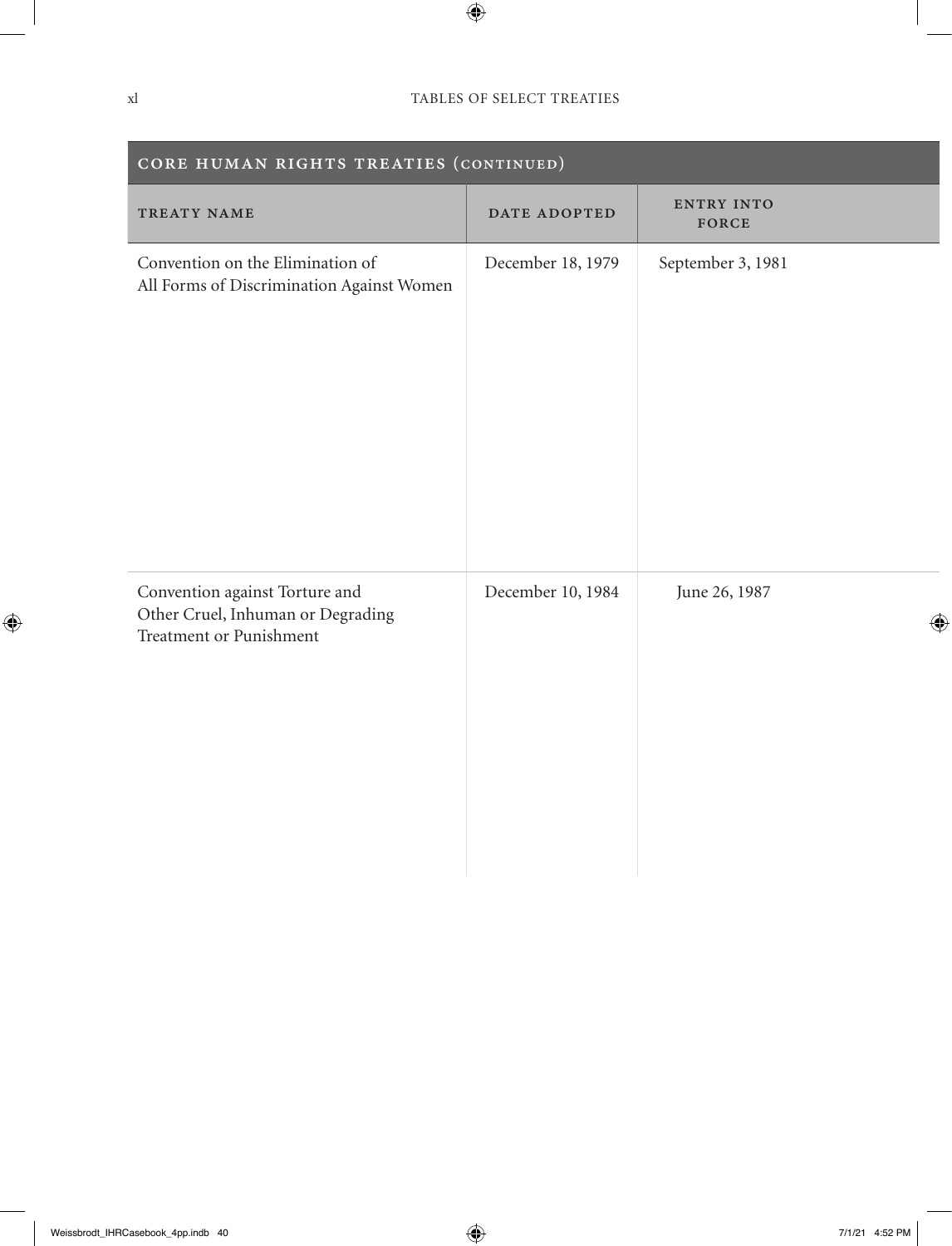,我们也不会有什么。""我们的人,我们也不会有什么?""我们的人,我们也不会有什么?""我们的人,我们也不会有什么?""我们的人,我们也不会有什么?""我们的人

| <b>NO. STATES PARTIES</b><br>(MAY 2020) | IS THE U.S.<br>A STATE PARTY? | MAIN PURPOSE $(s)$                                                                                                                                                                                                                                                                                                                                                                                                                                                                                                                                                                                                               |
|-----------------------------------------|-------------------------------|----------------------------------------------------------------------------------------------------------------------------------------------------------------------------------------------------------------------------------------------------------------------------------------------------------------------------------------------------------------------------------------------------------------------------------------------------------------------------------------------------------------------------------------------------------------------------------------------------------------------------------|
| 189                                     | No                            | "States Parties condemn discrimination<br>against women in all its forms, agree to<br>pursue by all appropriate means and without<br>delay a policy of eliminating discrimination<br>against women" (Article 2); "States Parties<br>shall take in all fields, in particular in the<br>political, social, economic and cultural fields,<br>all appropriate measures, including legisla-<br>tion, to ensure the full development and<br>advancement of women, for the purpose of<br>guaranteeing them the exercise and enjoy-<br>ment of human rights and fundamental<br>freedoms on a basis of equality with men"<br>(Article 3). |
| 169                                     | Yes<br>(October 21, 1994)     | "1. Each State Party shall take effective<br>legislative, administrative, judicial or other<br>measures to prevent acts of torture in any<br>territory under its jurisdiction.                                                                                                                                                                                                                                                                                                                                                                                                                                                   |
|                                         |                               | 2. No exceptional circumstances whatsoever,<br>whether a state of war or a threat of war,<br>internal political instability or any other<br>public emergency, may be invoked as a<br>justification of torture.                                                                                                                                                                                                                                                                                                                                                                                                                   |
|                                         |                               | 3. An order from a superior officer or a public<br>authority may not be invoked as a justifica-<br>tion of torture" (Article 2).                                                                                                                                                                                                                                                                                                                                                                                                                                                                                                 |
|                                         |                               |                                                                                                                                                                                                                                                                                                                                                                                                                                                                                                                                                                                                                                  |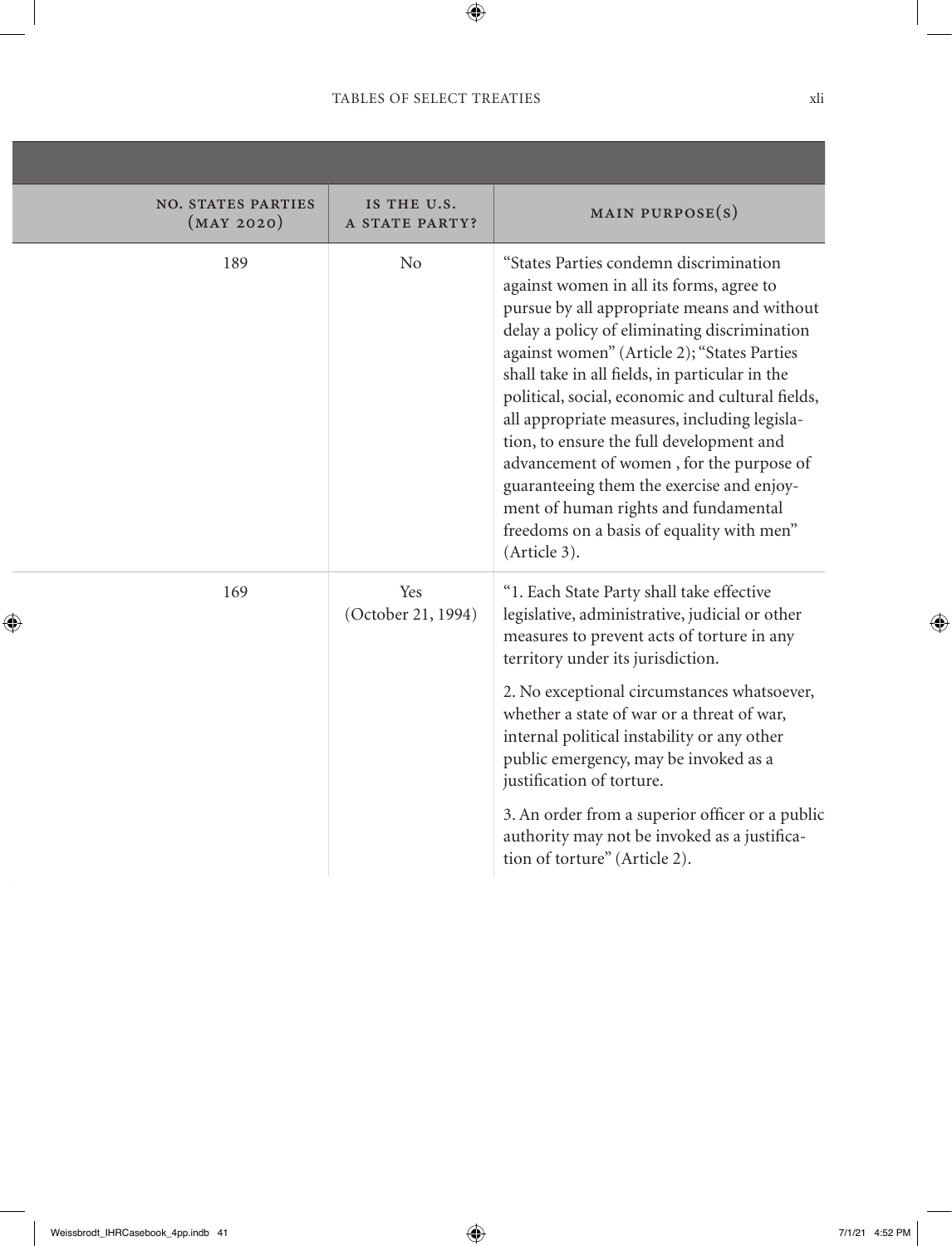| CORE HUMAN RIGHTS TREATIES (CONTINUED)                                                                              |                   |                     |  |
|---------------------------------------------------------------------------------------------------------------------|-------------------|---------------------|--|
| TREATY NAME                                                                                                         | DATE ADOPTED      | ENTRY INTO<br>FORCE |  |
| Convention on the Rights of the Child                                                                               | November 20, 1989 | September 2, 1990   |  |
| International Convention on the Protection<br>of the Rights of All Migrant Workers and<br>Members of Their Families | December 18, 1990 | July 1, 2003        |  |
| Convention on the Rights of Persons<br>with Disabilities                                                            | December 13, 2006 | May 3, 2008         |  |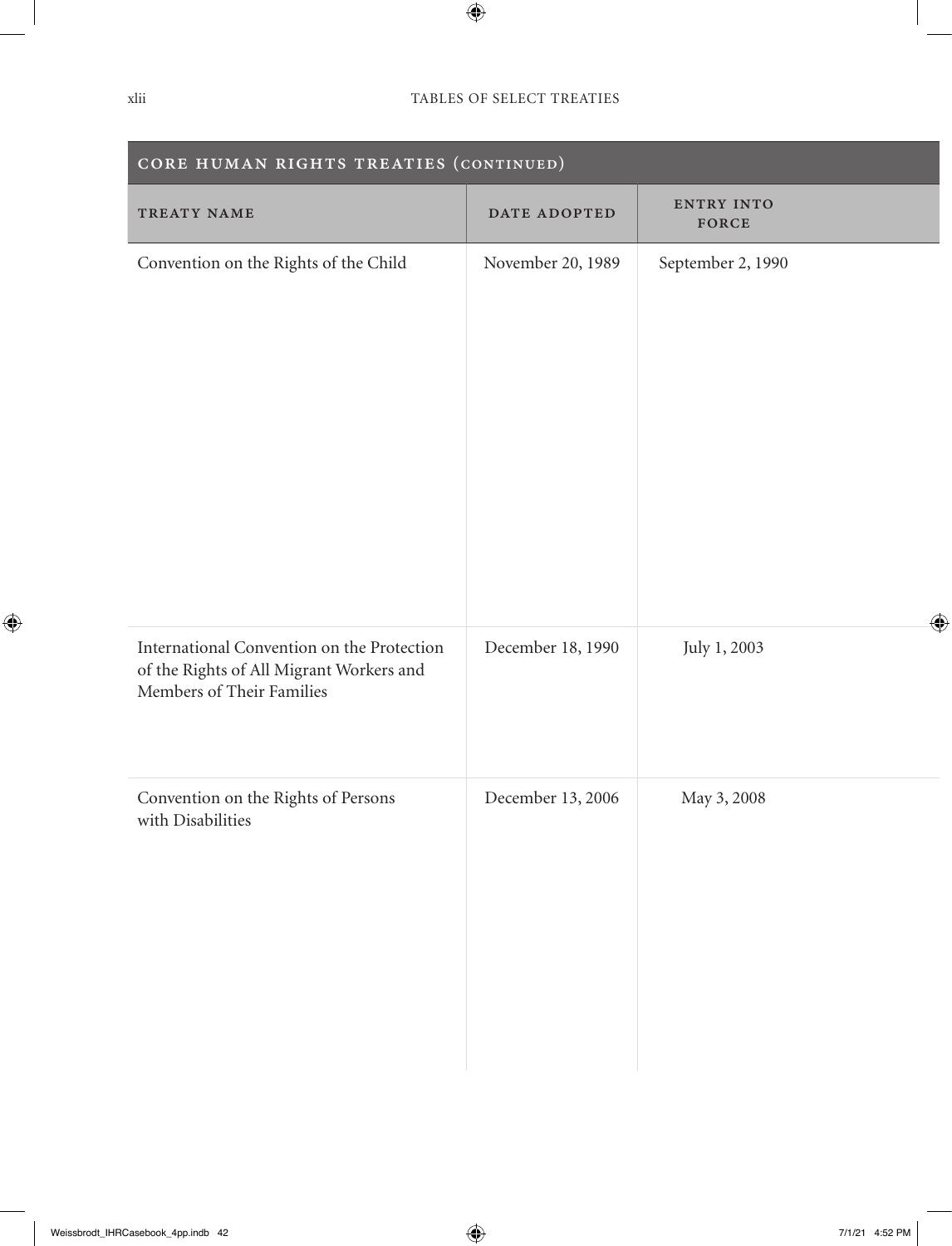,我们也不会有什么。""我们的人,我们也不会有什么?""我们的人,我们也不会有什么?""我们的人,我们也不会有什么?""我们的人,我们也不会有什么?""我们的人

| <b>NO. STATES PARTIES</b><br>(MAY 2020) | IS THE U.S.<br>A STATE PARTY? | MAIN PURPOSE $(s)$                                                                                                                                                                                                                                                                                                                                                                                                         |
|-----------------------------------------|-------------------------------|----------------------------------------------------------------------------------------------------------------------------------------------------------------------------------------------------------------------------------------------------------------------------------------------------------------------------------------------------------------------------------------------------------------------------|
| 196                                     |                               | "1. States Parties shall respect and ensure the<br>rights set forth in the present Convention to<br>each child within their jurisdiction without<br>discrimination of any kind, irrespective of the<br>child's or his or her parent's or legal guard-<br>ian's race, colour, sex, language, religion,<br>political or other opinion, national, ethnic or<br>social origin, property, disability, birth or<br>other status. |
|                                         |                               | 2. States Parties shall take all appropriate<br>measures to ensure that the child is protected<br>against all forms of discrimination or punish-<br>ment on the basis of the status, activities,<br>expressed opinions, or beliefs of the child's<br>parents, legal guardians, or family members"<br>(Article 2).                                                                                                          |
| 55                                      | No                            | Treaty establishing, expanding, or reaffirming<br>key rights protections for migrant workers,<br>including: the right to life; freedom of<br>movement; freedom from slavery or forced<br>labor; freedom of expression; the right to due<br>process; and freedom from discrimination.                                                                                                                                       |
| 181                                     | N <sub>o</sub>                | "The purpose of the present Convention is to<br>promote, protect and ensure the full and<br>equal enjoyment of all human rights and<br>fundamental freedoms by all persons with<br>disabilities, and to promote respect for their<br>inherent dignity.                                                                                                                                                                     |
|                                         |                               | Persons with disabilities include those who<br>have long-term physical, mental, intellectual<br>or sensory impairments which in interaction<br>with various barriers may hinder their full<br>and effective participation in society on an<br>equal basis with others" (Article 1).                                                                                                                                        |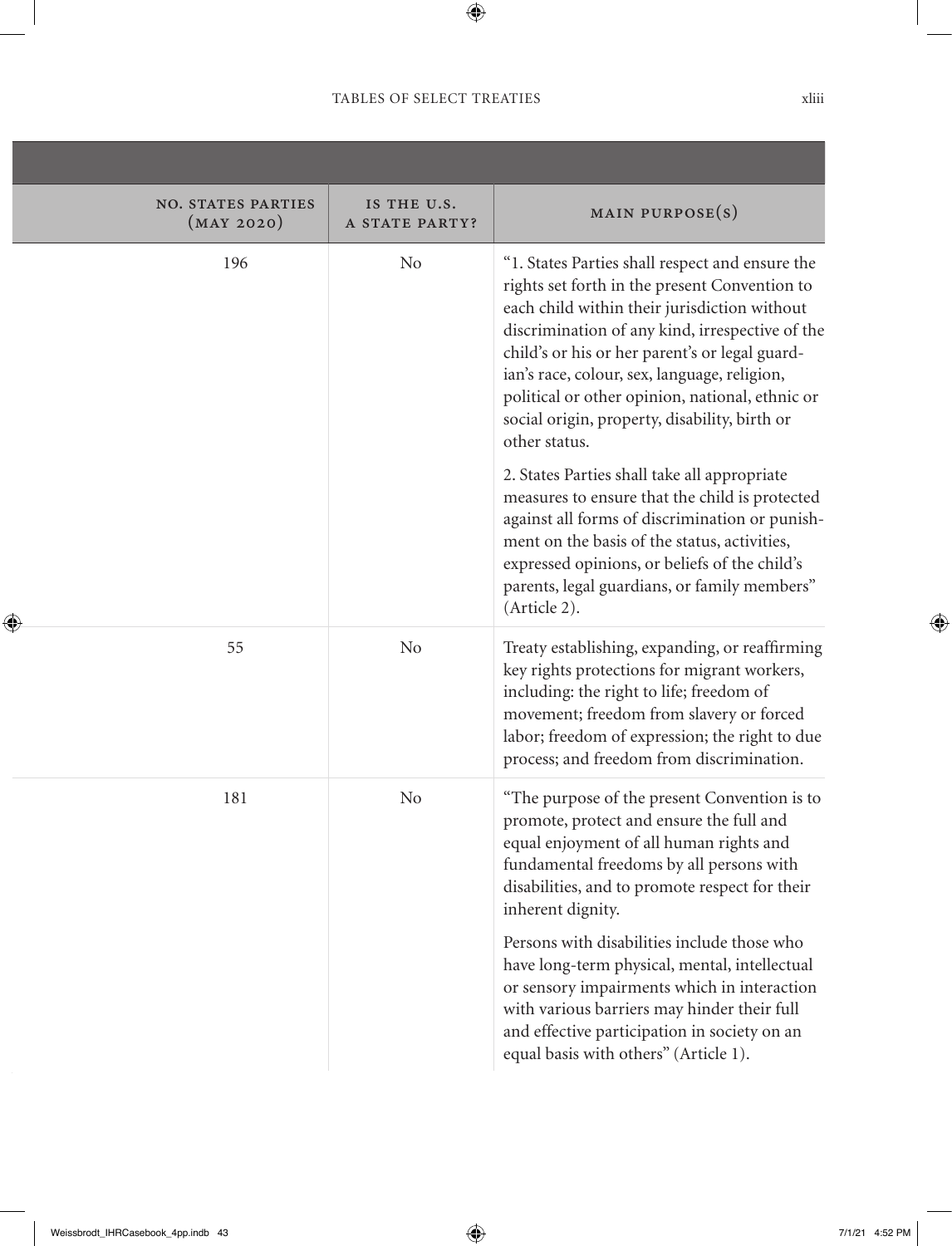| CORE HUMAN RIGHTS TREATIES (CONTINUED)                                                              |                   |                     |
|-----------------------------------------------------------------------------------------------------|-------------------|---------------------|
| TREATY NAME                                                                                         | DATE ADOPTED      | ENTRY INTO<br>FORCE |
| International Convention for the<br>Protection of All Persons from<br><b>Enforced Disappearance</b> | December 20, 2006 | December 23, 2010   |

#### PROTOCOLS TO THE CORE HUMAN RIGHTS TREATIES

| TREATY NAME                                                                                                                                 | DATE ADOPTED      | <b>ENTRY INTO</b><br><b>FORCE</b> |
|---------------------------------------------------------------------------------------------------------------------------------------------|-------------------|-----------------------------------|
| Optional Protocol to the International<br>Covenant on Civil and Political Rights                                                            | December 16, 1966 | March 23, 1976                    |
| Second Optional Protocol to the<br>International Covenant on Civil and<br>Political Rights, aiming at the abolition<br>of the death penalty | December 15, 1989 | July 11, 1991                     |
| Optional Protocol to the Convention<br>on the Elimination of All Forms of<br>Discrimination against Women                                   | October 6, 1999   | December 22, 2000                 |
| Optional protocol to the Convention on<br>the Rights of the Child on the involvement<br>of children in armed conflict                       | May 25, 2000      | February 12, 2002                 |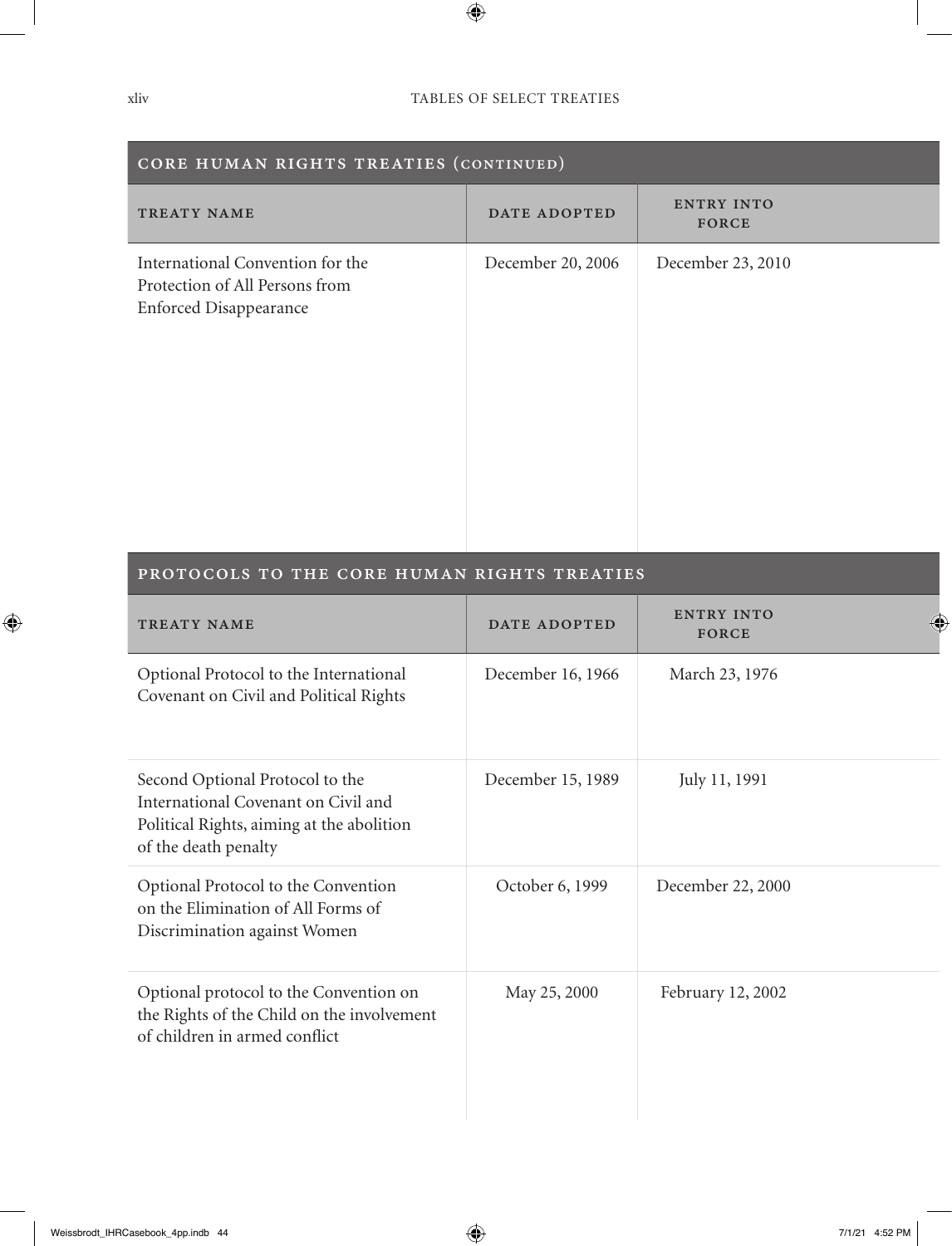| <b>NO. STATES PARTIES</b><br>(MAY 2020) | IS THE U.S.<br>A STATE PARTY? | MAIN PURPOSE $(s)$                                                                                                                                                                                                                                                                                                                                                                                                                                                                                                                                                                                                             |
|-----------------------------------------|-------------------------------|--------------------------------------------------------------------------------------------------------------------------------------------------------------------------------------------------------------------------------------------------------------------------------------------------------------------------------------------------------------------------------------------------------------------------------------------------------------------------------------------------------------------------------------------------------------------------------------------------------------------------------|
| 62                                      | No                            | Treaty establishing and expanding on inter-<br>national legal prohibitions on enforced<br>disappearances of persons, with "enforced<br>disappearance" defined as "the arrest, deten-<br>tion, abduction or any other form of depriva-<br>tion of liberty by agents of the State or by<br>persons or groups of persons acting with the<br>authorization, support or acquiescence of the<br>State, followed by a refusal to acknowledge<br>the deprivation of liberty or by concealment<br>of the fate or whereabouts of the disappeared<br>person, which place such a person outside the<br>protection of the law" (Article 2). |
|                                         |                               |                                                                                                                                                                                                                                                                                                                                                                                                                                                                                                                                                                                                                                |
| <b>NO. STATES PARTIES</b><br>(MAY 2020) | IS THE U.S.<br>A STATE PARTY? | MAIN PURPOSE $(s)$                                                                                                                                                                                                                                                                                                                                                                                                                                                                                                                                                                                                             |
| 116                                     | N <sub>o</sub>                | Protocol establishing an individual complaint<br>mechanism for alleged violations of the Inter-<br>national Covenant on Civil and Political<br>Rights.                                                                                                                                                                                                                                                                                                                                                                                                                                                                         |
| 88                                      | N <sub>o</sub>                | Protocol to the International Covenant on<br>Civil and Political Rights with the goal of<br>abolishing the use of the death penalty.                                                                                                                                                                                                                                                                                                                                                                                                                                                                                           |
| 114                                     | No                            | Protocol establishing an individual complaint<br>mechanism for alleged violations of the<br>Convention on the Elimination of All Forms<br>of Discrimination Against Women.                                                                                                                                                                                                                                                                                                                                                                                                                                                     |
| 170                                     | Yes<br>(December 23, 2002)    | Protocol to the Convention on the Rights of<br>the Child expanding existing prohibitions on<br>the recruitment and use of child soldiers,<br>including by increasing the minimum age of<br>military recruitment above that established in<br>the Convention.                                                                                                                                                                                                                                                                                                                                                                   |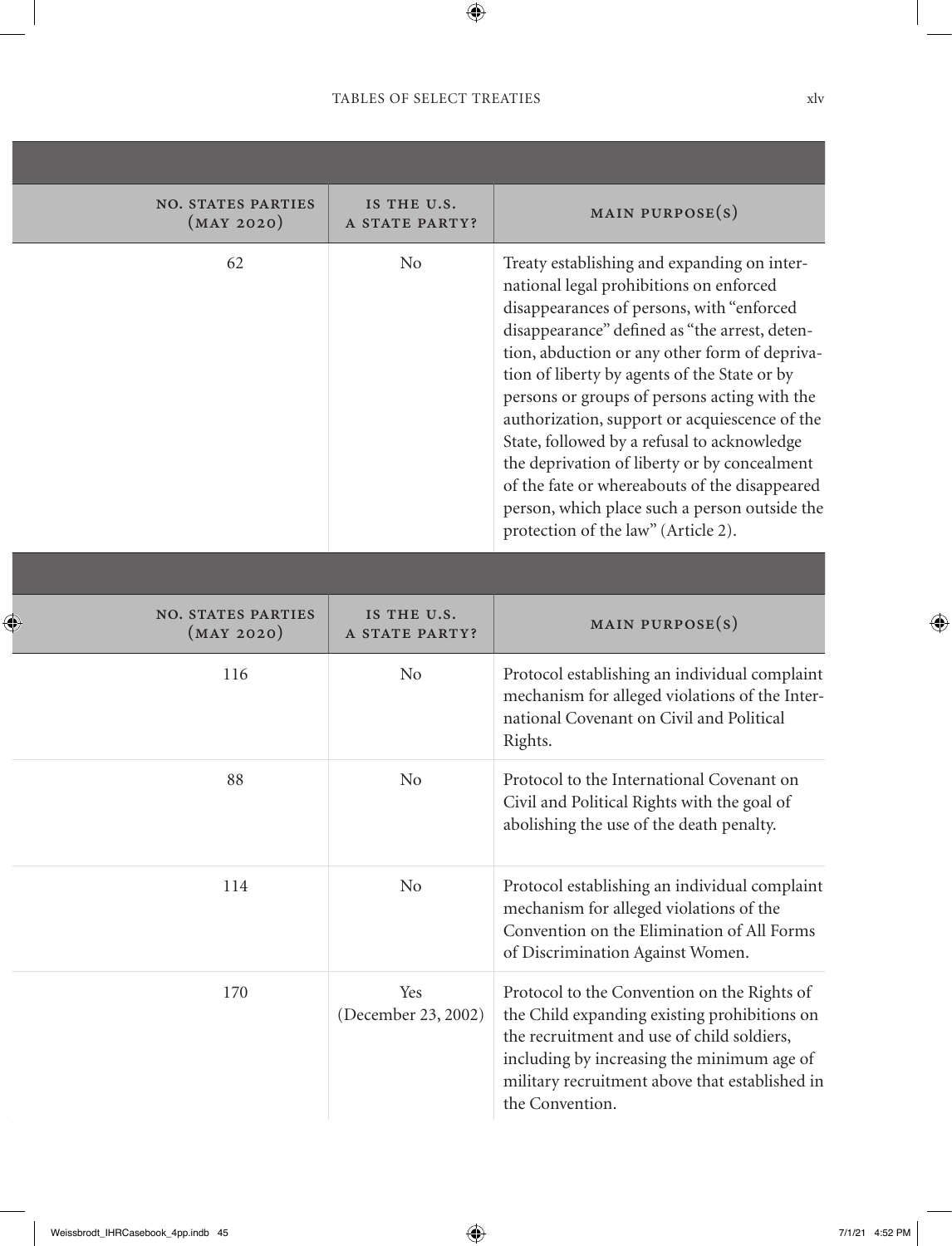| PROTOCOLS TO THE CORE HUMAN RIGHTS TREATIES (CONTINUED)                                                                                |                   |                                   |  |
|----------------------------------------------------------------------------------------------------------------------------------------|-------------------|-----------------------------------|--|
| TREATY NAME                                                                                                                            | DATE ADOPTED      | <b>ENTRY INTO</b><br><b>FORCE</b> |  |
| Optional protocol to the Convention on the<br>Rights of the Child on the sale of children,<br>child prostitution and child pornography | May 25, 2000      | January 18, 2002                  |  |
| Optional Protocol to the Convention<br>against Torture and Other Cruel, Inhuman<br>or Degrading Treatment or Punishment                | December 18, 2002 | June 22, 2006                     |  |
| Optional Protocol to the Convention on<br>the Rights of Persons with Disabilities                                                      | December 13, 2006 | May 3, 2008                       |  |
| Optional Protocol to the Covenant on<br>Economic, Social and Cultural Rights                                                           | December 10, 2008 | May 5, 2013                       |  |
| Optional Protocol to the Convention on<br>the Rights of the Child on a communications<br>procedure                                     | December 19, 2011 | April 14, 2014                    |  |

**Contract Contract**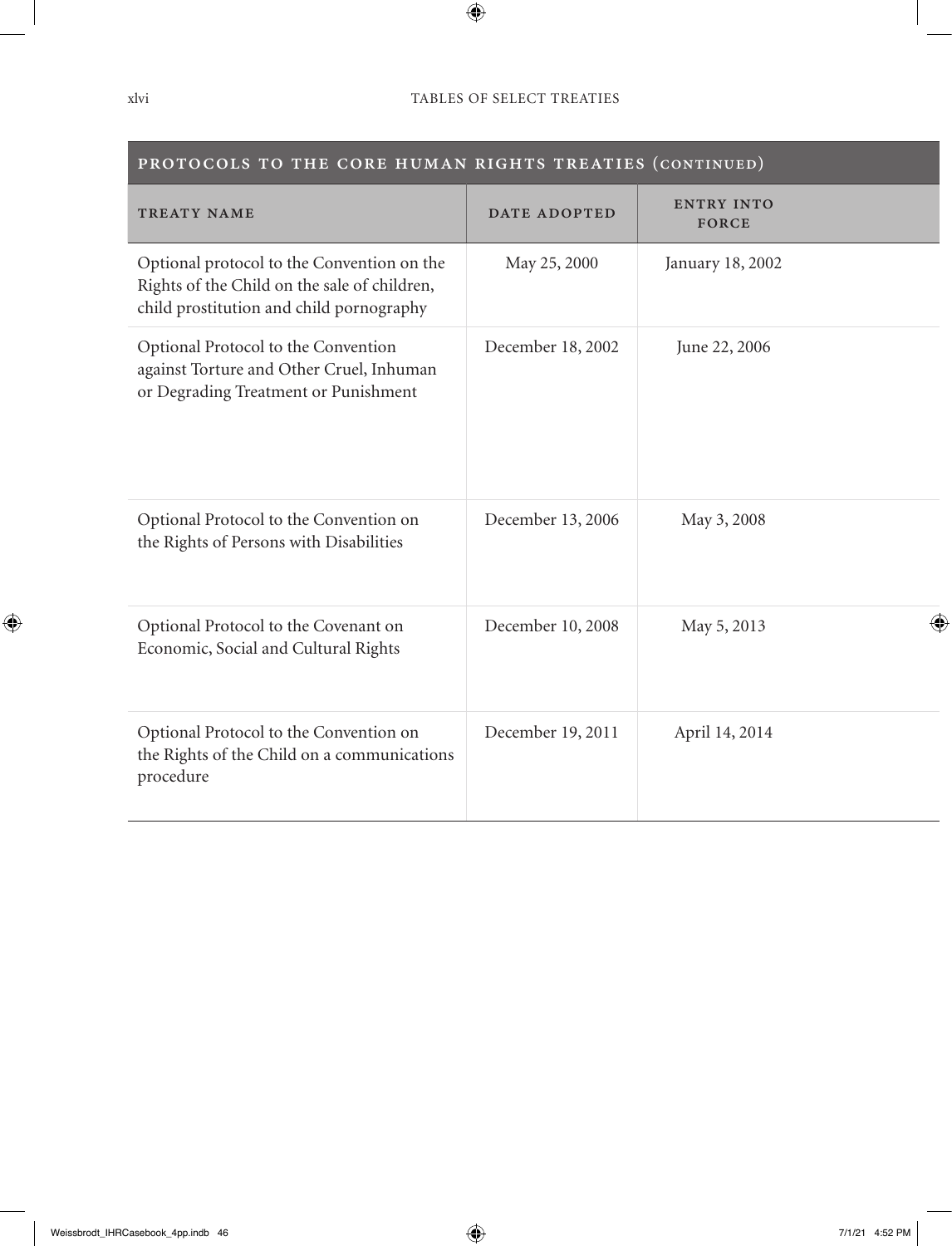| <b>NO. STATES PARTIES</b><br>(MAY 2020) | IS THE U.S.<br>A STATE PARTY? | MAIN PURPOSE $(s)$                                                                                                                                                                                                                                                                                                          |
|-----------------------------------------|-------------------------------|-----------------------------------------------------------------------------------------------------------------------------------------------------------------------------------------------------------------------------------------------------------------------------------------------------------------------------|
| 175                                     | Yes<br>(December 23, 2002)    | Protocol to the Convention on the Rights of<br>the Child expanding existing prohibitions on<br>the sale or sexual exploitation of children.                                                                                                                                                                                 |
| 90                                      | No                            | Protocol to Convention Against Torture "to<br>establish a system of regular visits undertaken<br>by independent international and national<br>bodies to places where people are deprived of<br>their liberty, in order to prevent torture and<br>other cruel, inhuman or degrading treatment<br>or punishment" (Article 1). |
| 96                                      | N <sub>o</sub>                | Protocol to the Convention on the Rights of<br>Persons with Disabilities establishing an<br>individual complaint mechanism for alleged<br>violations of the Convention.                                                                                                                                                     |
| 24                                      | N <sub>o</sub>                | Protocol to the Covenant on Economic,<br>Social and Cultural Rights establishing an<br>individual complaint mechanism for alleged<br>violations of the Covenant.                                                                                                                                                            |
| 46                                      | N <sub>o</sub>                | Protocol to the Convention on the Rights of<br>the Child establishing an individual com-<br>plaint mechanism for alleged violations of the<br>Convention.                                                                                                                                                                   |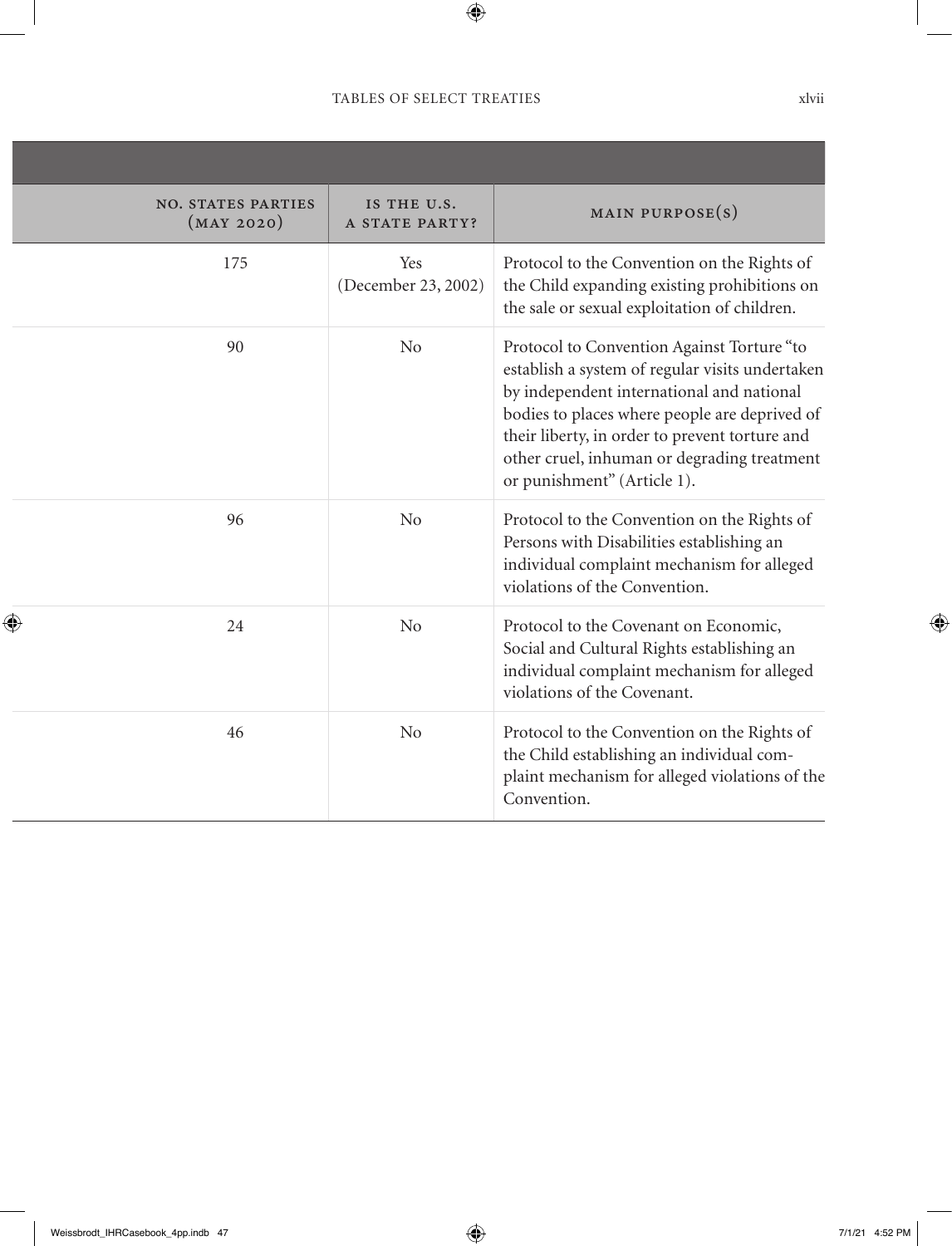| SELECTED REGIONAL TREATIES & PROTOCOLS                                                                               |                   |                     |  |  |  |  |
|----------------------------------------------------------------------------------------------------------------------|-------------------|---------------------|--|--|--|--|
| TREATY NAME                                                                                                          | DATE ADOPTED      | ENTRY INTO<br>FORCE |  |  |  |  |
| European Convention on Human Rights<br>("Convention for the Protection of Human<br>Rights and Fundamental Freedoms") | November 4, 1950  | September 3, 1953   |  |  |  |  |
| American Convention on<br>Human Rights                                                                               | November 22, 1969 | July 18, 1978       |  |  |  |  |
| African Charter on Human and<br>Peoples' Rights ("Banjul Charter")                                                   | June 27, 1981     | October 21, 1986    |  |  |  |  |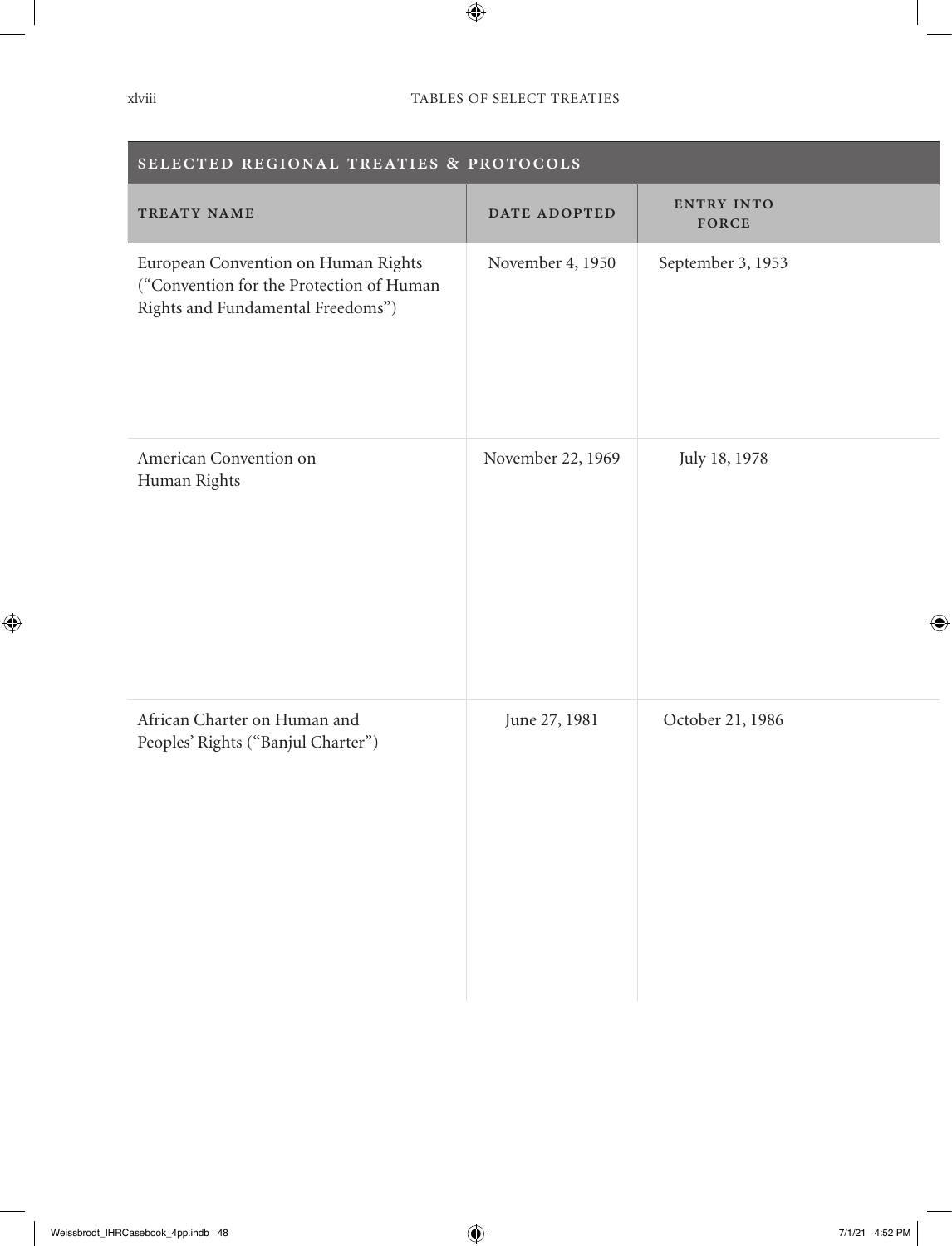,我们也不会有什么。""我们的人,我们也不会有什么?""我们的人,我们也不会有什么?""我们的人,我们也不会有什么?""我们的人,我们也不会有什么?""我们的人

| <b>NO. STATES PARTIES</b><br>(MAY 2020) | IS THE U.S.<br>A STATE PARTY? | MAIN PURPOSE $(s)$                                                                                                                                                                                                                                                                                                                                                                                                                                                                                                                                                                                                   |
|-----------------------------------------|-------------------------------|----------------------------------------------------------------------------------------------------------------------------------------------------------------------------------------------------------------------------------------------------------------------------------------------------------------------------------------------------------------------------------------------------------------------------------------------------------------------------------------------------------------------------------------------------------------------------------------------------------------------|
| 47                                      | N <sub>0</sub>                | Council of Europe treaty establishing region-<br>al protections for civil and political rights,<br>including: the right to life; prohibitions on<br>torture, slavery, and forced labor; right to due<br>process of law; freedom of thought, con-<br>science, and religion; and prohibitions on<br>discrimination. Also established the Euro-<br>pean Court of Human Rights.                                                                                                                                                                                                                                          |
| 25                                      | N <sub>o</sub>                | Organization of American States treaty<br>establishing regional protections for a<br>number of rights, including: the right to life;<br>the right to humane treatment; freedom from<br>slavery; fair trial rights; the right to privacy;<br>freedoms of conscience, religion, thought,<br>and expression; the right to development; and<br>prohibitions on discrimination. Also estab-<br>lished the Inter-American Commission on<br>Human Rights and the Inter-American Court<br>of Human Rights.                                                                                                                   |
| 54                                      | No                            | Organization of African Unity treaty (now the<br>African Union) establishing key regional<br>protections for a number of rights, including:<br>equality before the law; the right to life;<br>freedom from slavery, torture, and other ill<br>treatment; the right to liberty and security of<br>the person; the right to due process of law;<br>freedom of conscience and religion; the right<br>to education; the right to cultural participa-<br>tion; the right of peoples to self-determina-<br>tion; and the right to development. Also<br>established the African Commission on<br>Human and Peoples' Rights. |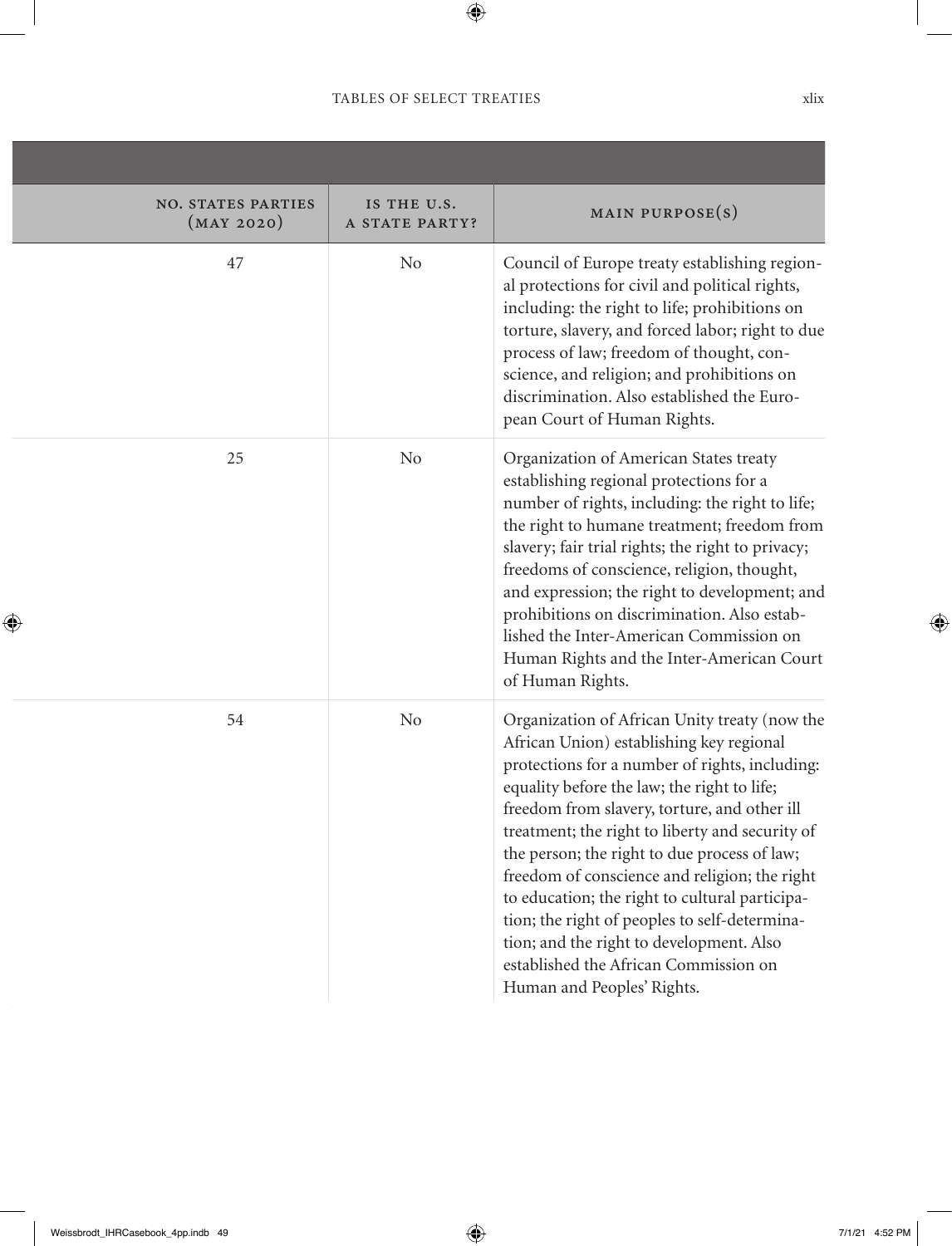| SELECTED REGIONAL TREATIES & PROTOCOLS (CONTINUED)                                                                                                       |                   |                     |
|----------------------------------------------------------------------------------------------------------------------------------------------------------|-------------------|---------------------|
| TREATY NAME                                                                                                                                              | DATE ADOPTED      | ENTRY INTO<br>FORCE |
| Additional Protocol to the American<br>Convention on Human Rights in the Area of<br>Economic, Social and Cultural Rights<br>("Protocol of San Salvador") | November 17, 1988 | November 16, 1999   |
| African Charter on the Rights and Welfare of<br>the Child                                                                                                | July 1, 1990      | November 29, 1999   |
| European Social Charter (Revised)                                                                                                                        | May 3, 1996       | July 1, 1999        |
| Protocol to the African Charter on Human<br>and Peoples' Rights on the Rights of Women<br>in Africa ("Maputo Protocol")                                  | July 1, 2003      | November 25, 2005   |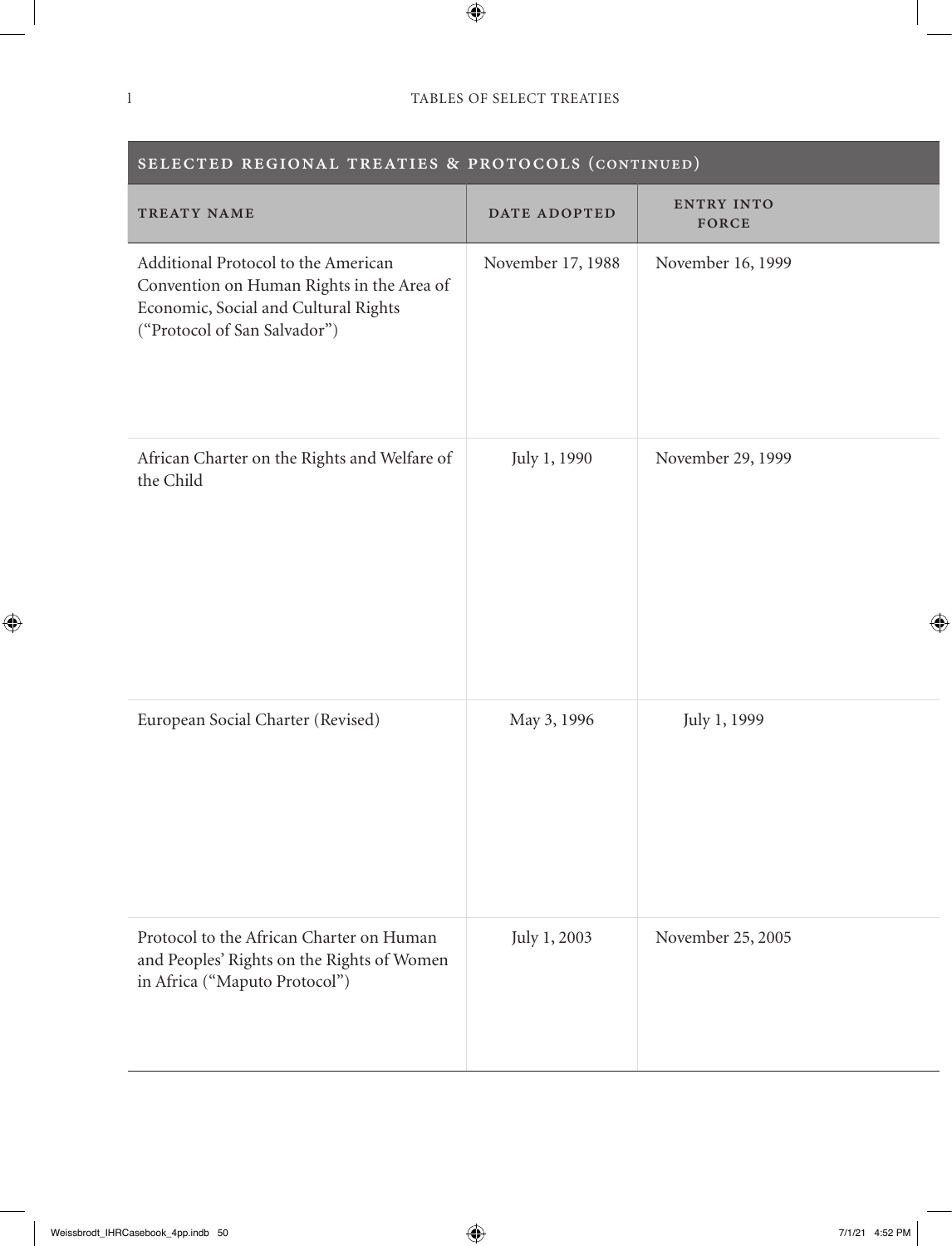,我们也不会有什么。""我们的人,我们也不会有什么?""我们的人,我们也不会有什么?""我们的人,我们也不会有什么?""我们的人,我们也不会有什么?""我们的人

| <b>NO. STATES PARTIES</b><br>(MAY 2020) | IS THE U.S.<br>A STATE PARTY? | MAIN PURPOSE $(s)$                                                                                                                                                                                                                                                                                                                                                                                                                                                                                                                            |
|-----------------------------------------|-------------------------------|-----------------------------------------------------------------------------------------------------------------------------------------------------------------------------------------------------------------------------------------------------------------------------------------------------------------------------------------------------------------------------------------------------------------------------------------------------------------------------------------------------------------------------------------------|
| 16                                      | N <sub>o</sub>                | Protocol to the American Convention on<br>Human Rights establishing regional protec-<br>tions for key economic, social, and cultural<br>rights, including: the right to work; the right<br>to adequate working conditions; trade union<br>rights; the right to health; the right to food;<br>the right to education; and the right to<br>cultural participation.                                                                                                                                                                              |
| 49                                      | N <sub>o</sub>                | Organization of African Unity treaty (now<br>the African Union) expanding or further<br>articulating regional protections for children<br>(defined as anyone under the age of 18),<br>including: the rights to life and development;<br>freedoms of association, expression, thought,<br>conscience, and religion; the right to privacy;<br>the right to education; the rights to recreation<br>and leisure; the right to health; due process<br>rights in juvenile justice; and protection<br>against harmful cultural and social practices. |
| 34                                      | No                            | Council of Europe treaty replacing the initial<br>European Social Charter of 1961, establishing<br>key regional protections for economic, social,<br>and cultural rights, including: labor and<br>workers' rights (right to work, safe working<br>conditions, fair compensation, right to<br>collective bargaining, etc.); the right to health;<br>the right to social security; protections for<br>migrant laborers; and the right to housing.                                                                                               |
| 42                                      | No                            | Protocol to the African Charter on Human<br>and Peoples' Rights establishing that "States<br>Parties shall combat all forms of discrimina-<br>tion against women through appropriate<br>legislative, institutional and other measures"<br>(Article 1).                                                                                                                                                                                                                                                                                        |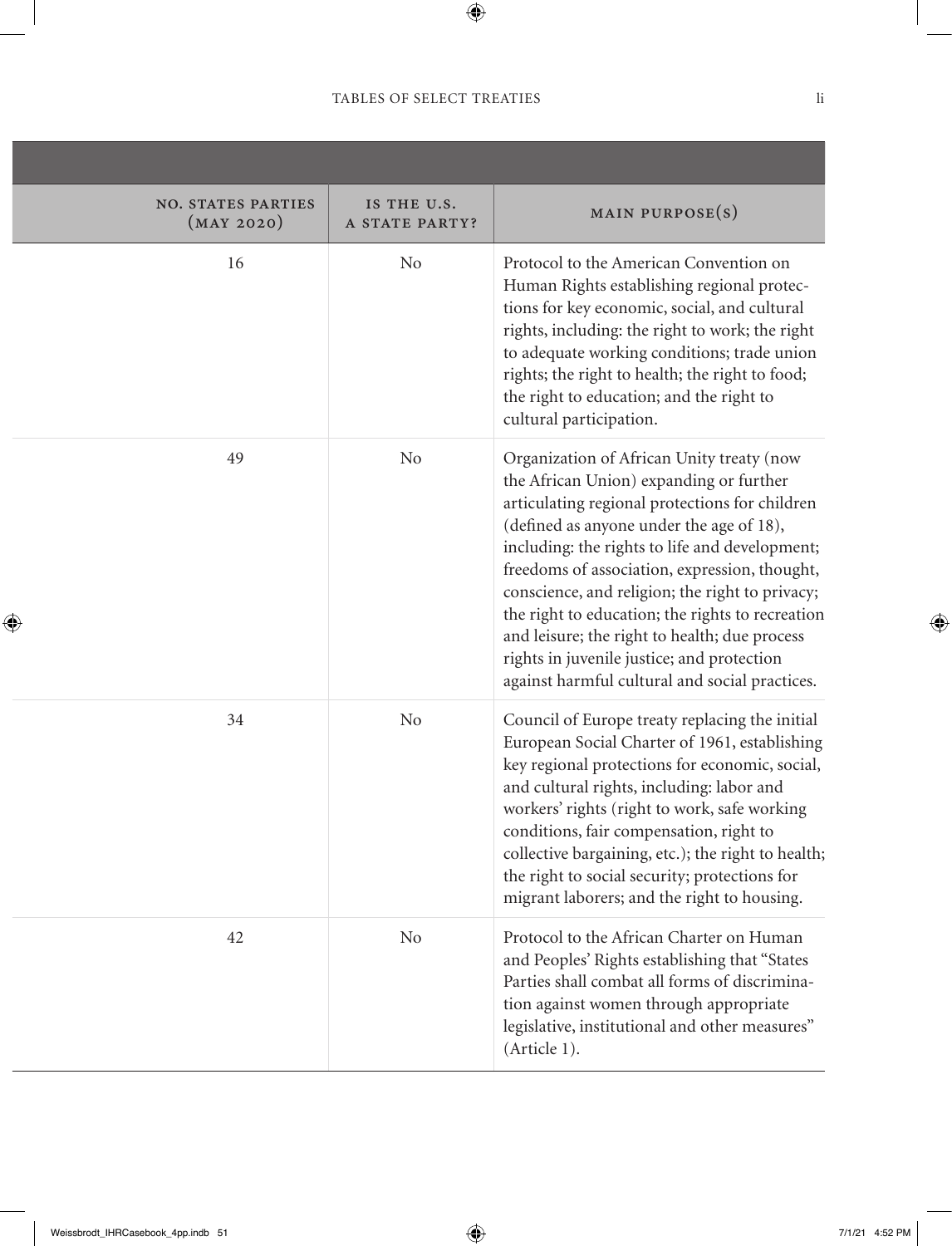| OTHER TREATIES RELATED TO HUMAN RIGHTS                                                                                                                                           |                  |                     |
|----------------------------------------------------------------------------------------------------------------------------------------------------------------------------------|------------------|---------------------|
| TREATY NAME                                                                                                                                                                      | DATE ADOPTED     | ENTRY INTO<br>FORCE |
| The Hague Convention: Convention (II)<br>with Respect to the Laws and Customs of<br>War on Land and its annex: Regulations<br>concerning the Laws and Customs of War<br>on Land. | July 29, 1899    | September 4, 1900   |
| The Hague Convention: Convention (IV)<br>respecting the Laws and Customs of War on<br>Land and its annex: Regulations concerning<br>the Laws and Customs of War on Land.         | October 18, 1907 | January 26, 1910    |
| ILO Convention No. 87: Freedom of<br>Association and Protection of the Right to<br>Organise Convention                                                                           | July 9, 1948     | July 4, 1950        |
| Convention on the Prevention and<br>Punishment of the Crime of Genocide<br>("Genocide Convention")                                                                               | December 9, 1948 | January 12, 1951    |
| ILO Convention No. 98: Right to Organise<br>and Collective Bargaining Convention                                                                                                 | July 1, 1949     | July 18, 1951       |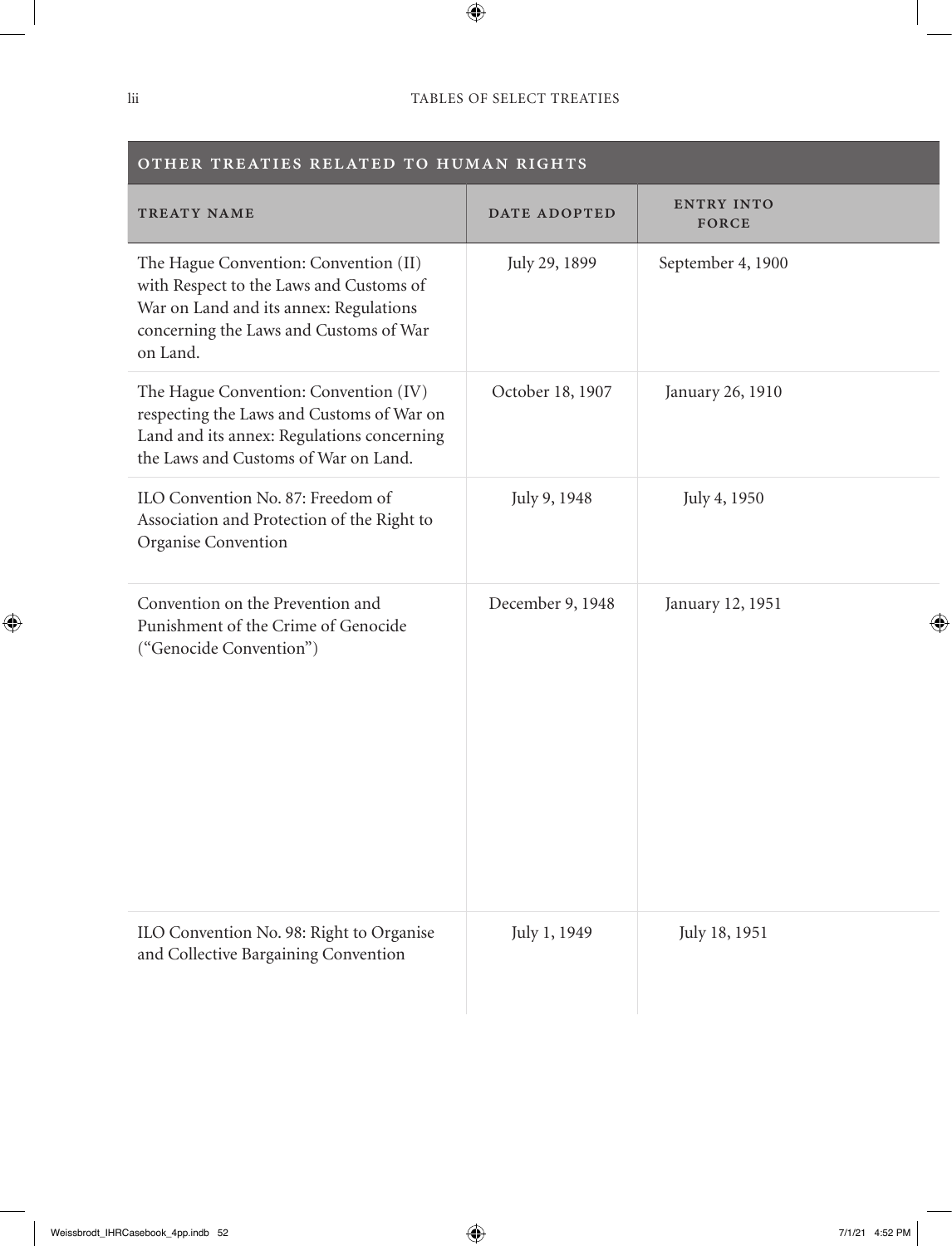| <b>NO. STATES PARTIES</b><br>(MAY 2020) | IS THE U.S.<br>A STATE PARTY? | MAIN PURPOSE(S)                                                                                                                                                                                                                                                                                                                                                                                                                                                                                                                                                                                                                                            |
|-----------------------------------------|-------------------------------|------------------------------------------------------------------------------------------------------------------------------------------------------------------------------------------------------------------------------------------------------------------------------------------------------------------------------------------------------------------------------------------------------------------------------------------------------------------------------------------------------------------------------------------------------------------------------------------------------------------------------------------------------------|
| 51                                      | Yes<br>(April 9, 1902)        | International treaty aimed at regulating the<br>means and methods of warfare so as to<br>minimize human suffering in the event of<br>armed conflict.                                                                                                                                                                                                                                                                                                                                                                                                                                                                                                       |
| 38                                      | Yes<br>(November 27, 1909)    | International treaty aimed at regulating the<br>means and methods of warfare so as to<br>minimize human suffering in the event of<br>armed conflict.                                                                                                                                                                                                                                                                                                                                                                                                                                                                                                       |
| 155                                     | No                            | Treaty of the International Labour Organisa-<br>tion establishing protections for workers'<br>rights to freedom of association and the right<br>to organize.                                                                                                                                                                                                                                                                                                                                                                                                                                                                                               |
| 152                                     | Yes<br>(November 25, 1988)    | International treaty outlawing the crime of<br>genocide, which it defines as "any of the<br>following acts committed with intent to<br>destroy, in whole or in part, a national,<br>ethnical, racial or religious group, as such: (a)<br>Killing members of the group;<br>(b) Causing serious bodily or mental harm to<br>members of the group; (c) Deliberately<br>inflicting on the group conditions of life<br>calculated to bring about its physical destruc-<br>tion in whole or in part; (d) Imposing<br>measures intended to prevent births within<br>the group; (e) Forcibly transferring children<br>of the group to another group" (Article II). |
| 167                                     | No                            | Treaty of the International Labour Organisa-<br>tion establishing key protections for workers'<br>rights to organize and undertake collective<br>bargaining with employers.                                                                                                                                                                                                                                                                                                                                                                                                                                                                                |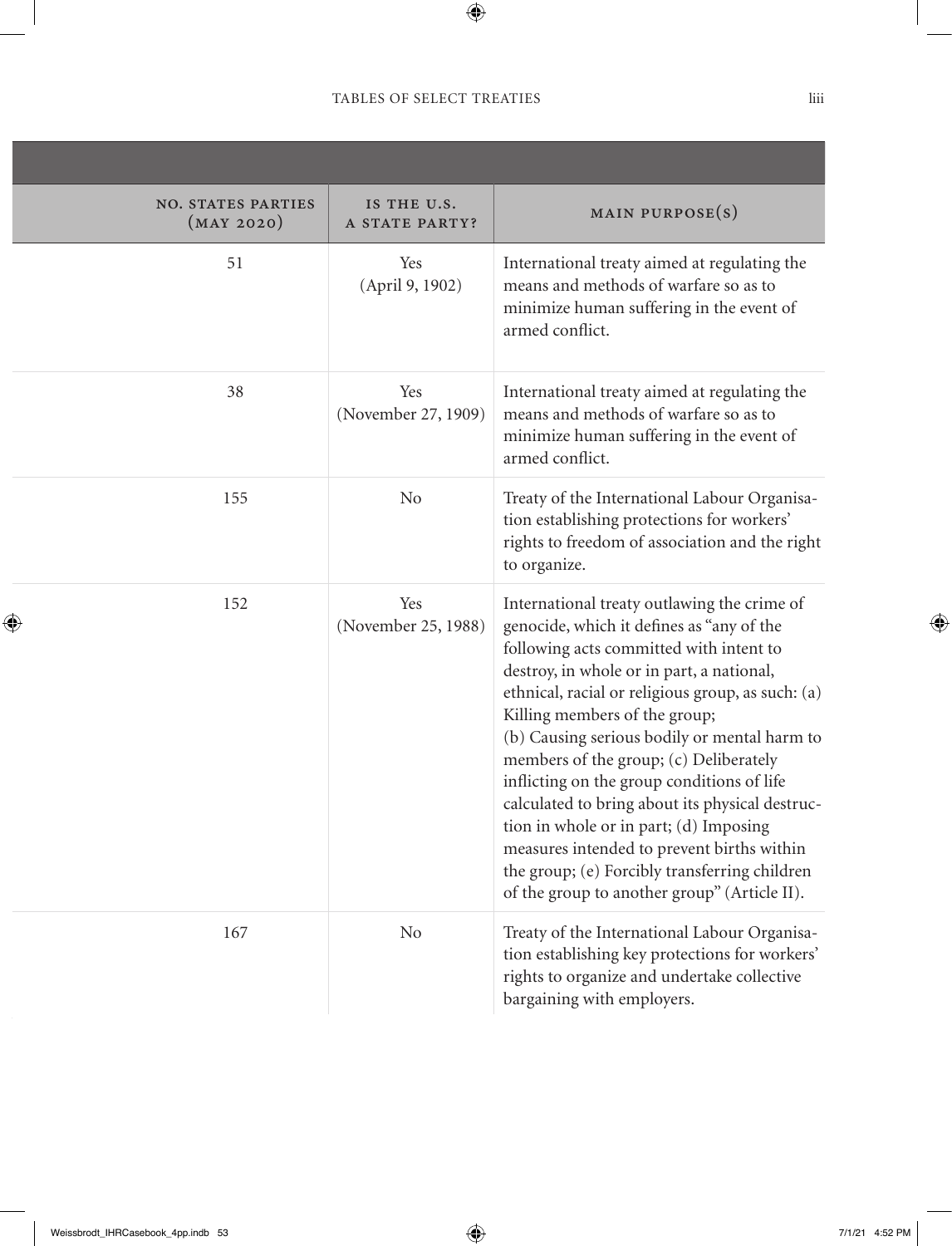| OTHER TREATIES RELATED TO HUMAN RIGHTS (CONTINUED)                                                                                                   |                    |                            |
|------------------------------------------------------------------------------------------------------------------------------------------------------|--------------------|----------------------------|
| TREATY NAME                                                                                                                                          | DATE ADOPTED       | <b>ENTRY INTO</b><br>FORCE |
| Geneva Convention I: Convention (I)<br>for the Amelioration of the Condition of<br>the Wounded and Sick in Armed Forces<br>in the Field              | August 12, 1949    | October 21, 1950           |
| Geneva Convention II: Convention (II)<br>for the Amelioration of the Condition of<br>Wounded, Sick and Shipwrecked Members<br>of Armed Forces at Sea | August 12, 1949    | October 21, 1950           |
| Geneva Convention III: Convention (III)<br>relative to the Treatment of Prisoners<br>of War                                                          | August 12, 1949    | October 21, 1950           |
| Geneva Convention IV: Convention (IV)<br>relative to the Protection of Civilian<br>Persons in Time of War                                            | August 12, 1949    | October 21, 1950           |
| Convention Relating to the Status of<br>Refugees ("1951 Refugee Convention")                                                                         | July 28, 1951      | April 22, 1954             |
| Convention relating to the Status of<br><b>Stateless Persons</b>                                                                                     | September 28, 1954 | June 6, 1960               |
| ILO Convention No. 111: Discrimination<br>(Employment and Occupation) Convention                                                                     | June 25, 1958      | June 15, 1960              |

#### OTHER TREATIES RELATED TO HUMAN RIGHTS (continued)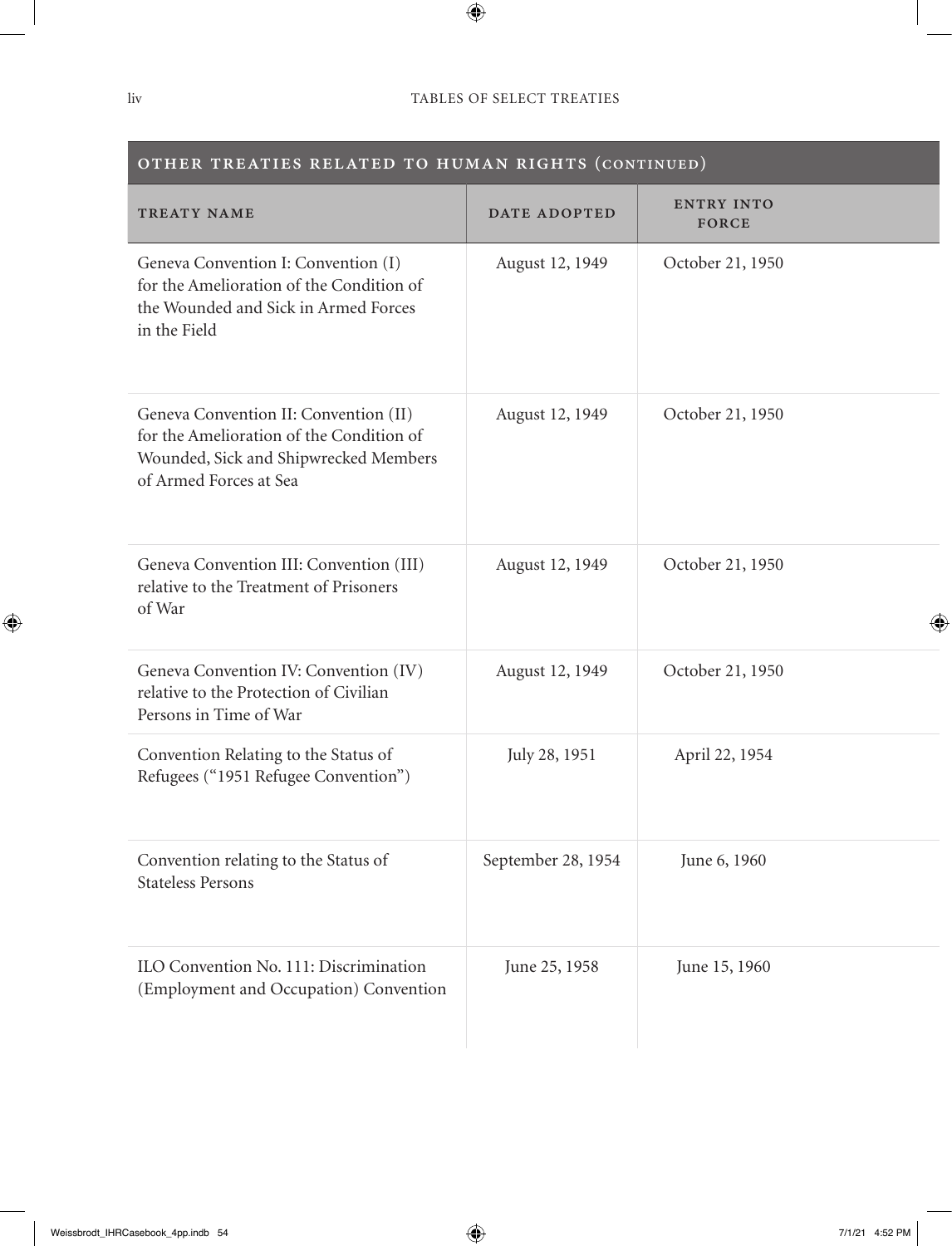| <b>NO. STATES PARTIES</b><br>(MAY 2020) | IS THE U.S.<br>A STATE PARTY? | MAIN PURPOSE $(s)$                                                                                                                                                                                                                                  |
|-----------------------------------------|-------------------------------|-----------------------------------------------------------------------------------------------------------------------------------------------------------------------------------------------------------------------------------------------------|
| 196                                     | Yes                           | International treaty establishing protections<br>for members of armed forces on land who are<br>wounded or become ill in the context of<br>armed conflict; also provides for protection of<br>medical personnel tending to the wounded<br>and sick. |
| 196                                     | Yes                           | International treaty establishing protections<br>for members of armed forces at sea who are<br>wounded or become ill in the context of<br>armed conflict; also provides for protection of<br>medical personnel tending to the wounded<br>and sick.  |
| 196                                     | Yes                           | International treaty establishing protections<br>for prisoners of war, including standards of<br>humane treatment, access to medical care,<br>and detention conditions.                                                                             |
| 196                                     | Yes                           | International treaty establishing protections<br>for civilians and other non-combattants<br>during armed conflict.                                                                                                                                  |
| 146                                     | <b>No</b>                     | International treaty establishing protections<br>for refugees, as well as establishing the<br>international legal definition of the term<br>"refugee."                                                                                              |
| 94                                      | N <sub>o</sub>                | International treaty establishing protections<br>for stateless persons, defined as people who<br>are "not considered as a national by any State<br>under the operation of its law."                                                                 |
| 175                                     | <b>No</b>                     | Treaty of the International Labour<br>Organisation establishing key protections<br>against employment and occupational<br>discrimination.                                                                                                           |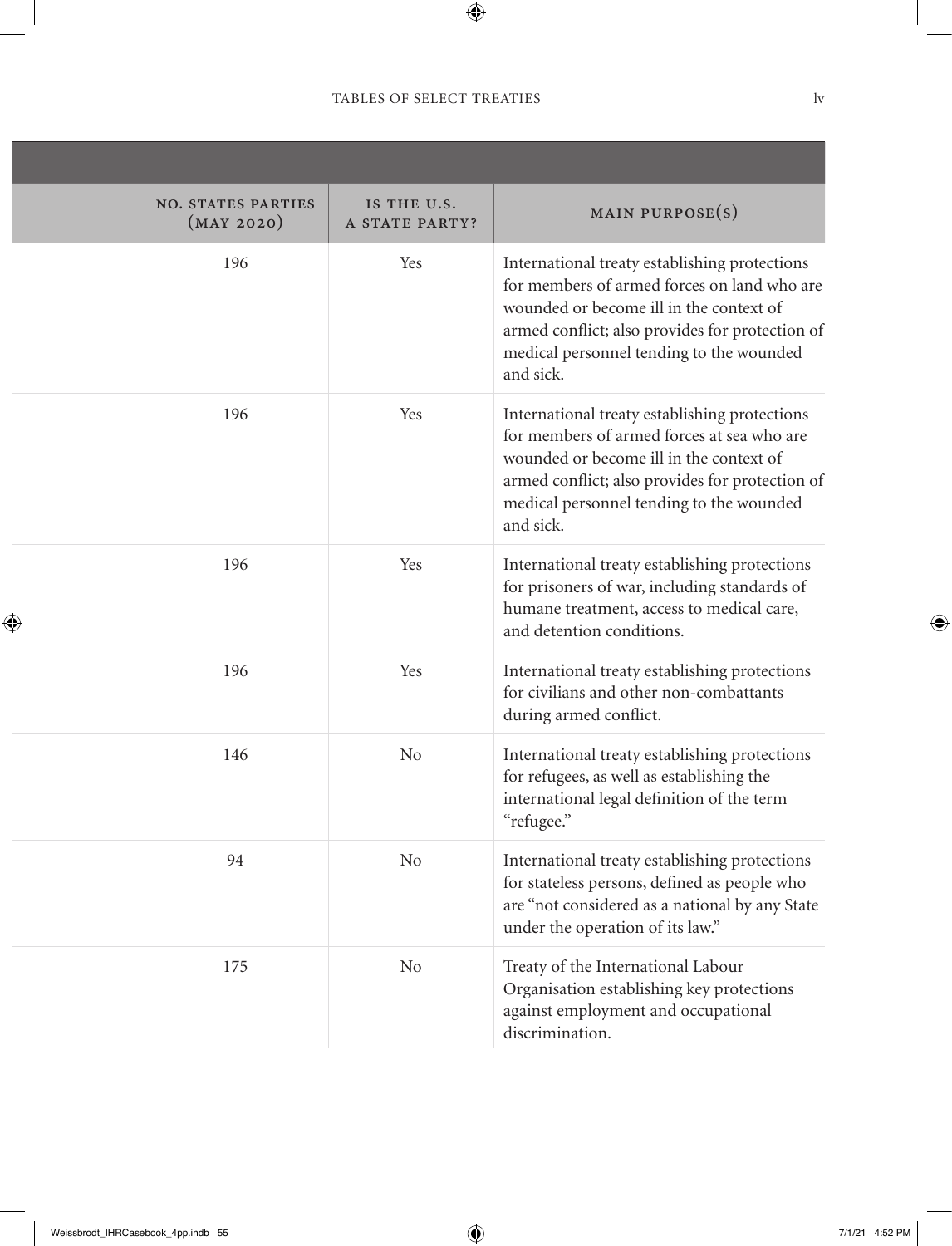| OTHER TREATIES RELATED TO HUMAN RIGHTS (CONTINUED)                                                                                                                      |                   |                            |
|-------------------------------------------------------------------------------------------------------------------------------------------------------------------------|-------------------|----------------------------|
| TREATY NAME                                                                                                                                                             | DATE ADOPTED      | <b>ENTRY INTO</b><br>FORCE |
| ILO Convention No. 138: Minimum Age<br>Convention                                                                                                                       | June 26, 1973     | June 19, 1976              |
| Protocol Additional to the Geneva<br>Conventions of 12 August 1949, and relating<br>to the Protection of Victims of International<br>Armed Conflicts (Protocol I)       | June 8, 1977      | December 7, 1978           |
| Protocol Additional to the Geneva<br>Conventions of 12 August 1949, and<br>relating to the Protection of Victims of Non-<br>International Armed Conflicts (Protocol II) | June 8, 1977      | December 7, 1978           |
| International Convention for the<br>Suppression of Terrorist Bombing                                                                                                    | December 15, 1997 | May 23, 2001               |
| Rome Statute of the International<br>Criminal Court                                                                                                                     | July 17, 1998     | July 1, 2002               |

#### OTHER TREATIES RELATED TO HUMAN RIGHTS (continued)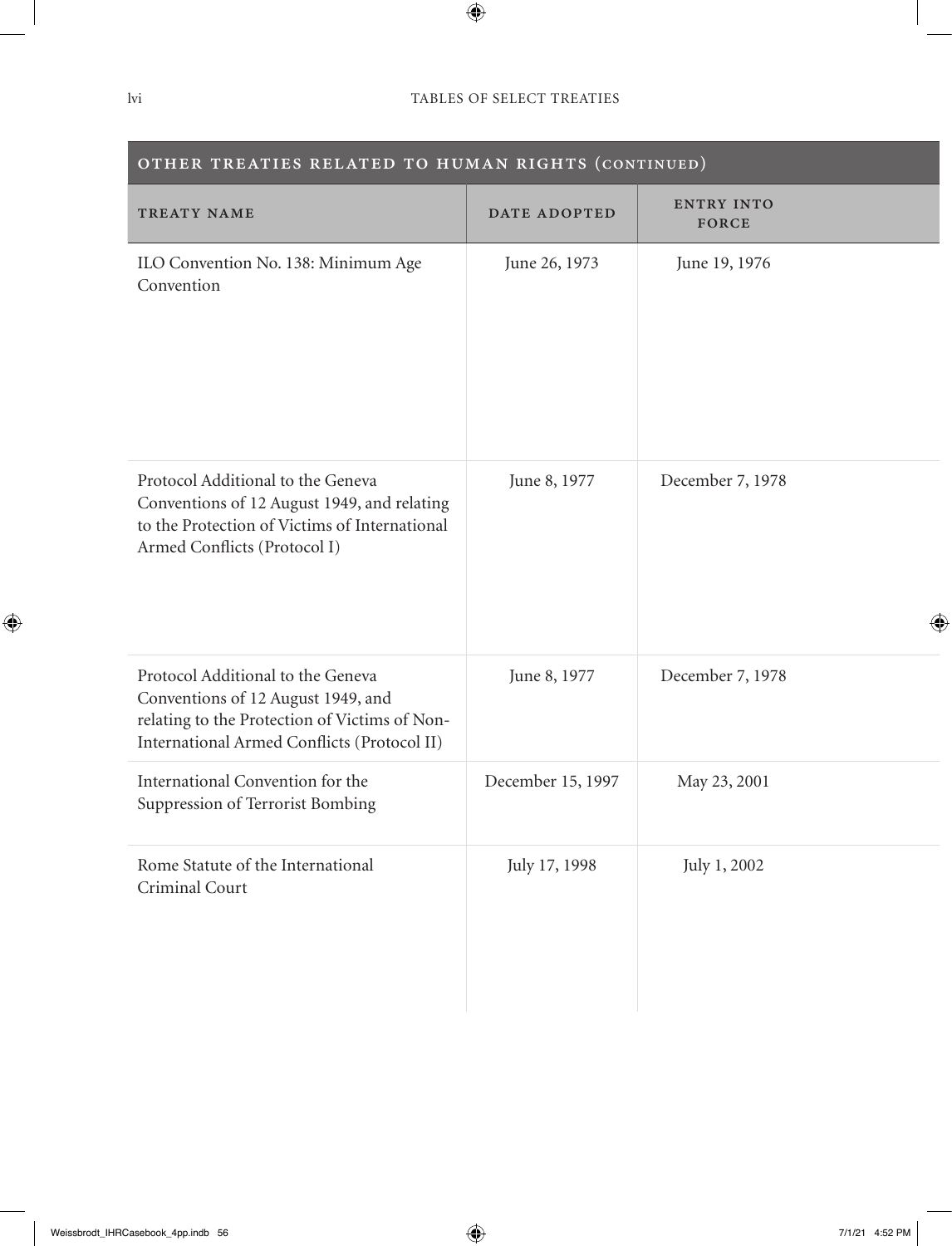,我们也不会有什么。""我们的人,我们也不会有什么?""我们的人,我们也不会有什么?""我们的人,我们也不会有什么?""我们的人,我们也不会有什么?""我们的人

| <b>NO. STATES PARTIES</b><br>(MAY 2020) | IS THE U.S.<br>A STATE PARTY? | MAIN PURPOSE(S)                                                                                                                                                                                                                                                                                                                                                                                                                 |
|-----------------------------------------|-------------------------------|---------------------------------------------------------------------------------------------------------------------------------------------------------------------------------------------------------------------------------------------------------------------------------------------------------------------------------------------------------------------------------------------------------------------------------|
| 172                                     | N <sub>0</sub>                | Treaty of the International Labour Organisa-<br>tion establishing minimum age standards for<br>work, calling on States Parties to "pursue a<br>national policy designed to ensure the<br>effective abolition of child labour and to raise<br>progressively the minimum age for admission<br>to employment or work to a level consistent<br>with the fullest physical and mental develop-<br>ment of young persons" (Article 1). |
| 174                                     | N <sub>o</sub>                | Protocol to the Geneva Conventions of 1949<br>extending protections to civilian medical<br>personnel and assets, as well as expanding<br>civilian protections and providing new<br>definitions for "armed forces." Also establishes<br>that armed conflicts involving anticolonial<br>struggles are to be considered international in<br>nature.                                                                                |
| 169                                     | N <sub>0</sub>                | Protocol to the Geneva Conventions of<br>1949 extending the Conventions' internation-<br>al armed conflict protections to conflicts of a<br>non-international nature (e.g., civil wars).                                                                                                                                                                                                                                        |
| 170                                     | Yes<br>(June 26, 2002)        | International treaty obliging States Parties to<br>take measures to prevent and punish terrorist<br>bombings of an international nature.                                                                                                                                                                                                                                                                                        |
| 123                                     | N <sub>o</sub>                | International treaty establishing the Interna-<br>tional Criminal Court at The Hague, which<br>has jurisdiction over the following interna-<br>tional crimes: war crimes, crimes against<br>humanity, genocide, and aggression (the<br>latter as agreed to by States Parties' amend-<br>ment of Dec. 14, 2017).                                                                                                                 |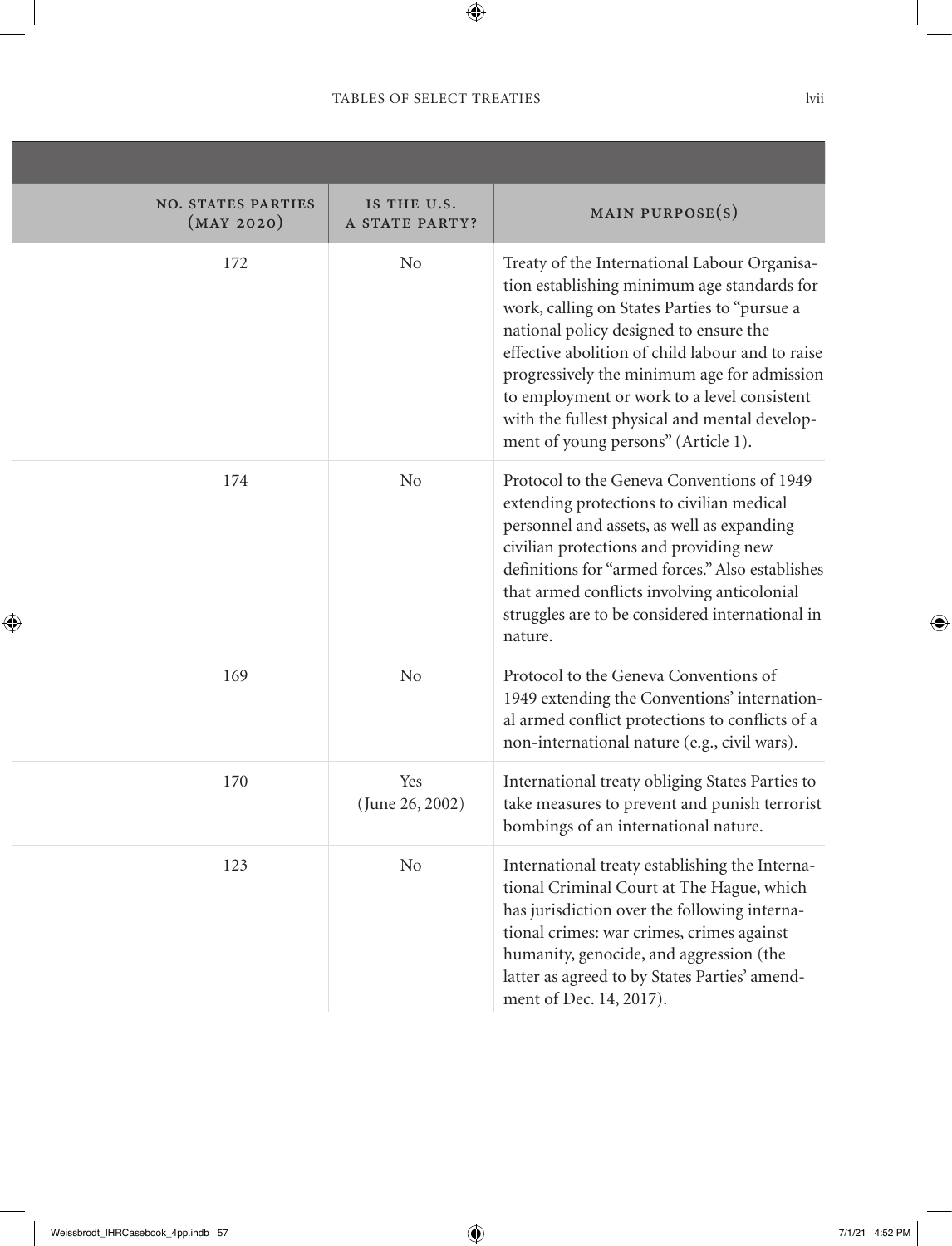| $\sim$ individual no notative no model $\sim$ (commonly)                                                                                                                                        |                   |                                   |
|-------------------------------------------------------------------------------------------------------------------------------------------------------------------------------------------------|-------------------|-----------------------------------|
| TREATY NAME                                                                                                                                                                                     | DATE ADOPTED      | <b>ENTRY INTO</b><br><b>FORCE</b> |
| ILO Convention No. 182: Worst Forms of<br>Child Labour Convention                                                                                                                               | June 17, 1999     | November 19, 2000                 |
| International Convention for the Suppres-<br>sion of the Financing of Terrorism                                                                                                                 | December 9, 1999  | April 10, 2002                    |
| Convention Against Transnational Organized<br>Crime                                                                                                                                             | November 15, 2000 | September 29, 2003                |
| Protocol to Prevent, Suppress and Punish<br>Trafficking in Persons,<br>Especially Women and Children, Supple-<br>menting the United Nations Convention<br>Against Transnational Organized Crime | November 15, 2000 | December 25, 2003                 |
| Protocol Additional to the Geneva Conven-<br>tions of 12 August 1949, and relating to the<br>Adoption of an Additional Distinctive<br>Emblem (Protocol III)                                     | December 8, 2005  | January 14, 2007                  |

#### OTHER TREATIES RELATED TO HUMAN RIGHTS (continued)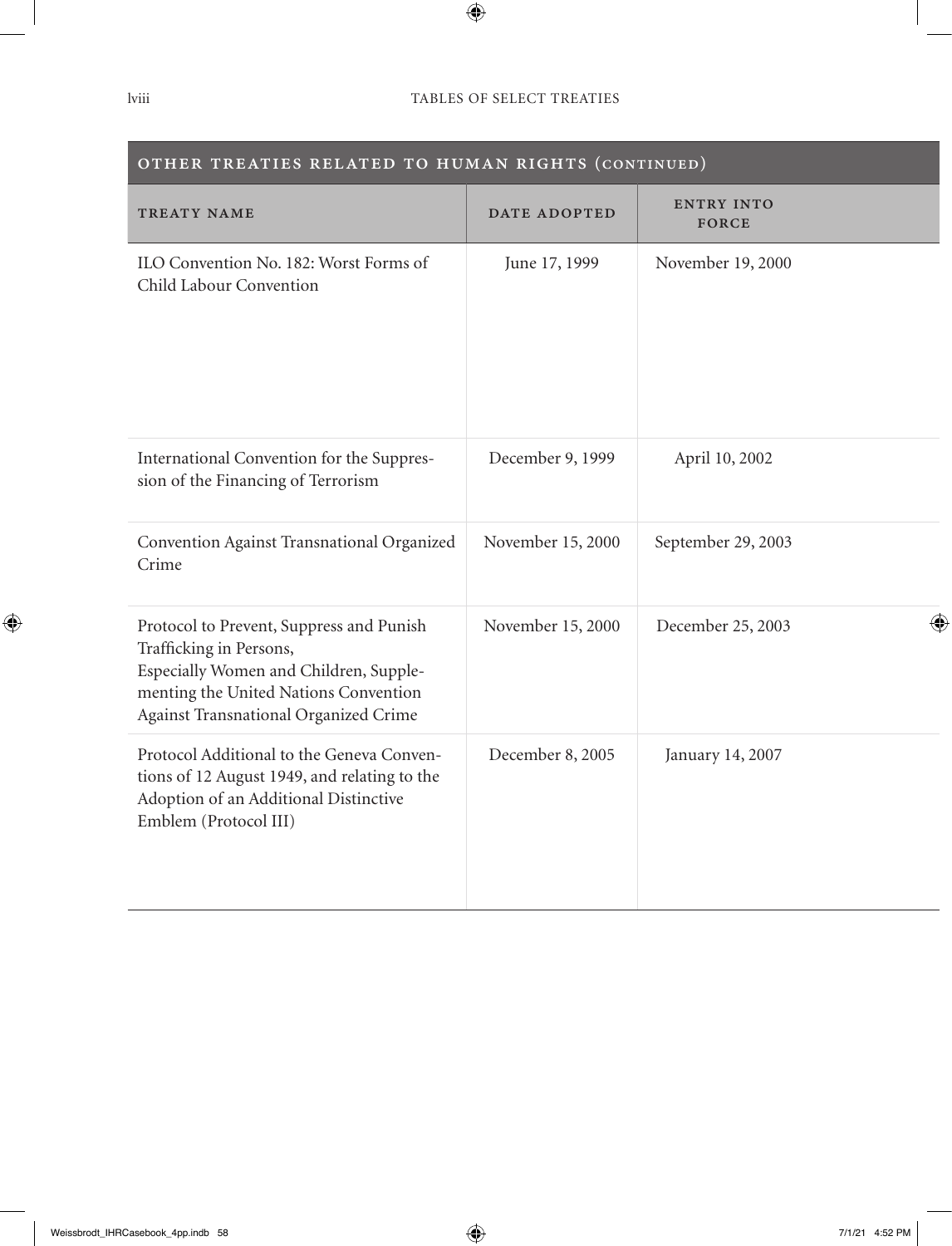| IS THE U.S.<br>A STATE PARTY? | MAIN PURPOSE $(s)$                                                                                                                                                                                                                                                                                                                                       |
|-------------------------------|----------------------------------------------------------------------------------------------------------------------------------------------------------------------------------------------------------------------------------------------------------------------------------------------------------------------------------------------------------|
| Yes<br>(December 2, 1999)     | Treaty of the International Labour Organisa-<br>tion requiring States Parties to "take immedi-<br>ate and effective measures to secure the<br>prohibition and elimination of the worst<br>forms of child labour." The treaty's definition<br>of "worst forms of child labour" includes<br>slavery, prostitution, and drug production<br>and trafficking. |
| Yes<br>(June 26, 2002)        | International treaty aimed at preventing and<br>punishing the financing of terrorist actions of<br>an international nature.                                                                                                                                                                                                                              |
| Yes<br>(November 3, 2005)     | International treaty aimed at preventing and<br>punishing organized criminal activities which<br>cross international borders.                                                                                                                                                                                                                            |
| Yes<br>(November 3, 2005)     | Protocol to the Convention Against Transna-<br>tional Organized Crime establishing or<br>further articulating prohibitions against<br>trafficking, including the first international<br>legal definition of "trafficking in persons."                                                                                                                    |
| Yes (March 8, 2007)           | Protocol to the Geneva Conventions of 1949<br>establishing an additional emblem of the "red<br>crystal" as a culturally and politically neutral<br>symbol that can be utilized by people and<br>organizations authorized to display the red<br>cross or red crescent by the Geneva Conven-<br>tions.                                                     |
|                               |                                                                                                                                                                                                                                                                                                                                                          |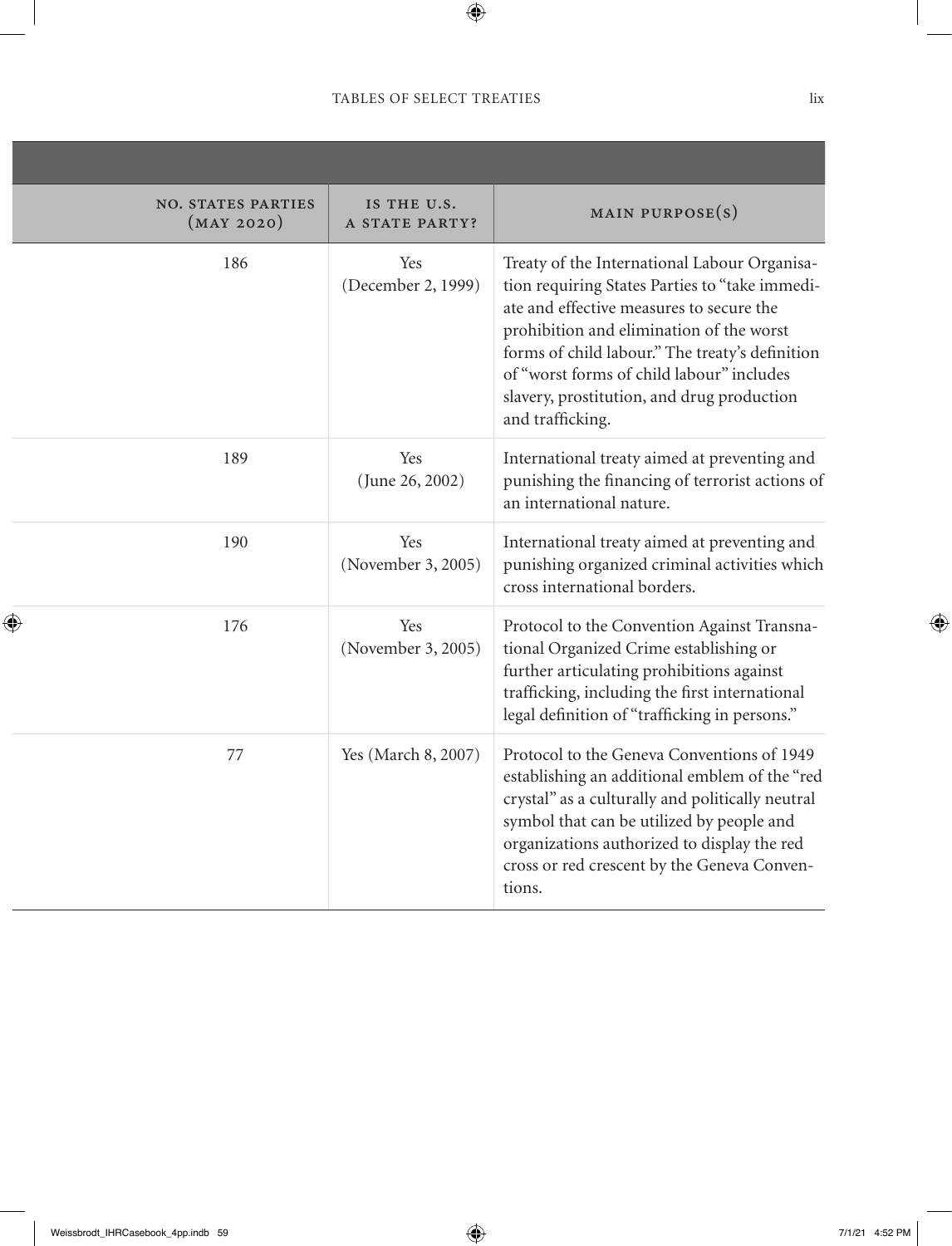| SELECTED NON-TREATY INSTRUMENTS                                                                                                                                                                                     |                                 |  |  |  |
|---------------------------------------------------------------------------------------------------------------------------------------------------------------------------------------------------------------------|---------------------------------|--|--|--|
| <b>INSTRUMENT NAME</b>                                                                                                                                                                                              | DATE ADOPTED                    |  |  |  |
| American Declaration of the Rights and Duties of Man                                                                                                                                                                | May 2, 1948                     |  |  |  |
| Universal Declaration of Human Rights                                                                                                                                                                               | December 10, 1948               |  |  |  |
| Standard Minimum Rules for the Treatment of<br>Prisoners                                                                                                                                                            | July 31, 1957/<br>May 13, 1977  |  |  |  |
| Body of Principles for the Protection of All Persons<br>under Any Form of Detention or Imprisonment                                                                                                                 | December 9, 1988                |  |  |  |
| Principles on the Effective Prevention and<br>Investigation of Extra-Legal, Arbitrary and<br><b>Summary Executions</b>                                                                                              | May 24, 1989                    |  |  |  |
| Basic Principles on the Use of Force and Firearms<br>by Law Enforcement Officials                                                                                                                                   | August 27-<br>September 7, 1990 |  |  |  |
| United Nations Basic Principles for the Treatment<br>of Prisoners                                                                                                                                                   | December 14, 1990               |  |  |  |
| Statute of the International Tribunal for the Prosecu-<br>tion of Persons Responsible for Serious Violations of<br>International Humanitarian Law Committed in the<br>Territory of the Former Yugoslavia since 1991 | May 25, 1993                    |  |  |  |
| Vienna Declaration, World Conference on<br>Human Rights                                                                                                                                                             | June 25, 1993                   |  |  |  |
| Declaration on the Elimination of Violence<br>against Women                                                                                                                                                         | December 20, 1993               |  |  |  |
| United Nations Declaration on the Elimination<br>of Violence against Women                                                                                                                                          | December 20, 1993               |  |  |  |
| Statute of the International Tribunal for Rwanda                                                                                                                                                                    | November 8, 1994                |  |  |  |
| Beijing Declaration and Platform for Action,<br>Fourth World Conference on Women                                                                                                                                    | September 15, 1995              |  |  |  |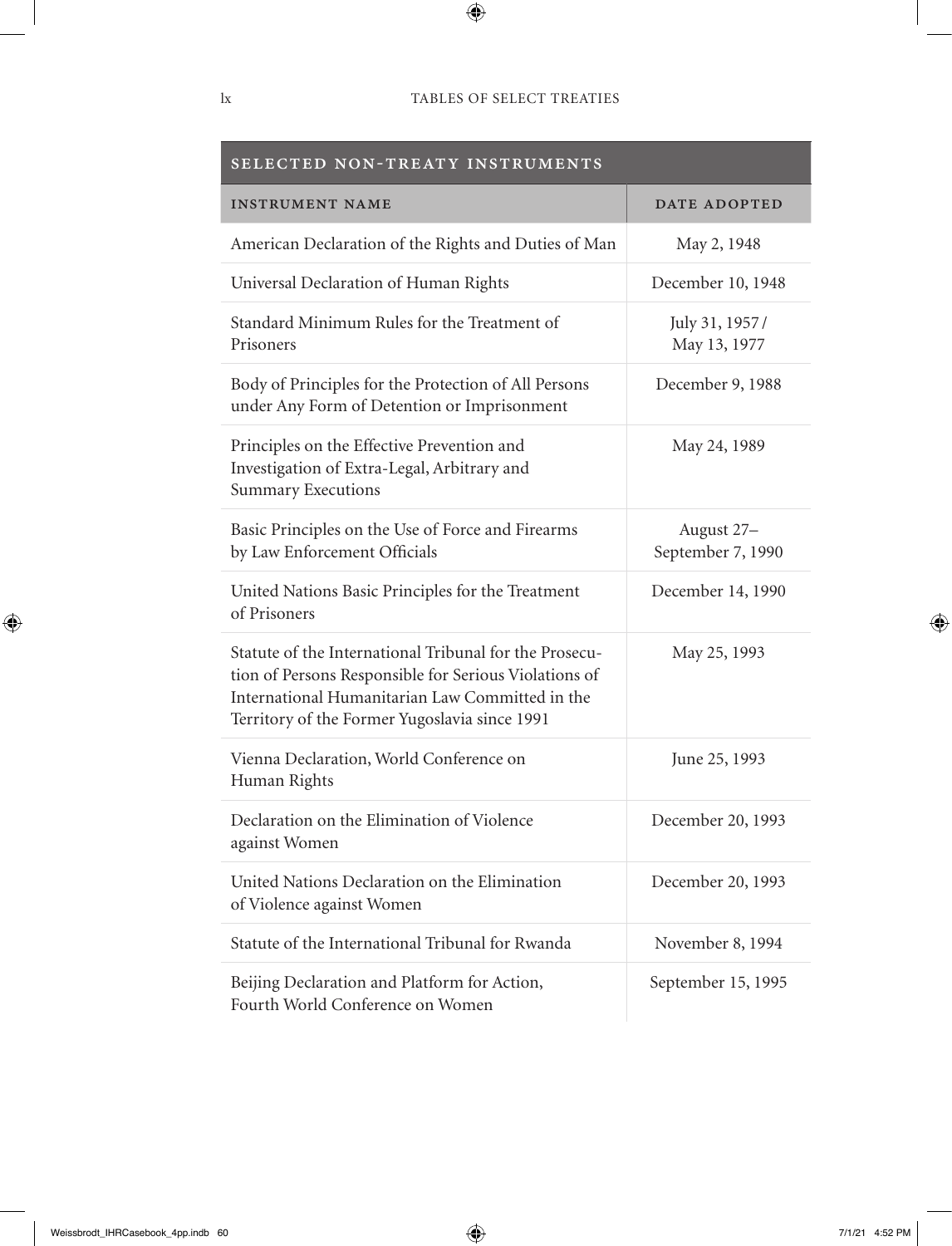| SELECTED NON-TREATY INSTRUMENTS                                                                                                                                                                                                                                                             |                     |  |  |  |
|---------------------------------------------------------------------------------------------------------------------------------------------------------------------------------------------------------------------------------------------------------------------------------------------|---------------------|--|--|--|
| <b>INSTRUMENT NAME</b>                                                                                                                                                                                                                                                                      | <b>DATE ADOPTED</b> |  |  |  |
| Declaration on the Right and Responsibility of<br>Individuals, Groups and Organs of Society<br>to Promote and Protect Universally Recognized<br>Human Rights and Fundamental Freedom                                                                                                        | December 9, 1998    |  |  |  |
| United Nations Millennium Declaration                                                                                                                                                                                                                                                       | September 8, 2000   |  |  |  |
| World Conference Against Racism, Racial<br>Discrimination, Xenophobia and Related<br>Intolerance, Programme of Action                                                                                                                                                                       | September 8, 2001   |  |  |  |
| The Yogyakarta Principles on the Application of<br>International Human Rights Law in relation to<br>Sexual Orientation and Gender Identity                                                                                                                                                  | November 9, 2006    |  |  |  |
| United Nations Declaration on the Rights of<br><b>Indigenous Peoples</b>                                                                                                                                                                                                                    | September 13, 2007  |  |  |  |
| United Nations Declaration on Human Rights<br><b>Education and Training</b>                                                                                                                                                                                                                 | December 19, 2011   |  |  |  |
| <b>ASEAN Human Rights Declaration</b>                                                                                                                                                                                                                                                       | November 18, 2012   |  |  |  |
| United Nations Sustainable Development Goals<br>("Transforming our world: the 2030 Agenda for<br>Sustainable Development")                                                                                                                                                                  | September 25, 2015  |  |  |  |
| Additional Principles and State Obligations on the<br>Application of International Human Rights Law in<br>Relation to Sexual Orientation, Gender Identity,<br>Gender Expression and Sex Characteristics to<br>Complement the Yogyakarta Principles<br>("The Yogyakarta Principles plus 10") | November 10, 2017   |  |  |  |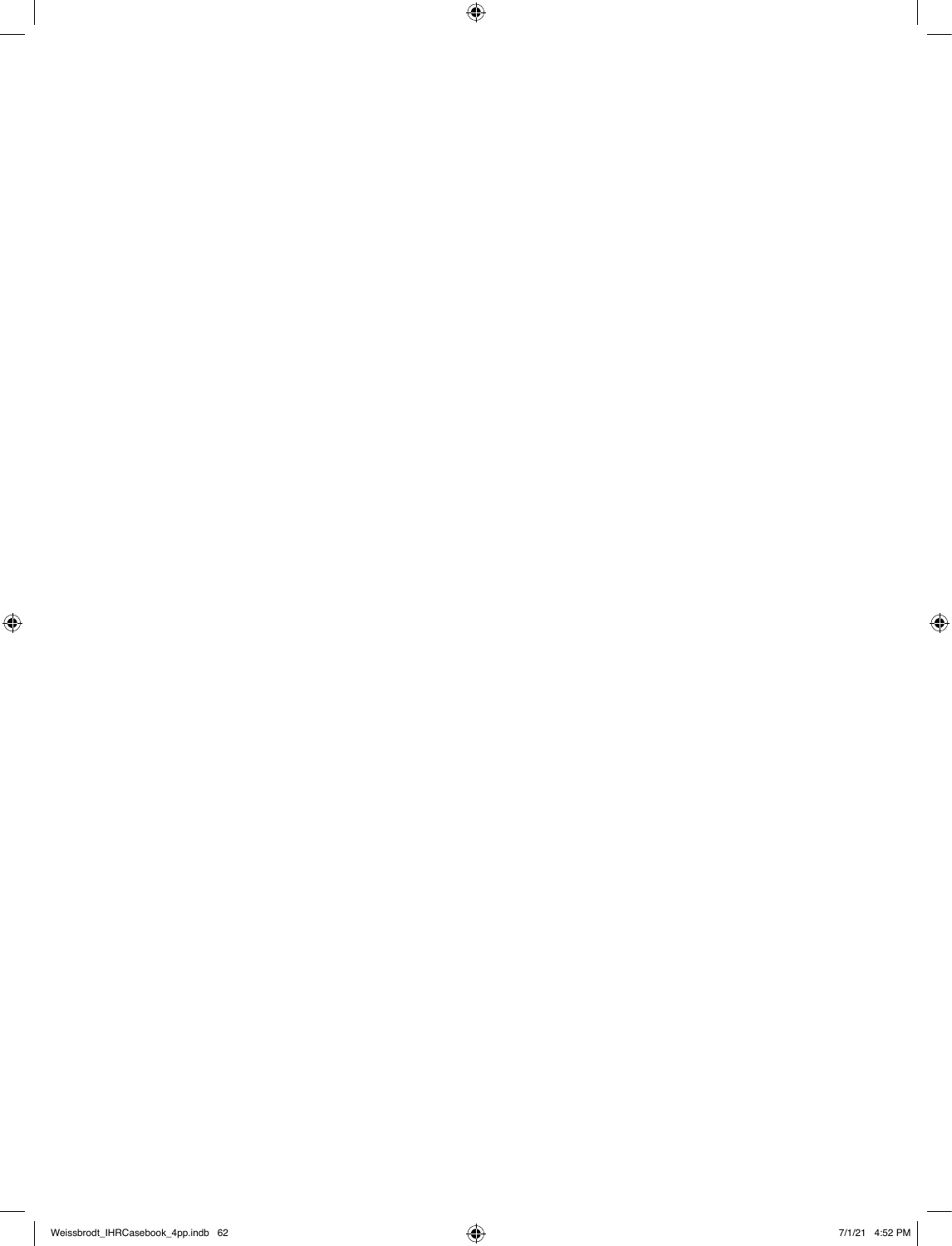# **Introduction**

The term "human rights" is a familiar expression, one that is widely used and debated. Many people invoke human rights, but often misunderstand them. Whether used to describe the civil war in Syria (which has resulted in millions of refugees fleeing for safety); contaminated water in West Virginia and Michigan; or cuts to State-sponsored welfare benefits, "human rights" is often invoked, but seldom well explained.

International human rights law (IHRL) is the principal way in which the international community answers serious questions about the relationship of individuals to the State, as well as the relationships between persons and institutions living together in a community.

By definition, IHRL deals with the whole of humanity, so there is an extraordinary amount of material that one could cover in a volume or course on the subject. On the one hand, we recognize that, for students who are used to the U.S. legal system, trying to grasp some of the concepts embedded in IHRL can be challenging. On the other hand, since the basic concept of human rights is so intuitively felt, it can be easier to grasp in many ways than, say, the taxation of business entities. Nonetheless, as you go through the process of trying to understand of IHRL, think through how some of these philosophical concepts translate into real world scenarios. Because, at its heart, the focus of human rights law should always be on humanity.